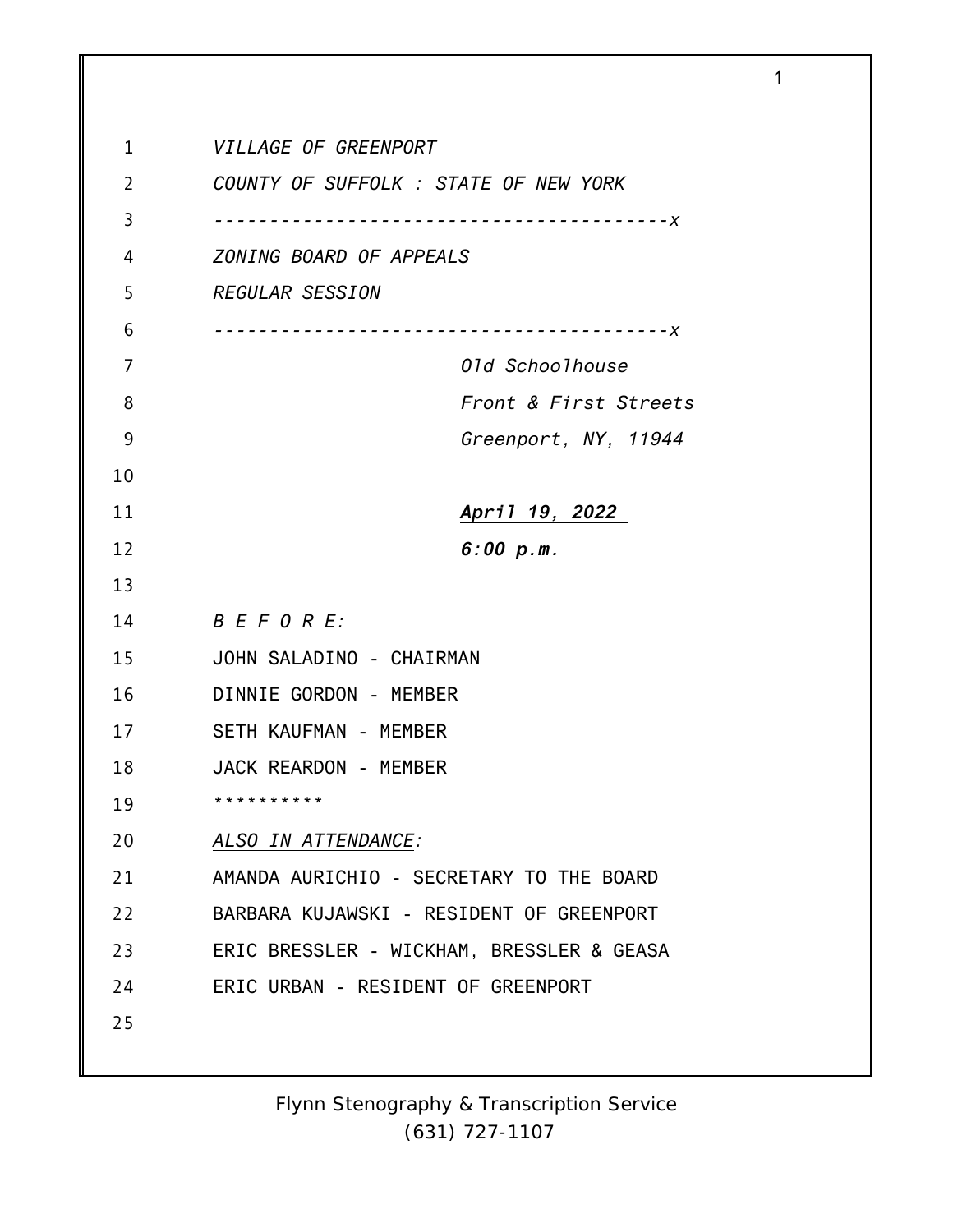| $\mathbf{1}$   | (*The meeting was called to order at $6:04$ p.m.*) |
|----------------|----------------------------------------------------|
| $\overline{2}$ | CHAIRMAN SALADINO: Good evening, folks.            |
| 3              | This is the Village of Greenport Zoning Board of   |
| 4              | Appeals Regular Meeting.                           |
| 5              | Item No. 1 is a motion to accept and               |
| 6              | approve the minutes of the March 15th, 2022        |
| 7              | Zoning Board of Appeals meeting. So moved.         |
| 8              | MEMBER REARDON: I'll second.                       |
| 9              | CHAIRMAN SALADINO: All in favor?                   |
| 10             | MEMBER GORDON: Aye.                                |
| 11             | MEMBER KAUFMAN: Aye.                               |
| 12             | MEMBER REARDON: Aye.                               |
| 13             | CHAIRMAN SALADINO: And I'll vote aye.              |
| 14             | (Minutes Approved - VOTE: 4/0/0/0).                |
| 15             | Item No. 2 is a motion to schedule the next        |
| 16             | Zoning Board of Appeals meeting for May 17th,      |
| 17             | 2022 at 6pm at Station One Firehouse, Third and    |
| 18             | South Street, Greenport, New York, 11944.          |
| 19             | So moved                                           |
| 20             | MEMBER GORDON: Second.                             |
| 21             | CHAIRMAN SALADINO: All in favor?                   |
| 22             | MEMBER REARDON: Aye.                               |
| 23             | MEMBER KAUFMAN: Aye.                               |
| 24             | MEMBER GORDON: Aye.                                |
| 25             | CHAIRMAN SALADINO: And I'll vote aye.              |
|                |                                                    |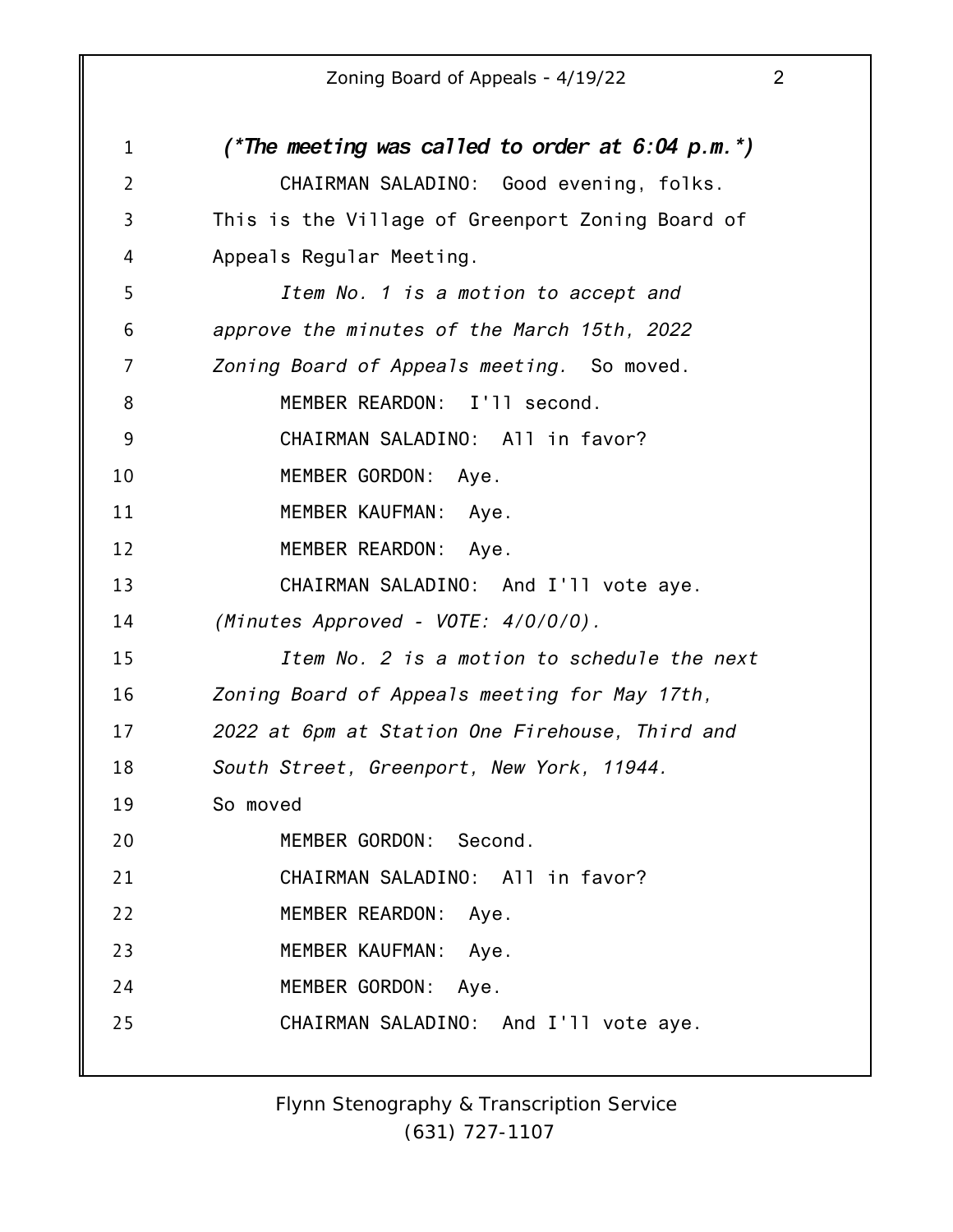1 2 3 4 5 6 7 8 9 10 11 12 13 14 15 16 17 18 19 20 21 22 23 24 25 *(Meeting Scheduled - VOTE: 4/0/0/0).* Item No. 3 -- folks, we had a public hearing scheduled for six o'clock and the applicant withdrew their application, so we're going to skip over that. *Item No. 3 is 316 Front Street. It's a motion to accept the application, schedule a public hearing and arrange a site visit regarding the application of Barbara Kujawski.* MS. KUJAWSKI: Close enough. CHAIRMAN SALADINO: Well, tell us for real. MS. KUJAWSKI: Kujawski. CHAIRMAN SALADINO: Kujawski, okay. *For the property located at 316 Front Street, Greenport, New York, 11944. This property is located in the Commercial Retail District and is not located in the Historic District. This property requires a use variance.* Is the applicant here? MS. KUJAWSKI: Yes. When I bought the house -- MS. MAHONEY: Can you come a little closer, please? CHAIRMAN SALADINO: Could you just come up a little.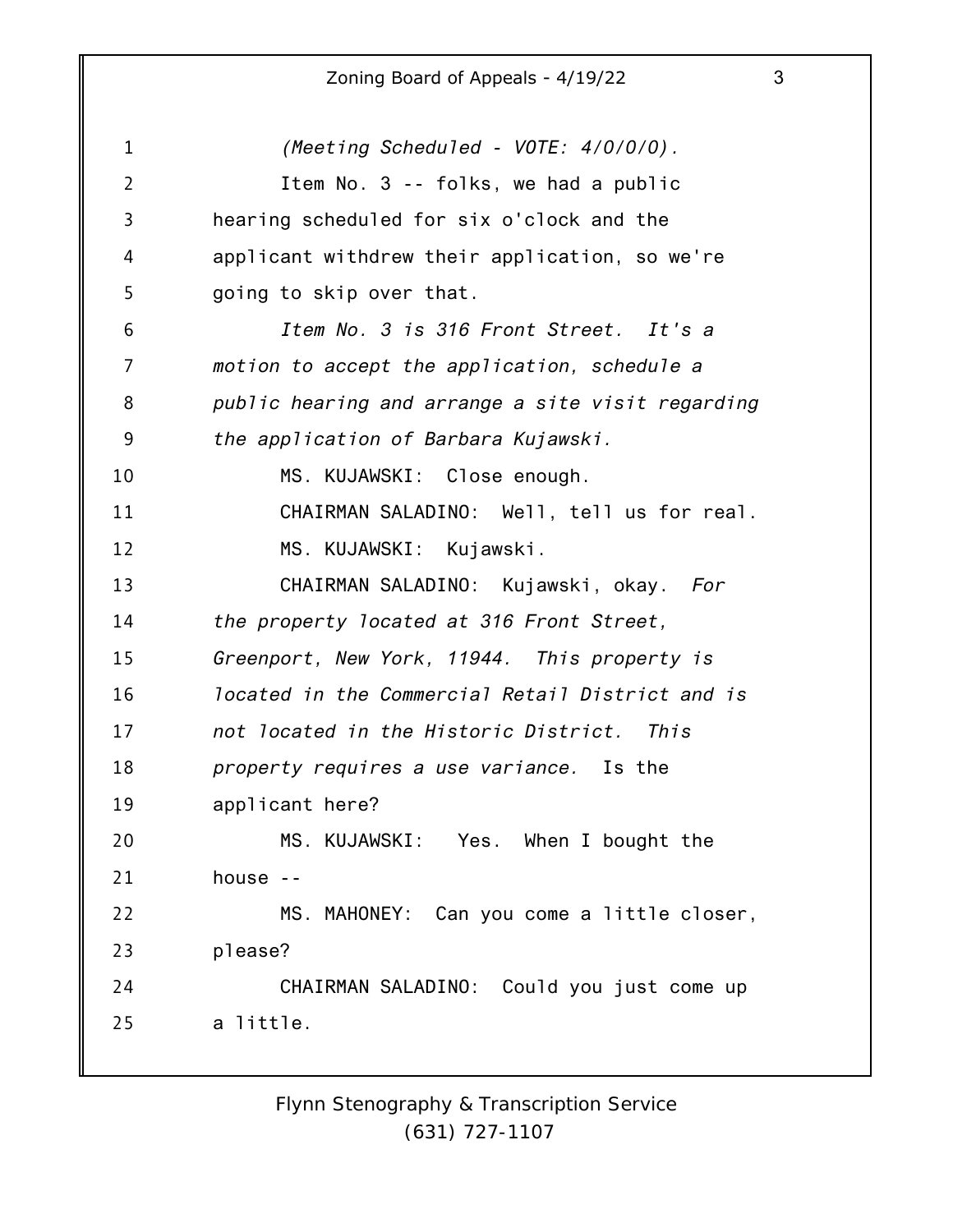1 2 MS. KUJAWSKI: When I purchased my house it was --

3 4 CHAIRMAN SALADINO: Name and address for the stenographer, please.

5 6 7 8 9 10 11 12 13 14 15 MS. KUJAWSKI: Barbara Kujawski, 175 Sound Avenue, Mattituck. When I purchased the house it was a three-family house. It stayed the same, three-family house, I renovated it totally when I bought it to make it safe. Eileen went through the whole process with us and CAST was across the street. CAST had a property, they lost their lease, they didn't have any place to go. I had worked for Northfork Housing in the 80s and 90s under Bessie {Swan}*(sic)* and I really felt badly that they had no place to go.

16 17 18 19 20 21 22 23 24 25 They wanted a five-year lease. They needed parking, they needed commercial space, so I came before the Zoning Board with Linda Ruland who was then the head of CAST and asked if it could be turned into commercial. They, of course, you realize, they left and purchased a church in Southold which is very well suited for what they need now. And I would like to turn this back to workforce housing because that's what Greenport needs, it needs workforce housing. It doesn't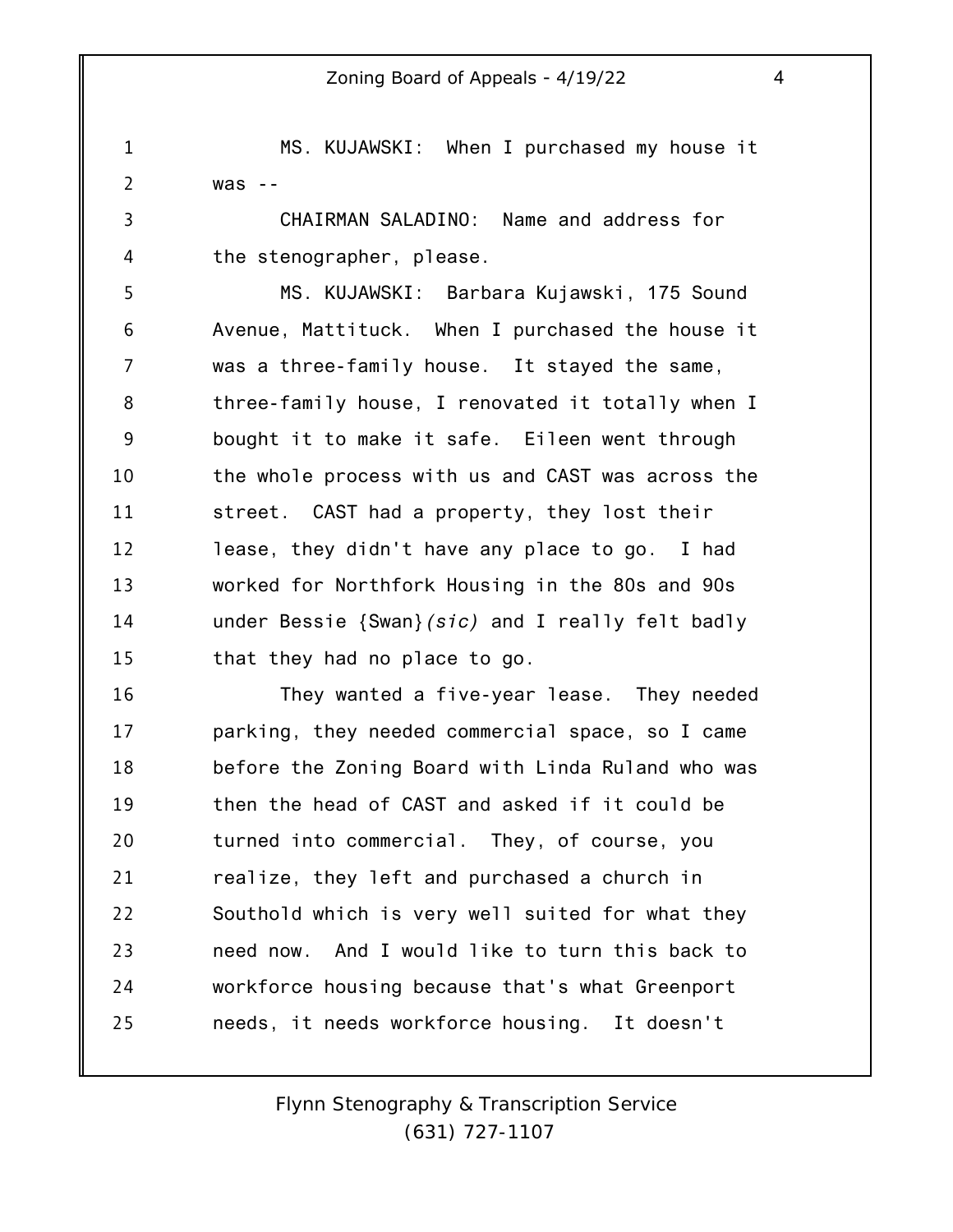1 2 3 4 5 6 7 8 9 10 11 12 13 14 15 16 17 18 19 20 21 22 23 24 25 need more commercial space, it needs housing and it needs parking; solve those two issues and Greenport would be a better place. So I'm just asking for it to go back to what it originally was. I didn't take the kitchens out; they needed the kitchens, CAST did, for food storage. So it was -- they rented the whole downstairs, all I had to do was open up a hallway and put it back to two one-bedroom apartments, I'll close up the hallway. CHAIRMAN SALADINO: And the second floor is one -- one apartment? MS. KUJAWSKI: One-bedroom, yes. And that stayed to the same man who rented it originally, I understand he's still there. CHAIRMAN SALADINO: Um -- MS. KUJAWSKI: I have pictures of what it looks like if -- CHAIRMAN SALADINO: Okay. But -- okay. One of the problems we're running into here is, first of all, the application is lacking, it's almost baron. MS. KUJAWSKI: I don't know what more to say because you asked me to -- we did no work and the application is mostly about work being done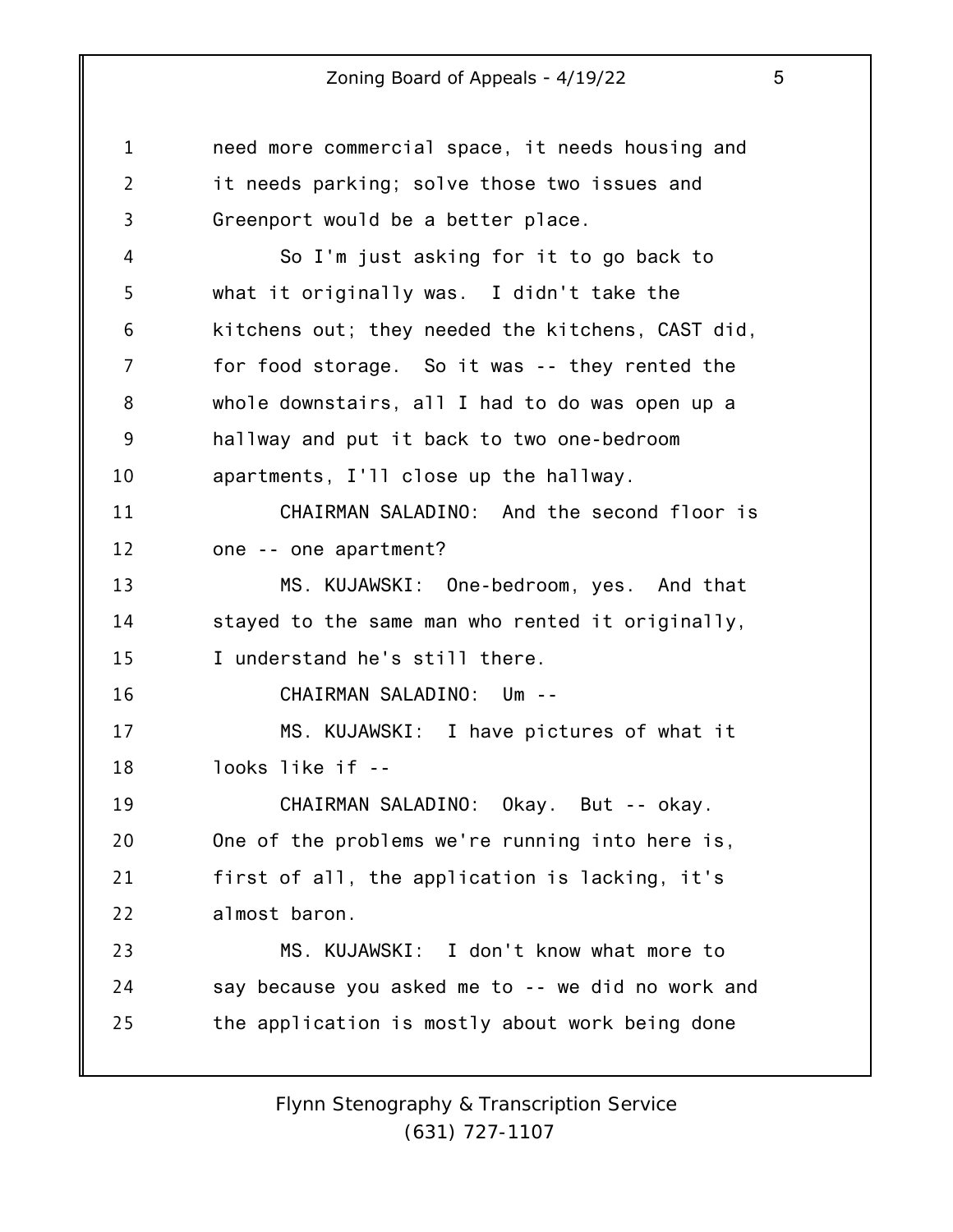1 2 3 4 5 6 7 8 9 10 11 12 13 14 15 16 17 18 19 20 21 22 23 24 25 and there was no work to be done. It's -- CHAIRMAN SALADINO: The other problem - one of the other things is there's -- the application is lacking, there's no EAF, there's no survey. MS. KUJAWSKI: Oh, I have a survey. I also have -- I've spent a thousand dollars to have it re -- an architect come in and redraw everything that was in it. CHAIRMAN SALADINO: Well, this is -- this is what you provided, the architect's rendering, what you provided is just the first floor. We  $woul(d - -$ MS. KUJAWSKI: Because nothing was changed on the second floor at all; it's exactly as it was. CHAIRMAN SALADINO: The other -- the other problem that we're seeing with this application is is that -- is that when you -- when you converted a non-conforming building to a conforming building -- which the building was, is non-conforming Residential in the Commercial District and you've turned it into a conforming building -- that's what stays. Now you're asking to turn it into residential property.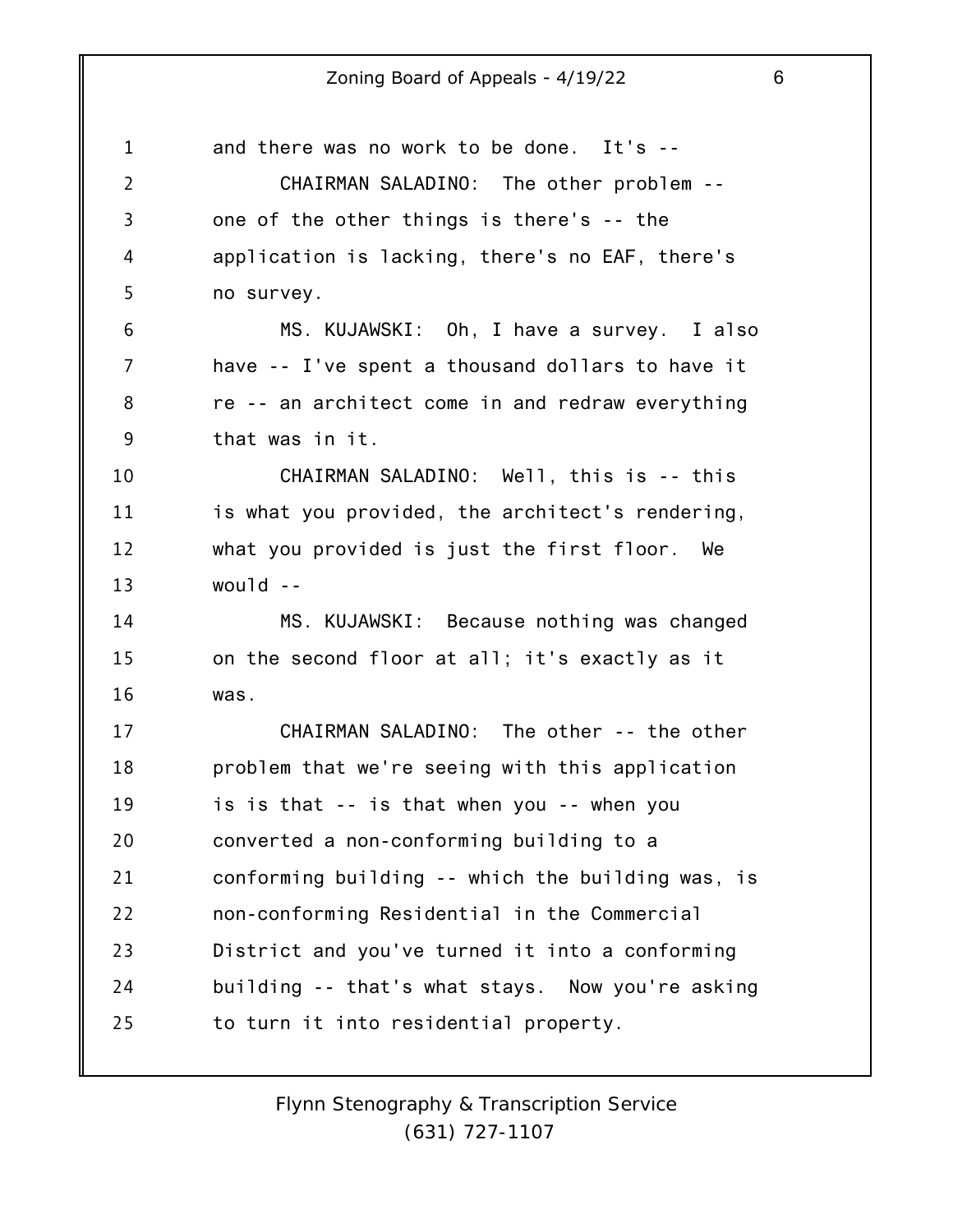1 2 3 4 5 6 7 8 9 10 11 12 13 14 15 16 17 18 19 20 21 22 23 24 25 In addition to that -- that in itself is a use variance, hard -- MS. KUJAWSKI: Okay. CHAIRMAN SALADINO: Also, there's a law in Greenport that you can't -- you want three apartments it becomes a multi-family dwelling; that's not a permitted use in the Commercial District. So -- MS. KUJAWSKI: You're making it very difficult for young people to live here and work here. There's just -- CHAIRMAN SALADINO: I was just reading -- I'm just reading what's in the Code. MS. KUJAWSKI: I understand where you're coming from, but have you thought about looking at the -- CHAIRMAN SALADINO: Let me -- MS. KUJAWSKI: The zoning? CHAIRMAN SALADINO: Have I looked at what? MS. KUJAWSKI: At the zoning as is, because there is just no place for these people to live. CHAIRMAN SALADINO: Unfortunately, when it comes to a use variance -- MS. KUJAWSKI: You don't need more commercial space in Greenport, you need workforce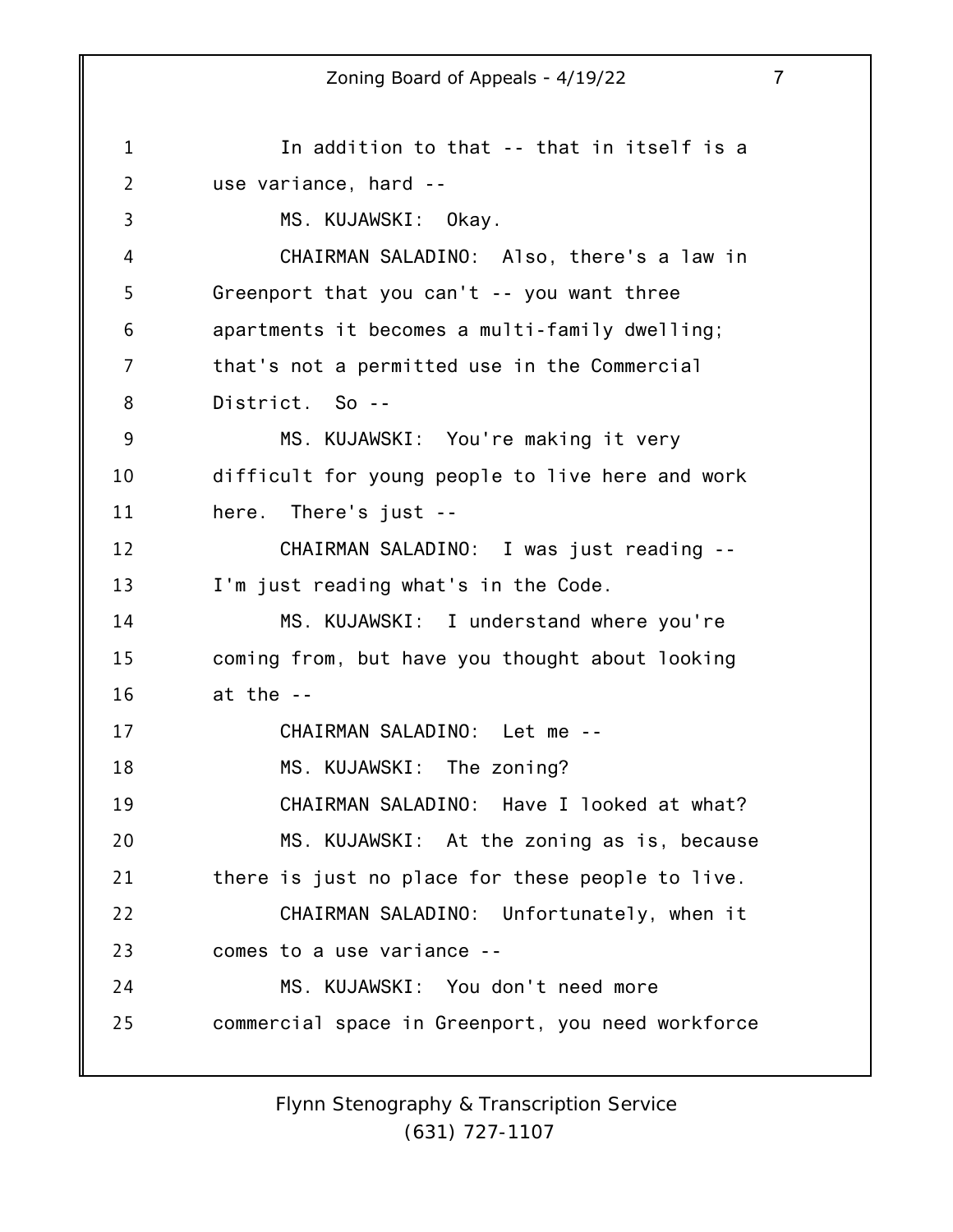1 2 3 4 5 6 7 8 9 10 11 12 13 14 15 16 17 18 19 20 21 22 23 24 25 housing. MEMBER GORDON: May I say something? CHAIRMAN SALADINO: Sure. MEMBER GORDON: The problem is that the task of this Board is to deal with these categories of land use that are given to us in the Code. So, I think, of course, you're absolutely right, there is not nearly enough housing, workforce housing or other kinds of housing, and that the -- I mean, the larger argument is absolutely sensible and I don't think anybody would disagree with you. But what we have to do is to apply your situation, apply the Code to your situation. And so we have to go through this rigamarole to figure out whether we can reconvert what you had converted. And I would like to know -- MS. KUJAWSKI: Yes. MEMBER GORDON: -- a little bit more about the history of the conversion in the first place. MS. KUJAWSKI: Okay. MEMBER GORDON: Because there's something that land use professionals recoil against which is called spot zoning, that is you rezone for a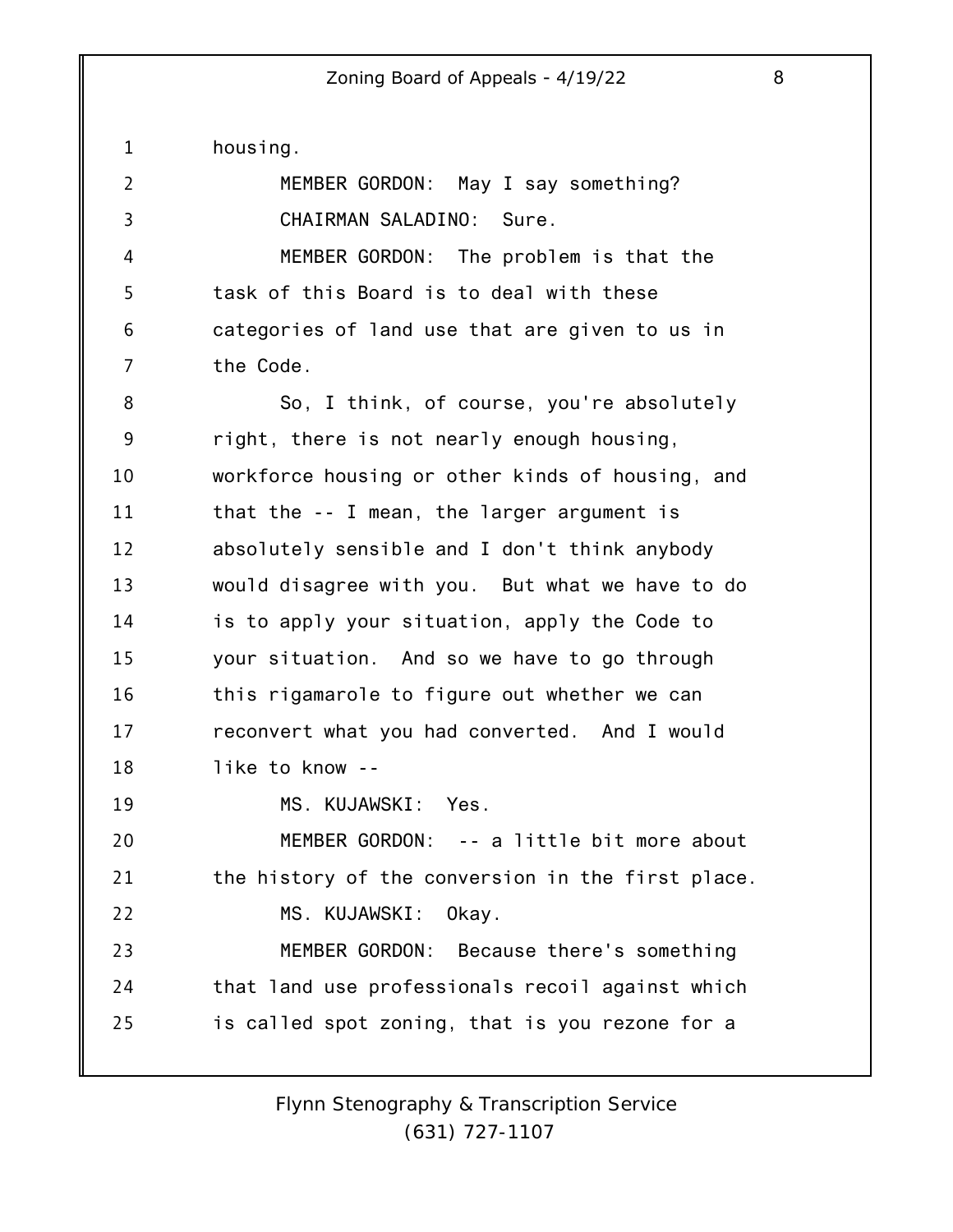1 2 3 4 5 6 7 8 9 10 11 12 13 14 15 16 17 18 19 20 21 22 23 24 25 particular person for a little spot -- MS. KUJAWSKI: I totally agree. MEMBER GORDON: And when I read what I could understand of this, that popped into my head as a case of spot zoning. So, you know, I'd like to know a little bit more about how this occurred and what it meant for the Village when it decided -- you know, was this a decision to change the zoning of your building, or was it simply a consideration to find a temporary solution for your particular problem? Can you tell us a little bit more about that. MS. KUJAWSKI: Sure. The house directly to the west is a three-family. I also -- also thought when I purchased it, it was an estate, it was a legal three-family; those were grandfathered. It had Section 8 Housing in it, it was in deplorable shape. I went in there and I redid the three apartments. It was rented as three apartments until -- MEMBER GORDON: And that is still within the commercial -- it's zoned -- that's still within the Commercial District, right? MS. KUJAWSKI: I --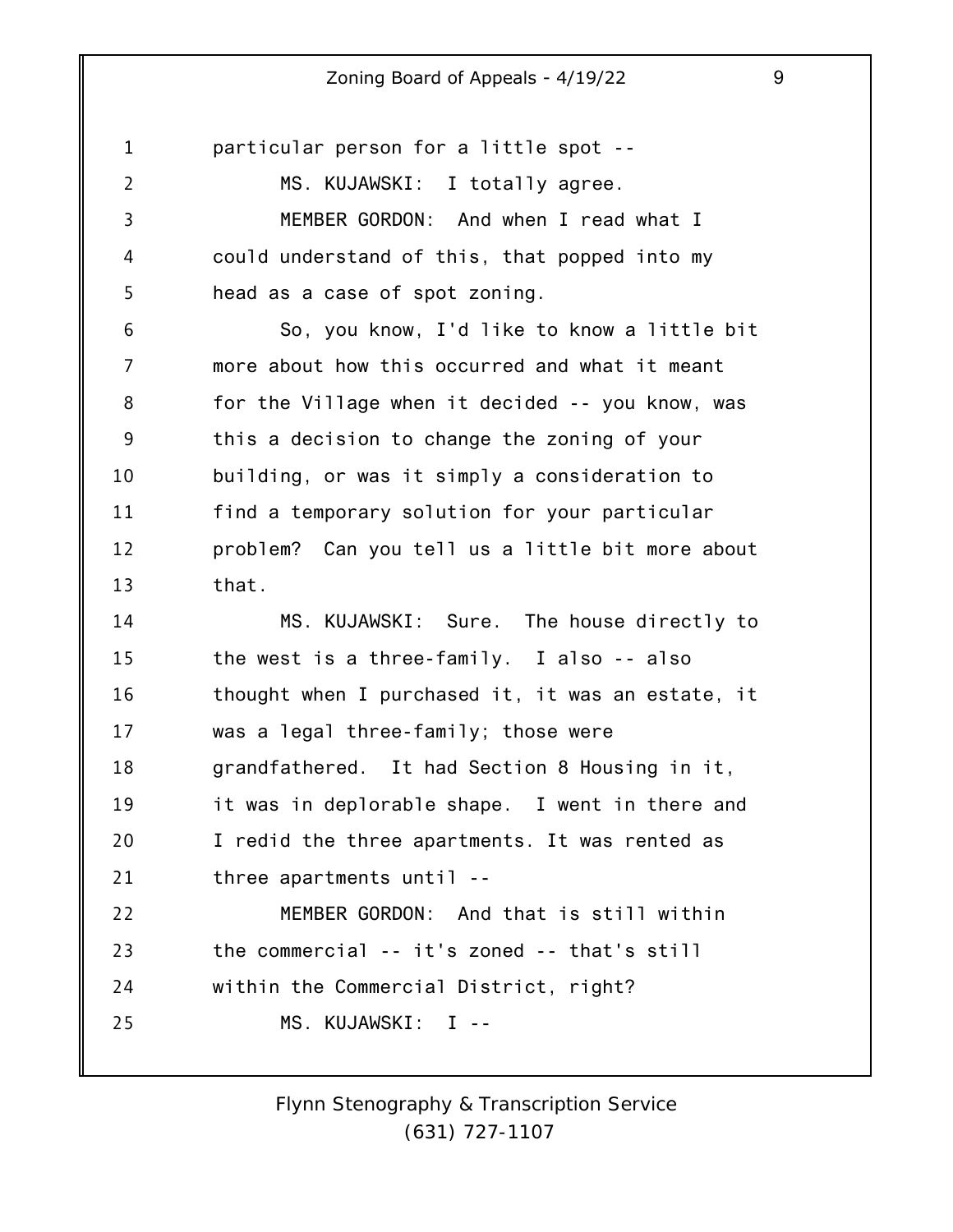1 2 3 4 5 6 7 8 9 10 11 12 13 14 15 16 17 18 19 20 21 22 23 24 25 Zoning Board of Appeals - 4/19/22 10 MEMBER GORDON: It's the CR District, right? Yeah. MS. KUJAWSKI: But it was still -- when I purchased it, it had three tenants, three Section 8 tenants. MEMBER GORDON: Still residential. MS. KUJAWSKI: Still residential. MEMBER GORDON: Uh-huh. MS. KUJAWSKI: The only reason I went and changed it was for CAST, and it's kind of like no good deed goes unpunished. MEMBER GORDON: Right. MS. KUJAWSKI: Otherwise it'd still be grandfathered as a three one-bedroom apartment. And I just -- I was -- since I had worked with CAST, when I worked with the North Fork Housing they were in the same building. I worked with Bessie {Swan} for years and when they came to me, as I said, what could I do? I couldn't say no. MEMBER GORDON: Uh-huh. MS. KUJAWSKI: They were really between a rock and a hard place. MEMBER GORDON: Uh-huh. MS. KUJAWSKI: And that meant going and changing the zoning for them, which I probably in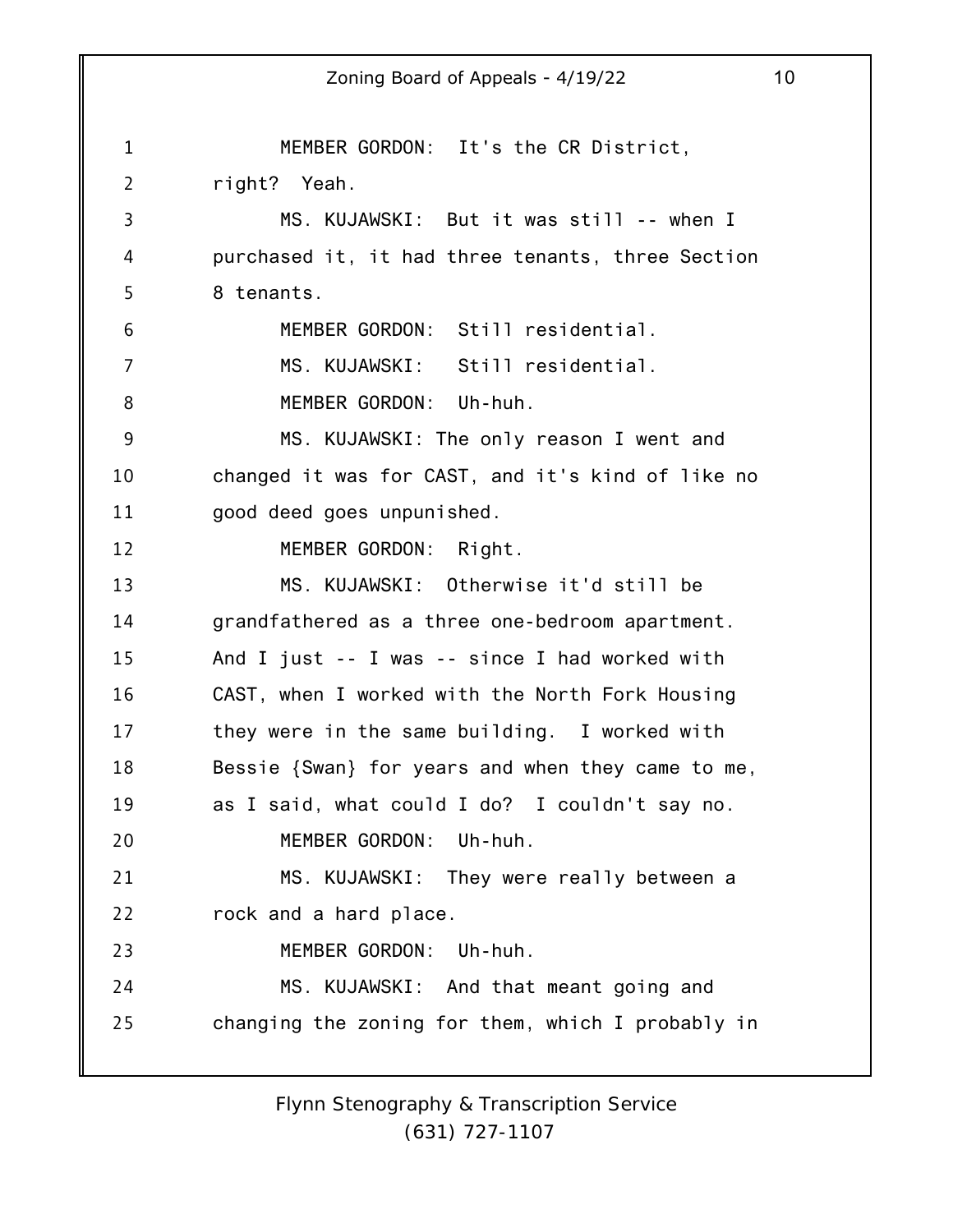1 2 3 4 5 6 7 8 9 10 11 12 13 14 15 16 17 18 19 20 21 22 23 24 25 hindsight should never have done because I'd MEMBER GORDON: Well -- MS. KUJAWSKI: -- be perfectly legal now. MEMBER GORDON: It was fine for you to ask to have it done. If anybody is at fault here for changing it, it would be those who decided to change the Code for you. So now the question, I think, is was that decision a kind of permanent establishment of a zoning exception, or was it something that can be accommodate -- accommodated to put back into the category with which it came. CHAIRMAN SALADINO: Wait, wait. Excuse me one second. Wait, are you asking if they were like just fooling around and just -- *(\*Laughter\*)* I'm not sure what you're saying. MS. KUJAWSKI: When I went to do that it was me -- it was Eileen who was a building inspector, it was Linda Ruland, the head of CAST and we went, all three of us, to ask the Zoning Board -- MEMBER GORDON: Uh-huh. MS. KUJAWSKI: -- to help them out. Especially CAST because they -- they really had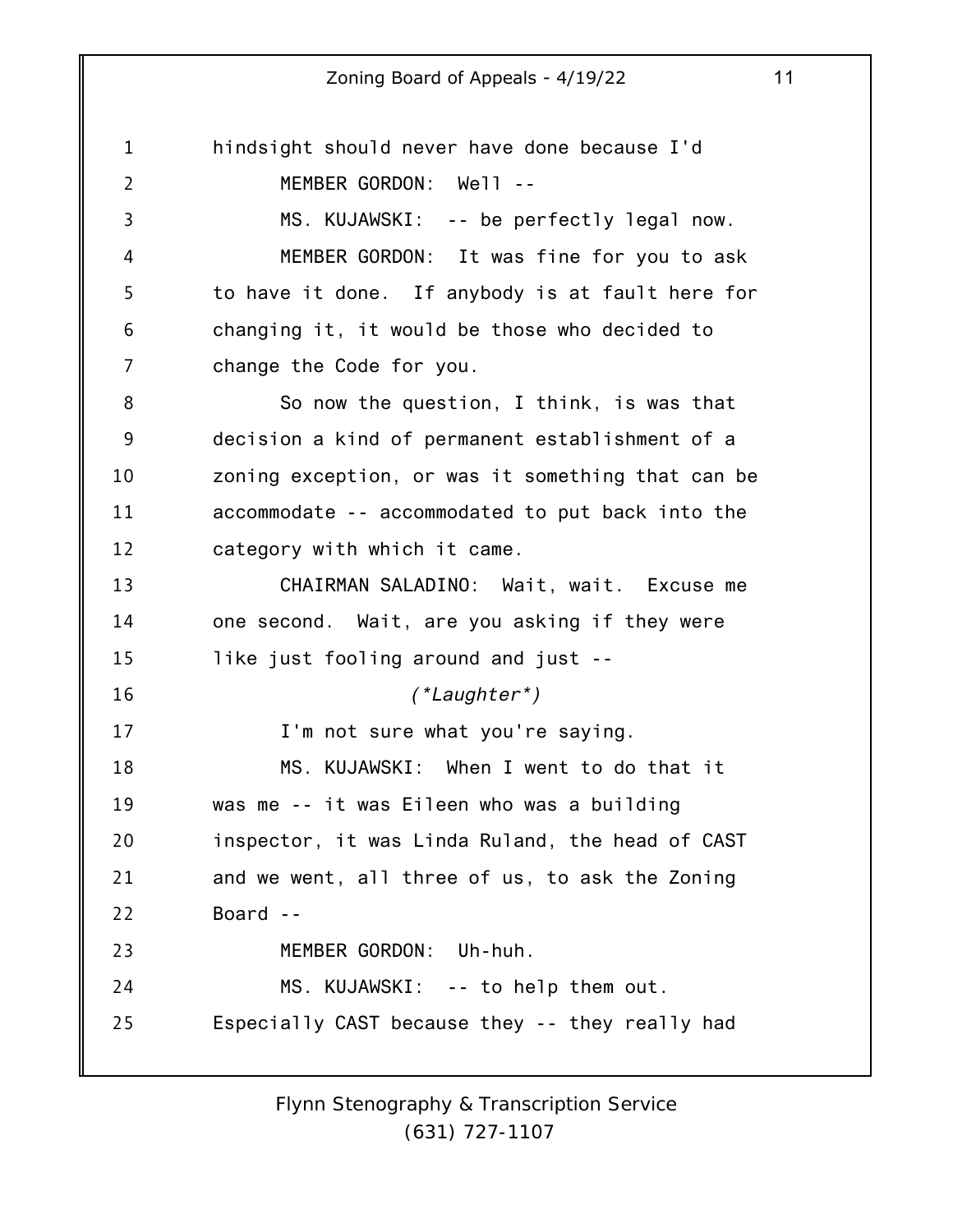1 2 3 4 5 6 7 8 9 10 11 12 13 14 15 16 17 18 19 20 21 22 23 24 25 no place to go at that point. MEMBER GORDON: And the Zoning -- but what did the -- the Zoning Board then -- MS. KUJAWSKI: They said *"Sure"*. MEMBER GORDON: They didn't -- did they require you to -- did they require you to establish the zoning status of the new use, or was it -- I mean, you just said they said *"sure"*. Was it really as simple as that? MS. KUJAWSKI: It was as simple as that. It was done practically that night; I think it was done that night. MEMBER GORDON: Uh-huh. Uh-huh. Okay. Well, of course our Chair is right that the application is not -- MS. KUJAWSKI: I understand, totally. MEMBER GORDON: -- complete. And maybe -- MS. KUJAWSKI: What more would you like? MEMBER GORDON: Well, the first step is certainly -- a use variance is more complicated than an area variance, and I think you need somebody -- have you talked to a lawyer about how to do this? MS. KUJAWSKI: No. MEMBER GORDON: I think that would be a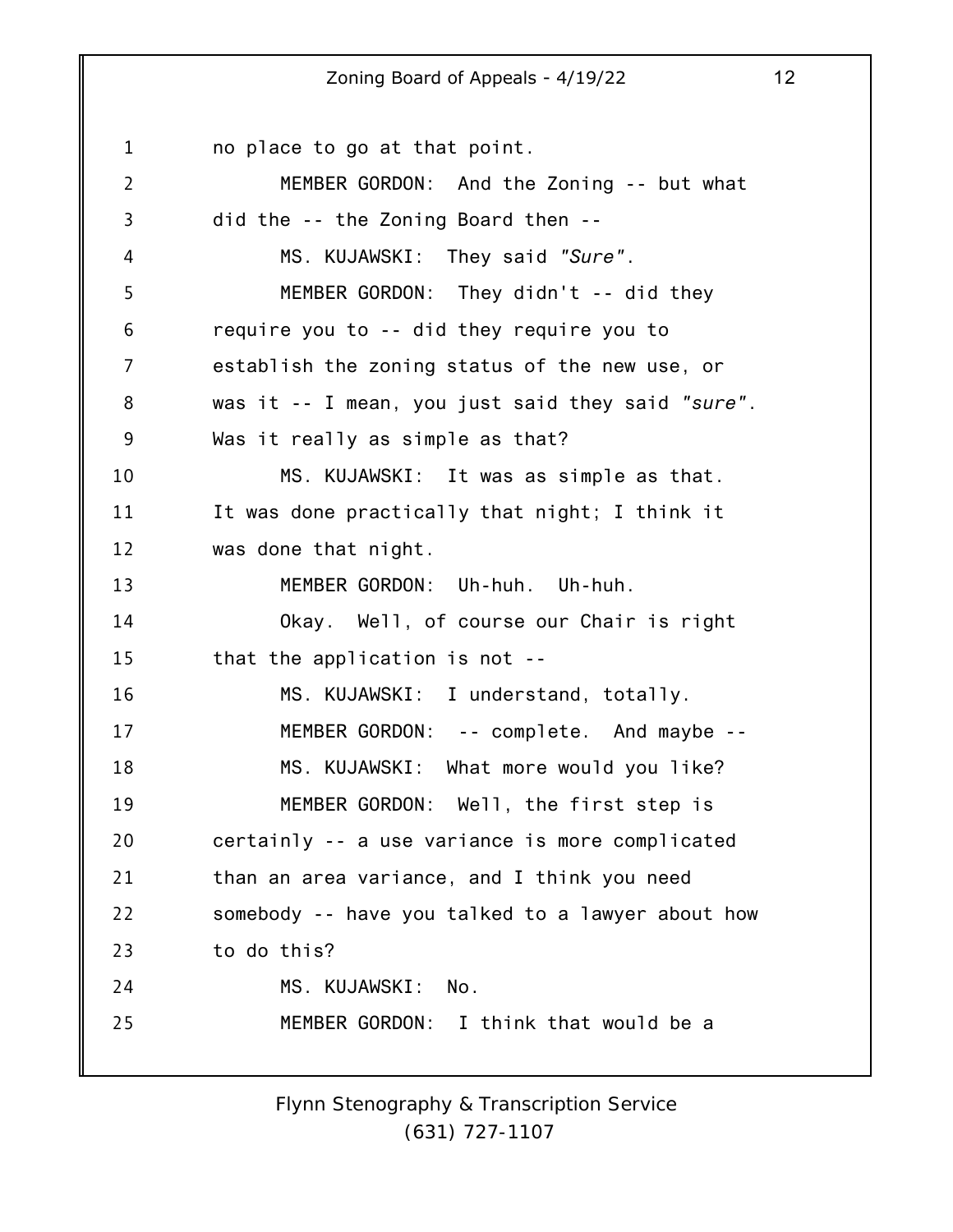| $\mathbf{1}$   | good step. I mean, it's incomplete in some very               |
|----------------|---------------------------------------------------------------|
| $\overline{2}$ | simple ways as well as some complicated ways.<br>$\mathbf{I}$ |
| $\overline{3}$ | mean, for instance, it asks if a prior appeal has             |
| 4              | been made and you don't say -- you checked yes,               |
| 5              | but you don't say when that happened or how that              |
| 6              | happened.                                                     |
| 7              | And then, of course, there's the more                         |
| 8              | complicated question about how the transformation             |
| 9              | or reconversion would fit with the kinds of                   |
| 10             | questions that we ask when a use has changed.                 |
| 11             | MS. KUJAWSKI: I was trying --                                 |
| 12             | MEMBER GORDON: I mean, that is just the                       |
| 13             | sort of set of principles that we have to go by               |
| 14             | as we try to do this in a slightly more                       |
| 15             | professional way than was done for you and for                |
| 16             | CAST.                                                         |
| 17             | CHAIRMAN SALADINO: The narrative that --                      |
| 18             | I'm sorry, Dinny,                                             |
| 19             | MEMBER GORDON: I was going to say, you go.                    |
| 20             | CHAIRMAN SALADINO: The narrative that you                     |
| 21             | gave us, there's a test, a balancing test in area             |
| 22             | variances, in use variances. The narrative --                 |
| 23             | and a use variance is predicated only on                      |
| 24             | hardship, so you would have to show this Board                |
| 25             | that you're suffering a hardship. And you're                  |
|                |                                                               |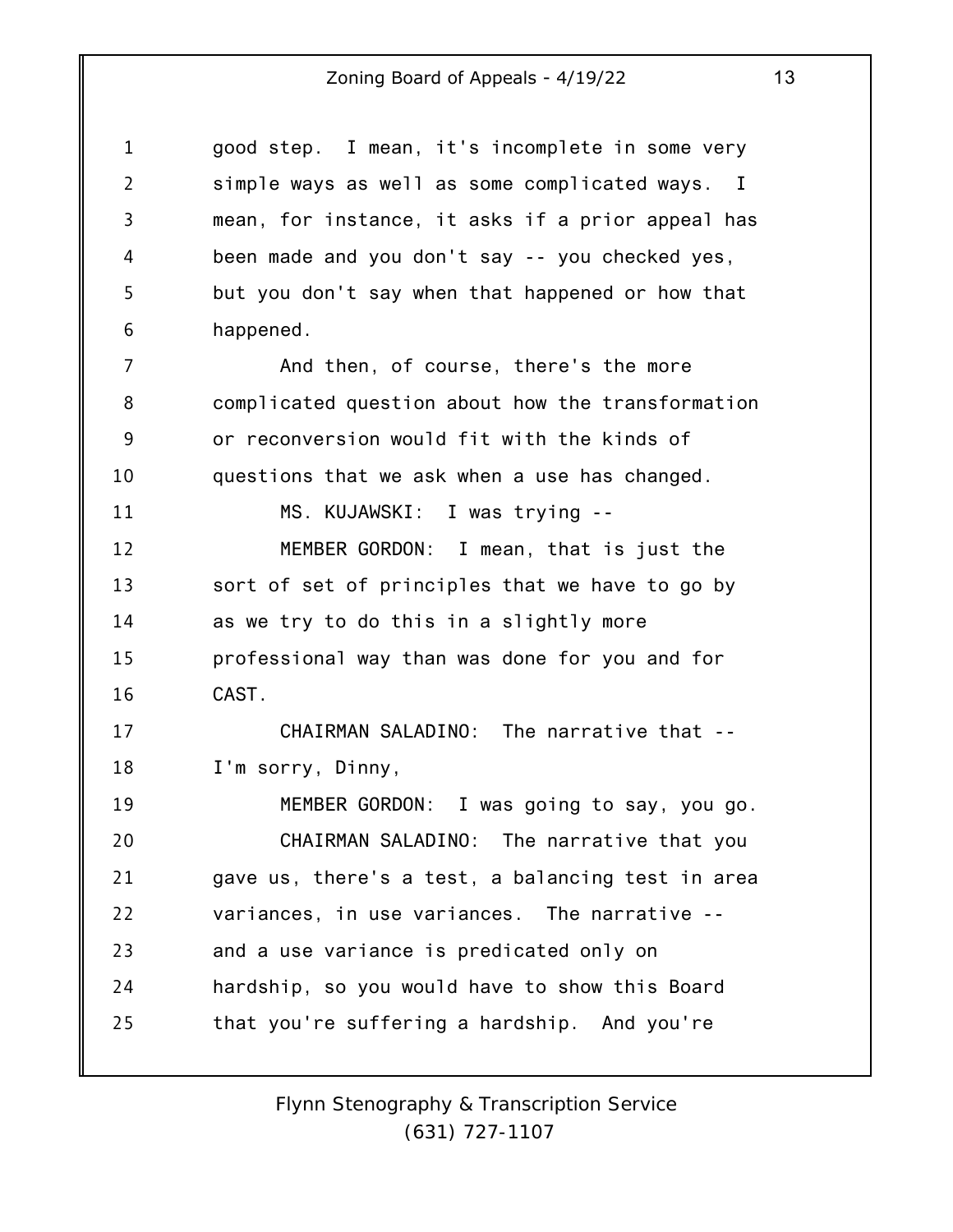1 2 3 4 5 6 7 8 9 10 11 12 13 14 15 16 17 18 19 20 21 22 23 24 25 really -- you really don't do that. The answers that you give are -- MS. KUJAWSKI: What kind of -- CHAIRMAN SALADINO: -- more of a moral answer than it is -- MS. KUJAWSKI: What kind of a hardship? CHAIRMAN SALADINO: That's why -- we're not here to do your application for you. MS. KUJAWSKI: I see. So -- CHAIRMAN SALADINO: We're going to give you some advice. MS. KUJAWSKI: Go get a lawyer. CHAIRMAN SALADINO: I'm going to talk to the Board here. I think what I would like, and I'm hoping maybe they agree, is that we put a pin in this for you and there's -- you talk to someone and -- first of all, you complete the application; you get us the survey, you get us an environmental assessment form, you complete all the questions that you left blank. If you need some help with that, I'm sure somebody could recommend somebody to you. MEMBER GORDON: You need to get a lawyer. MS. KUJAWSKI: *(Laughter)* As I said, no good deed goes unpunished *(laughter)*. I will go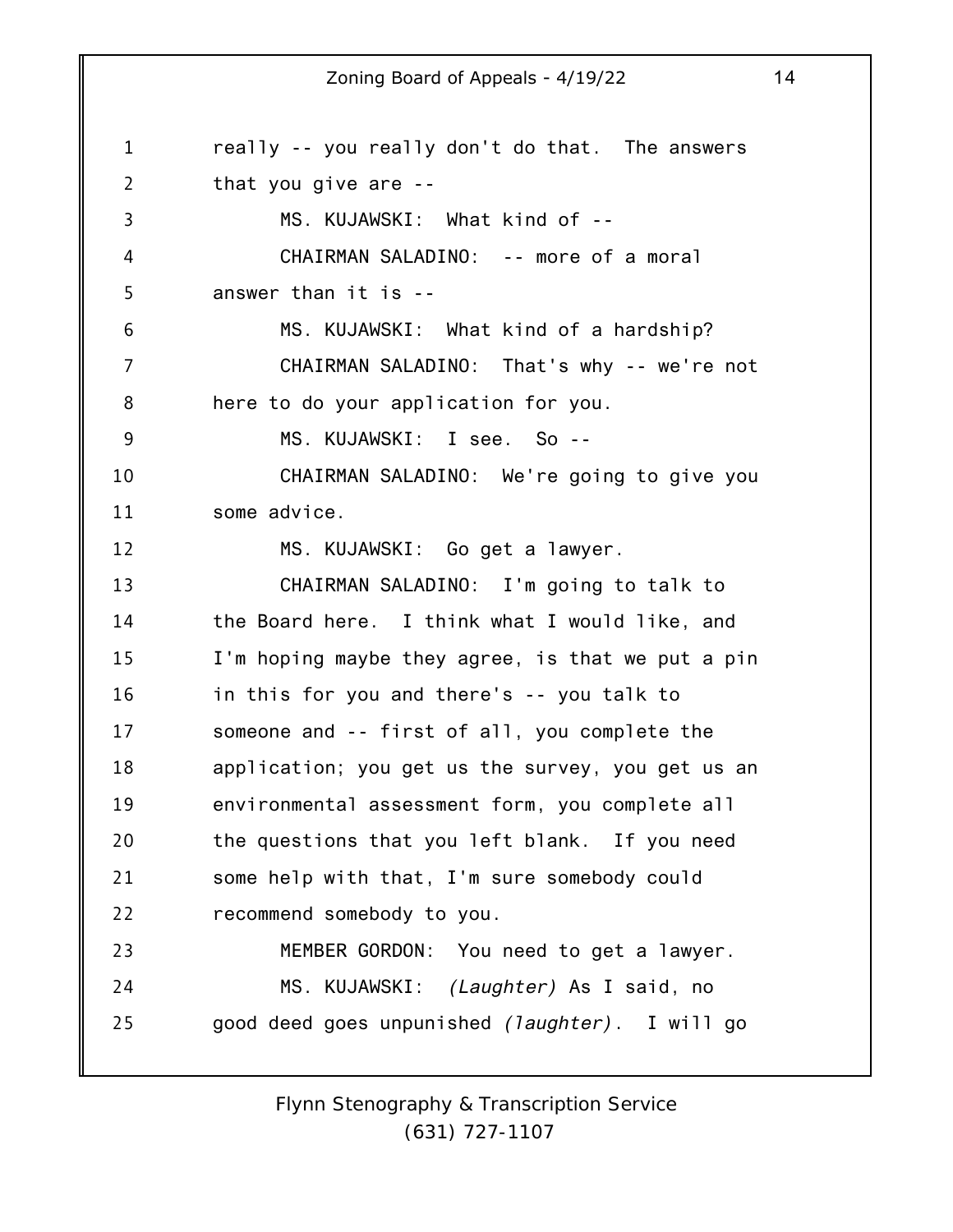1 2 3 4 5 6 7 8 9 10 11 12 13 14 15 16 17 18 19 20 21 22 23 24 25 get a lawyer. CHAIRMAN SALADINO: So, we're thinking we're going to table this instead of -- MEMBER KAUFMAN: Yes. CHAIRMAN SALADINO: All right, we're going to table this application. We're going to hold it, we're going to give it back to Amanda. You're going to talk to somebody at Village Hall, they're going explain to you what else you're going to need here. Because right now it would be almost impossible for us to accept this application. MS. KUJAWSKI: Will the original survey that I had done when I purchased the property, will that be acceptable? I mean, the property hasn't changed any. CHAIRMAN SALADINO: I don't -- I wouldn't -- I don't think that -- MS. KUJAWSKI: Because you know how much it costs to get a new survey. CHAIRMAN SALADINO: I know, I know. And since we're on television here I'm not going to give you my opinion. But if we were talking outside I would say I probably wouldn't have a problem with that, you know.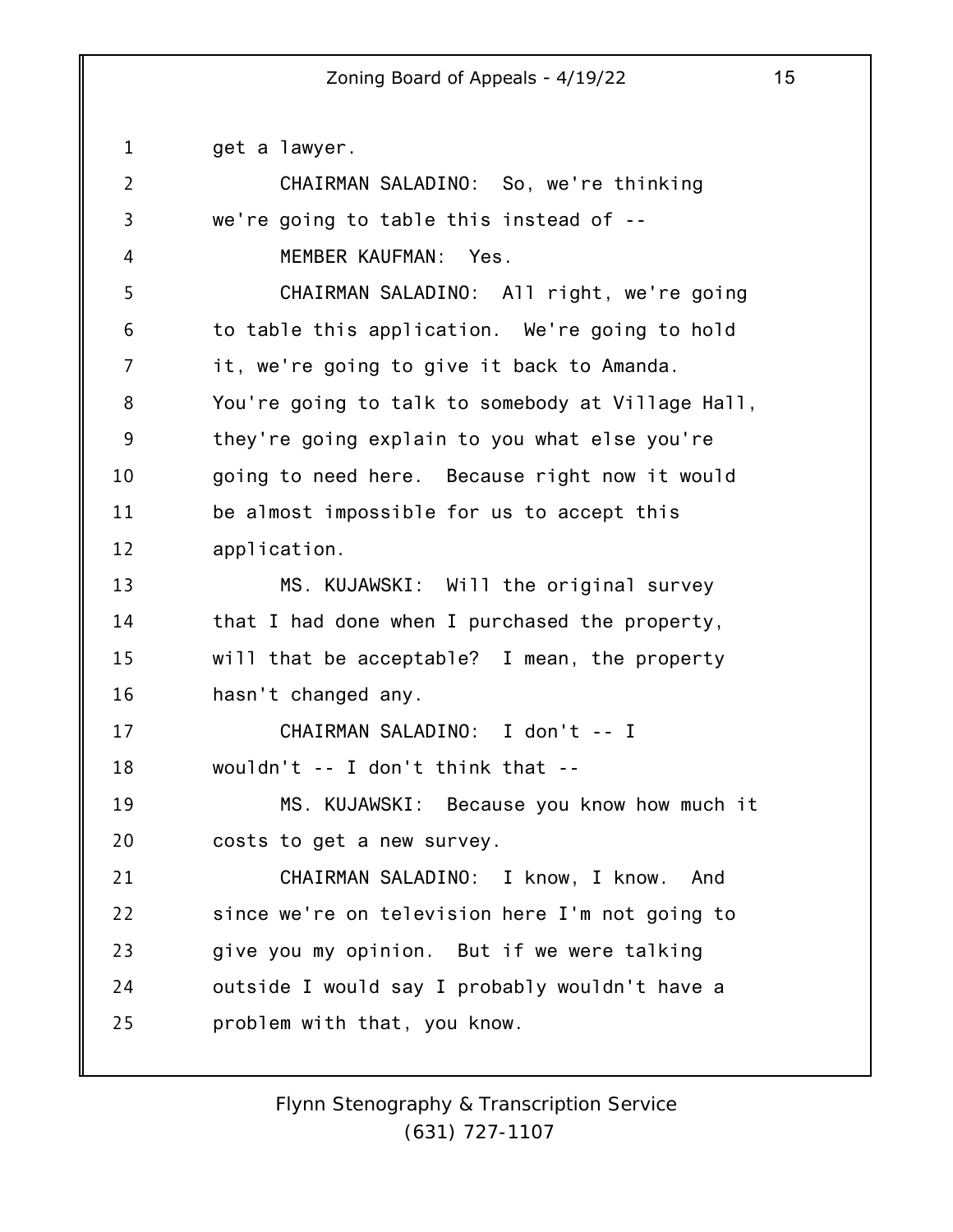1 2 3 4 5 6 7 8 9 10 11 12 13 14 15 16 17 18 19 20 21 22 23 24 25 Zoning Board of Appeals - 4/19/22 16 MEMBER GORDON: Yeah. MEMBER KAUFMAN: How old is the survey? MS. KUJAWSKI: Like probably 10 years ago, something like that. MEMBER KAUFMAN: And nothing's changed, correct? So if -- MS. KUJAWSKI: No. MEMBER KAUFMAN: Yeah, it's the same survey for 10 years. CHAIRMAN SALADINO: I don't think we would have a problem with that. MEMBER GORDON: That's fine. MEMBER KAUFMAN: Yeah, I don't think you'll have a problem with that. MS. KUJAWSKI: I will go get a lawyer, I will have six copies of the survey done and fill everything out and figure out what -- CHAIRMAN SALADINO: And we're going to - we're going to get an EAF, we're going to complete the application. The other thing I'm going to tell you is the Village, there might be a second use variance involved here depending if you want to go with this plan or not, two rooms, two apartments on the bottom floor. Again, the Village, you're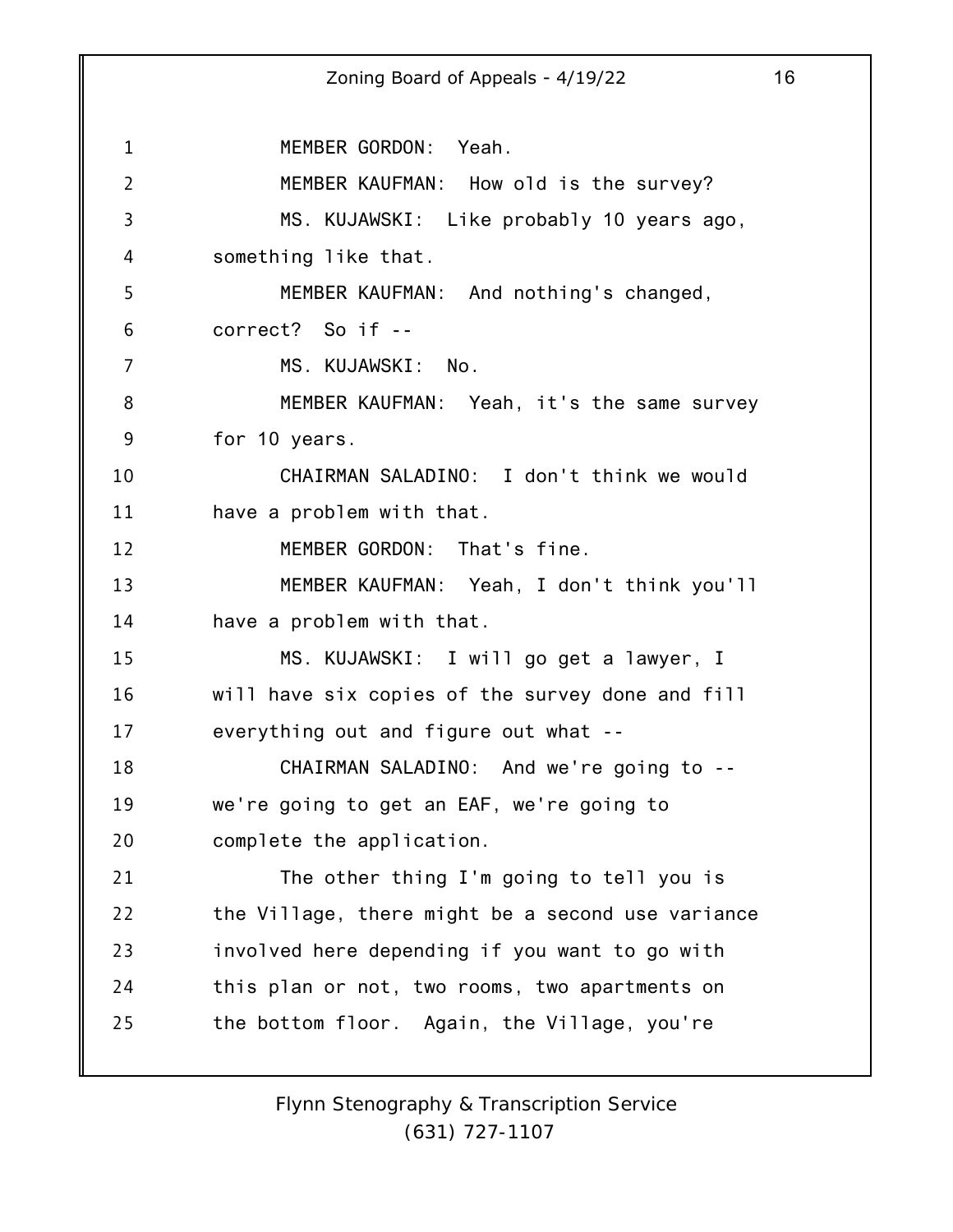1 2 3 4 5 6 7 8 9 10 11 12 13 14 15 16 17 18 19 20 21 22 23 24 25 restricted to only two apartments or else it becomes a multi-family dwelling. And to convert to a multi-family dwelling -- MS. KUJAWSKI: I could make it one large downstairs apartment, but the -- from what I've been seeing, it really -- you need one-bedroom apartments here more than -- for a large family. CHAIRMAN SALADINO: Again, we're in the -- MS. KUJAWSKI: I know, I know. CHAIRMAN SALADINO: -- the land use business, you know, so we have to -- we have to follow those guidelines. So that would be my suggestion to you. I'm going to ask my colleagues, what do we think. MEMBER KAUFMAN: Do we need to see the previous decision? Because it sounds like the whole *go ahead, it all sounds good* is not really a decision. So, if that's part of the argument here -- CHAIRMAN SALADINO: Well, I kind of think -- I don't want to -- I don't want to say anything about a previous Zoning Board and stuff. But no matter who they were, I mean, if it's going from Residential to Commercial, it's going from a non-conforming use which was residential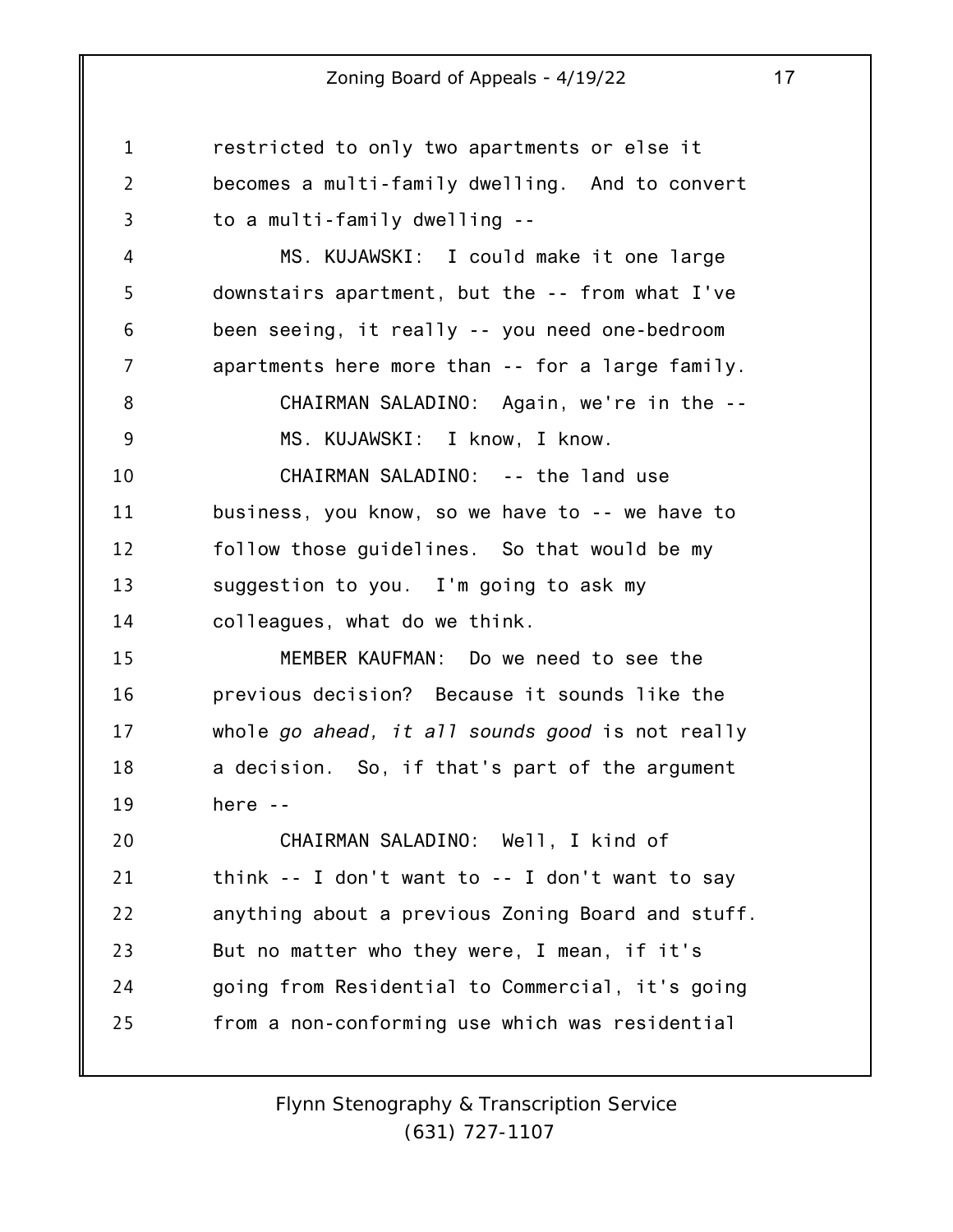1 2 3 4 5 6 7 8 9 10 11 12 13 14 15 16 17 18 19 20 21 22 23 24 25 Zoning Board of Appeals - 4/19/22 18 to a conforming use. MEMBER GORDON: Within the Commercial District. CHAIRMAN SALADINO: Yeah. MEMBER KAUFMAN: Yeah, but we don't need to see it because it was just -- CHAIRMAN SALADINO: I'm going to -- I'm going to take the -- you know, right now the property is Retail Commercial, you know. MEMBER REARDON: Is there any residential use going on there right now? MS. KUJAWSKI: Yes. MEMBER REARDON: Upstairs? MS. KUJAWSKI: Yes. MEMBER REARDON: And that's -- MS. KUJAWSKI: One-bedroom. MEMBER REARDON: One-bedroom. MS. KUJAWSKI: Yep, and a bathroom. MEMBER REARDON: And the downstairs is vacant at the present time? MS. KUJAWSKI: No. MEMBER REARDON: Okay. CHAIRMAN SALADINO: We -- we -- we didn't hear that. MEMBER REARDON: All right.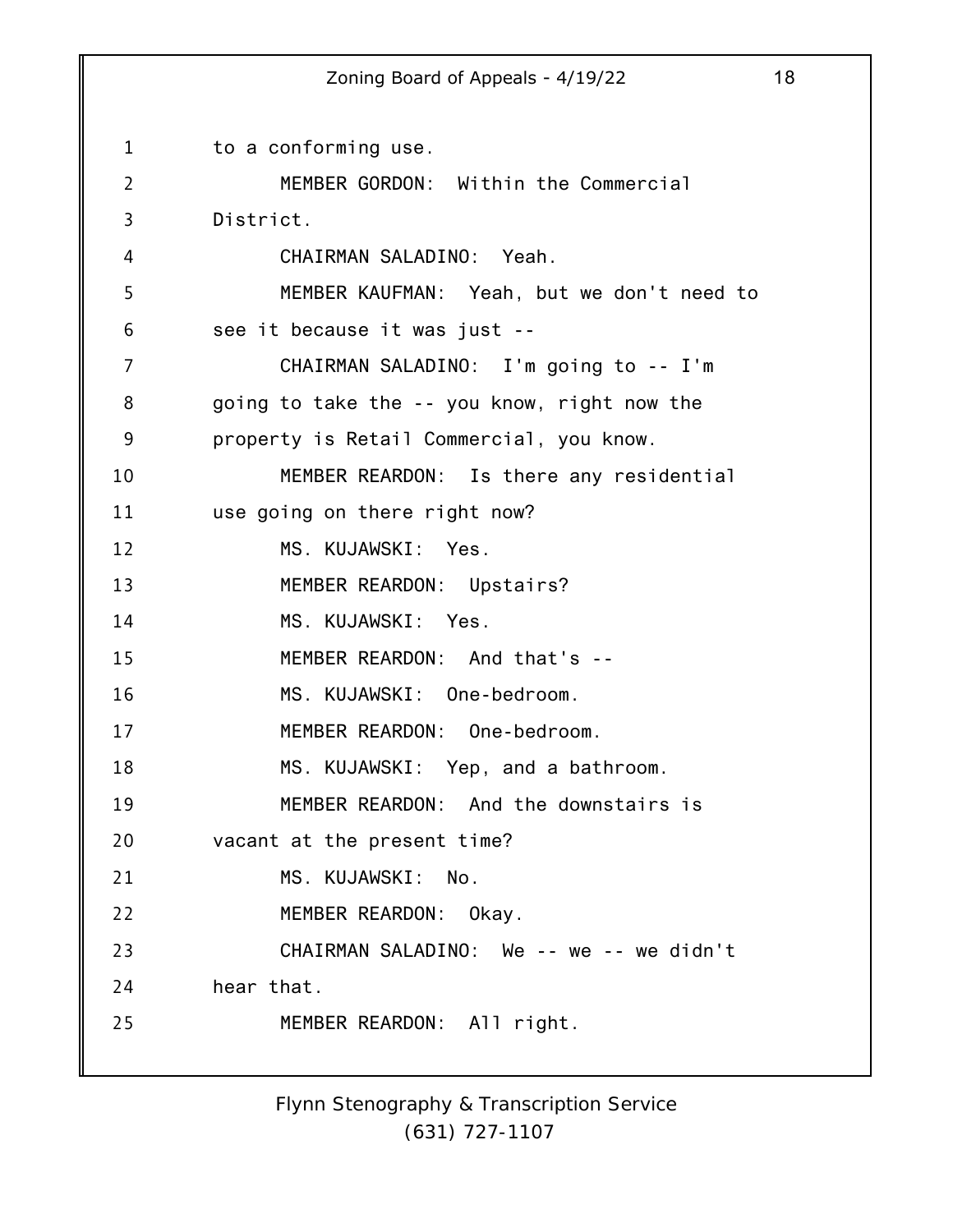1 2 3 4 5 6 7 8 9 10 11 12 13 14 15 16 17 18 19 20 21 22 23 24 25 Zoning Board of Appeals - 4/19/22 19 CHAIRMAN SALADINO: We didn't hear that. MS. KUJAWSKI: Well, I'm not going to lie. MEMBER KAUFMAN: I believe the stenographer heard it, so it doesn't really matter what we heard. *(\*Laughter\*)* CHAIRMAN SALADINO: Well, we're not the zoning police is what I'm saying. But right now you're in violation, you know, so. MS. KUJAWSKI: I understand that. CHAIRMAN SALADINO: But we're not going to say anything. So we're going to hold this over. We're going to hold this over. MS. KUJAWSKI: Who makes the decisions on land use? CHAIRMAN SALADINO: The Zoning Board of Appeals. MEMBER GORDON: We do. MS. KUJAWSKI: That that is zoned Commercial. Because as I said, Greenport Village doesn't need more retail and commercial. MEMBER GORDON: Well, the Code, the Code sets the -- MS. KUJAWSKI: Who sets the Code? CHAIRMAN SALADINO: The Village Board.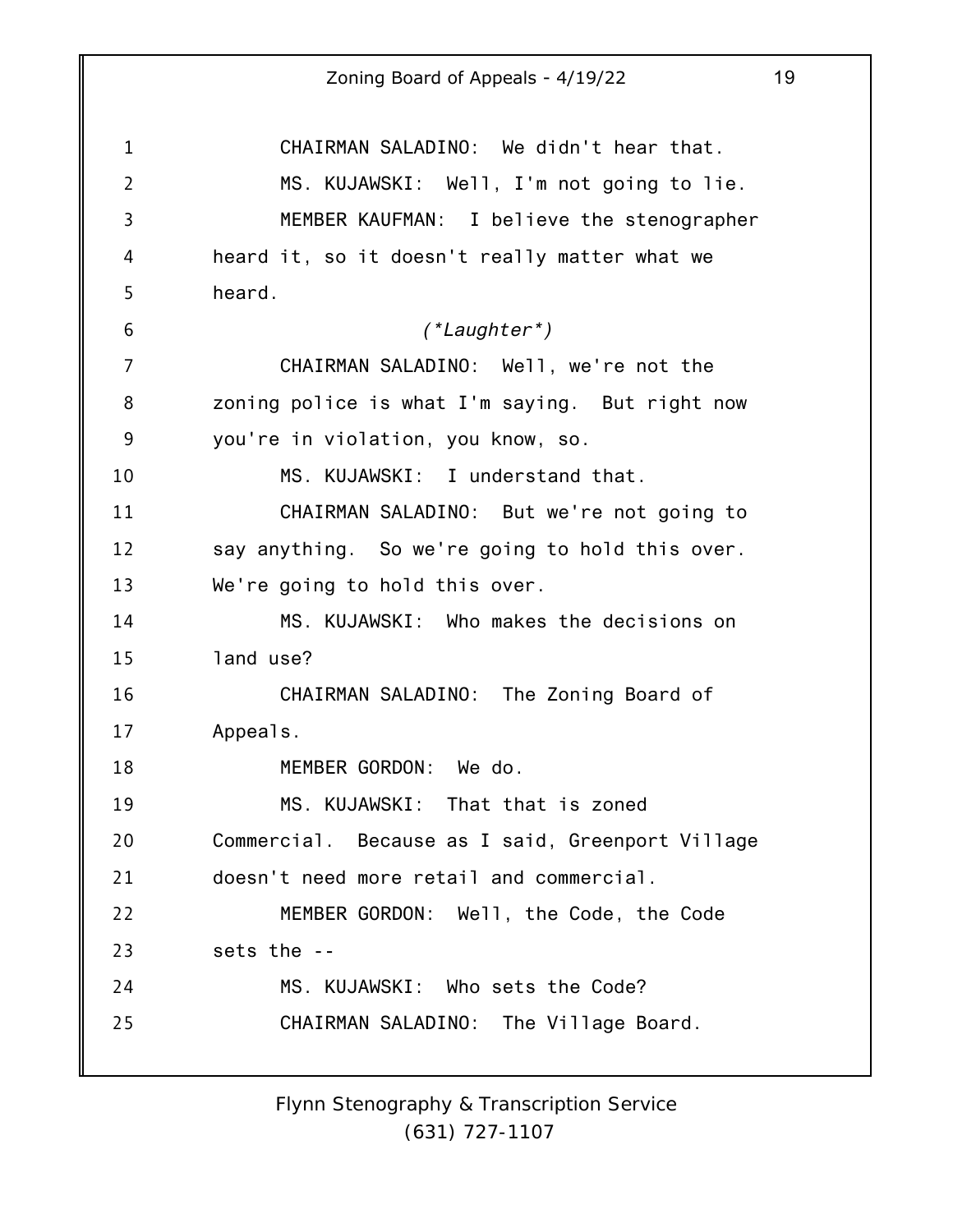1 2 3 4 5 6 7 8 9 10 11 12 13 14 15 16 17 18 19 20 21 22 23 24 25 Zoning Board of Appeals - 4/19/22 20 MEMBER GORDON: The Village Board. There's also a map, you know, a zoning map that -- MS. KUJAWSKI: I saw the map -- MEMBER GORDON: -- we'll show you. MS. KUJAWSKI: -- and I will show you the map. MEMBER GORDON: Okay. Yeah. MS. KUJAWSKI: And I disagree with the map. *(\*Laughter\*)* CHAIRMAN SALADINO: So let -- well, let me -- all right. Just hypothetically, if they - you realize if they change the map to suit you to get your -- MS. KUJAWSKI: No, I don't think they should do it to suit me. CHAIRMAN SALADINO: Then we'll have to tear down the Greenporter Hotel. MS. KUJAWSKI: I don't think they should suit me -- to suit me. I think they should really rezone a lot of Greenport to multi-family housing because you need workforce housing. And I also think you should build a municipal parking garage. There's no parking here. CHAIRMAN SALADINO: Well, unfortunately there's no vacant land either.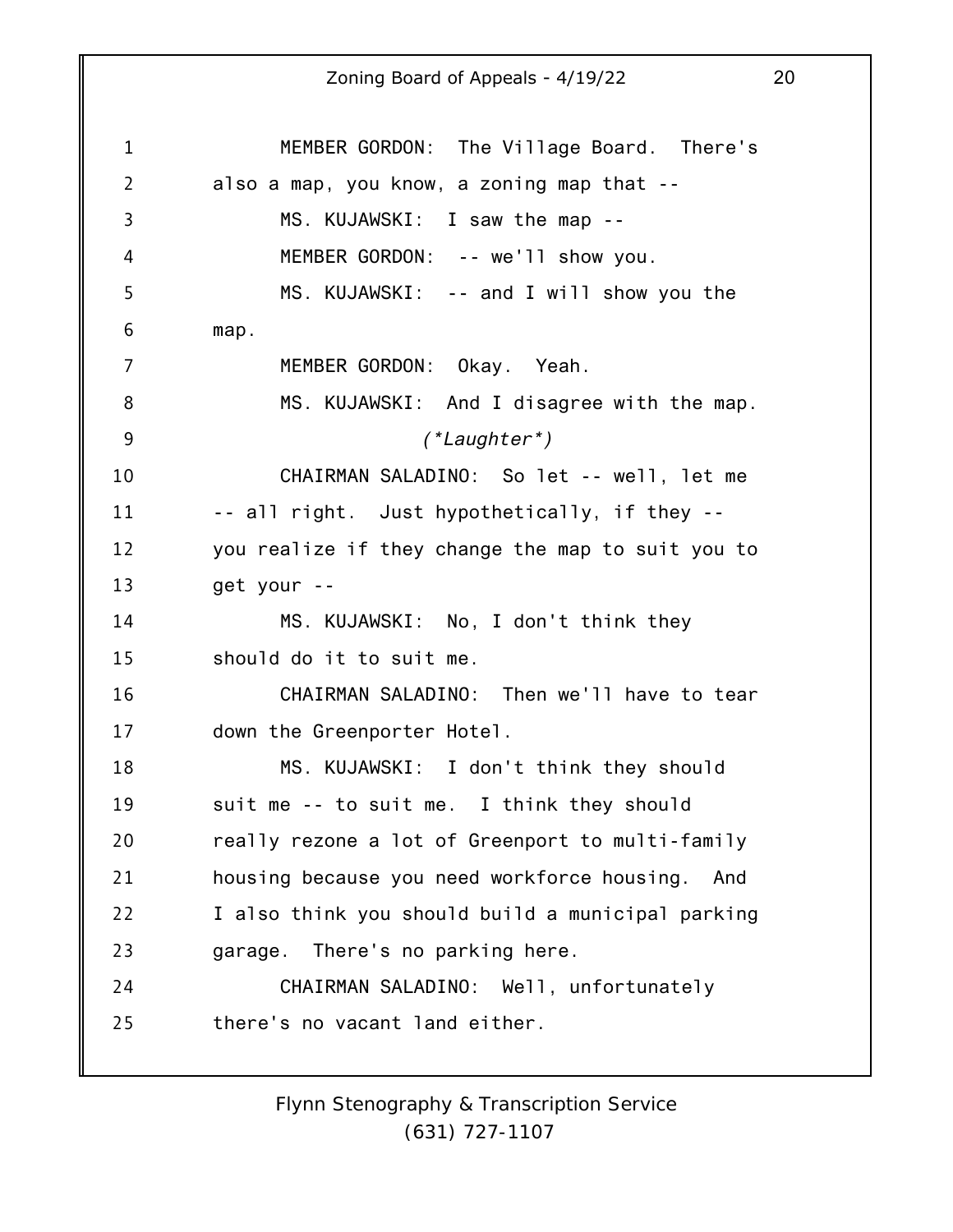1 2 3 4 5 6 7 8 9 10 11 12 13 14 15 16 17 18 19 20 21 22 23 24 25 Zoning Board of Appeals - 4/19/22 21 MS. KUJAWSKI: You've got enough parking space there, I think you could fit one in, but that's beyond me. CHAIRMAN SALADINO: That's a whole -- you know when we've got to bring that up? We've got to bring that -- and I'll see you there, we've got to bring it up on Thursday night in front of the Village Board. MS. KUJAWSKI: Really? CHAIRMAN SALADINO: Absolutely. MS. KUJAWSKI: You sure you want me to? *(Laughter).* CHAIRMAN SALADINO: They're used to my big mouth, so I'm sure they'll be used to yours. MS. KUJAWSKI: I was born here in Greenport and I've worked here quite often through the years and I've seen what's happened to Greenport since I was born many, many years ago. It's totally a different place, totally different. It's changed beyond anybody's expectation or vision. MEMBER GORDON: Uh-huh. MS. KUJAWSKI: And I think it -- things have to be looked at in a different way. We have to go with what's currently happening, not what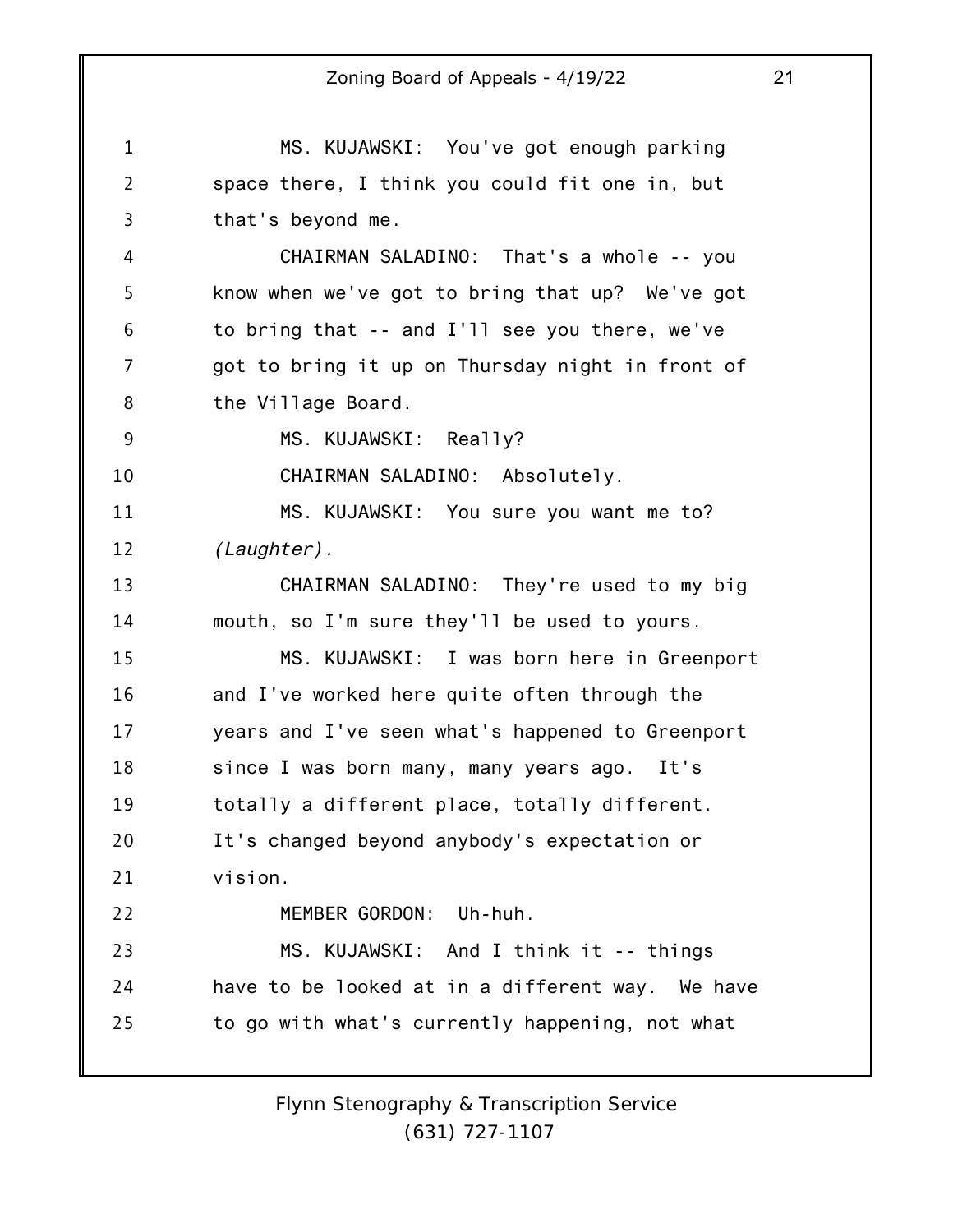1 2 3 4 5 6 7 8 9 10 11 12 13 14 15 16 17 18 19 20 21 22 23 24 25 it was in the 80's and 90s when I worked here. And I think the Village Board should really refocus their -- what's going on in town. CHAIRMAN SALADINO: Like I said, Thursday nights they're there, they'll listen to anything you have to say. MS. KUJAWSKI: Where's it going to be? The firehouse? CHAIRMAN SALADINO: At the Firehouse, yeah. MS. KUJAWSKI: What time? CHAIRMAN SALADINO: Their meetings start at seven? Seven o'clock. MS. KUJAWSKI: I'll be there. Good. CHAIRMAN SALADINO: The third and fourth Thursday of the month. MS. KUJAWSKI: And I will get a letter. MEMBER REARDON: Excuse me, Barbara. MS. KUJAWSKI: Yes. MEMBER REARDON: How long have you owned the property? MS. KUJAWSKI: About 10 years, I think. MEMBER REARDON: And how long was CAST in there? MS. KUJAWSKI: Five years. They had a - no, they extended it another year, so six years.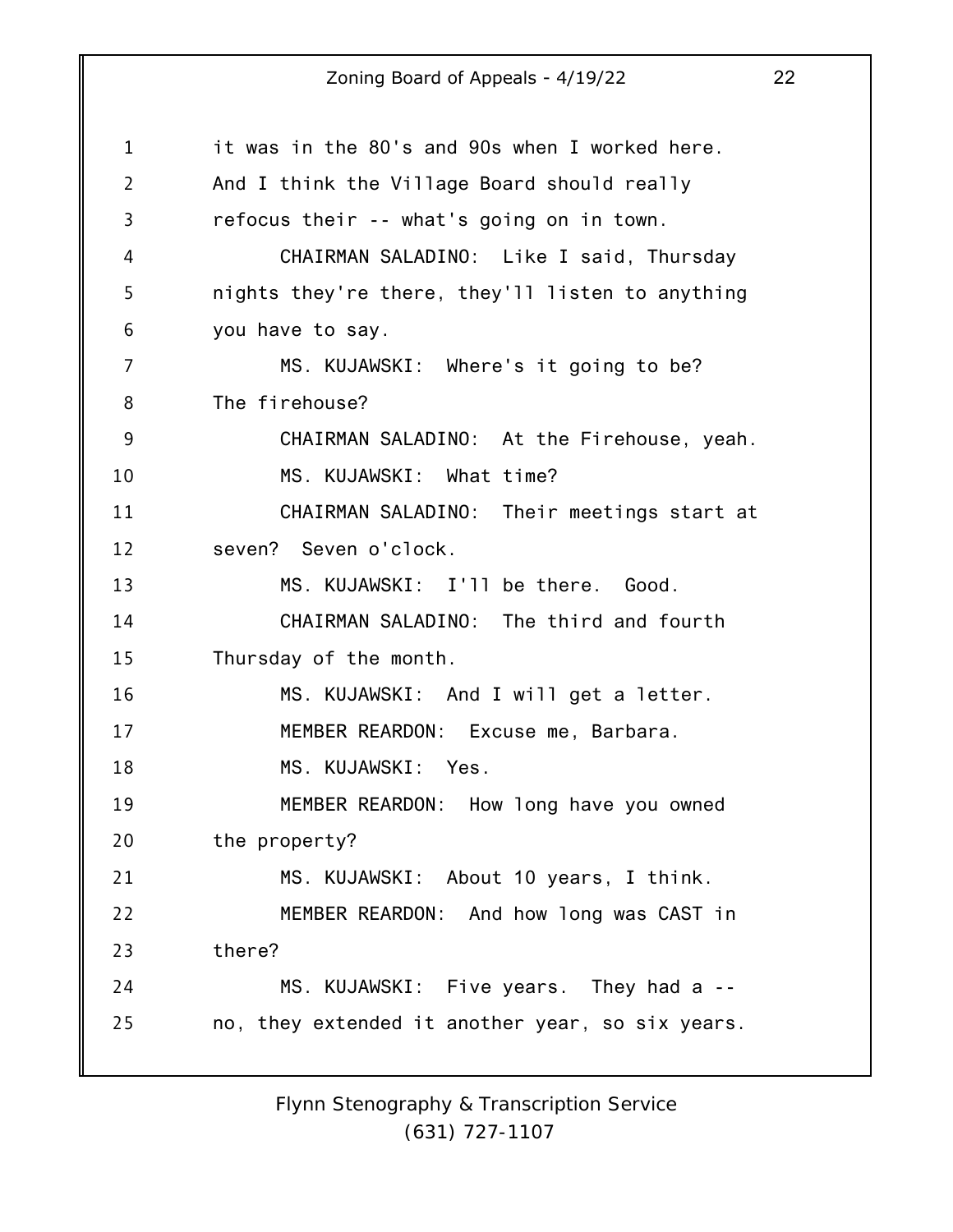1 2 3 4 5 6 7 8 9 10 11 12 13 14 15 16 17 18 19 20 21 22 23 24 25 Zoning Board of Appeals - 4/19/22 23 CHAIRMAN SALADINO: Six years; yeah, that's what I remember. MEMBER REARDON: So you owned it for four years before CAST moved in. MS. KUJAWSKI: Yes . MEMBER REARDON: And during that four years it was used as a three-family -- MS. KUJAWSKI: When I purchased it was, yes. MEMBER RERDON: -- with three units in it. MS. KUJAWSKI: Yes. MEMBER REARDON: It was always rented to the three different people? MS. KUJAWSKI: Oh, Lord. No, it wasn't, I'm wrong. MEMBER REARDON: And does it have free electric services -- MS.KUJAWSKI: Yes. MEMBER REARDON: -- and free water services? MS. KUJAWSKI: Yes, it does. MEMBER REARDON: Okay. Thanks. MS. KUJAWSKI: It has three different meters and I pay the water and sewer; I always did.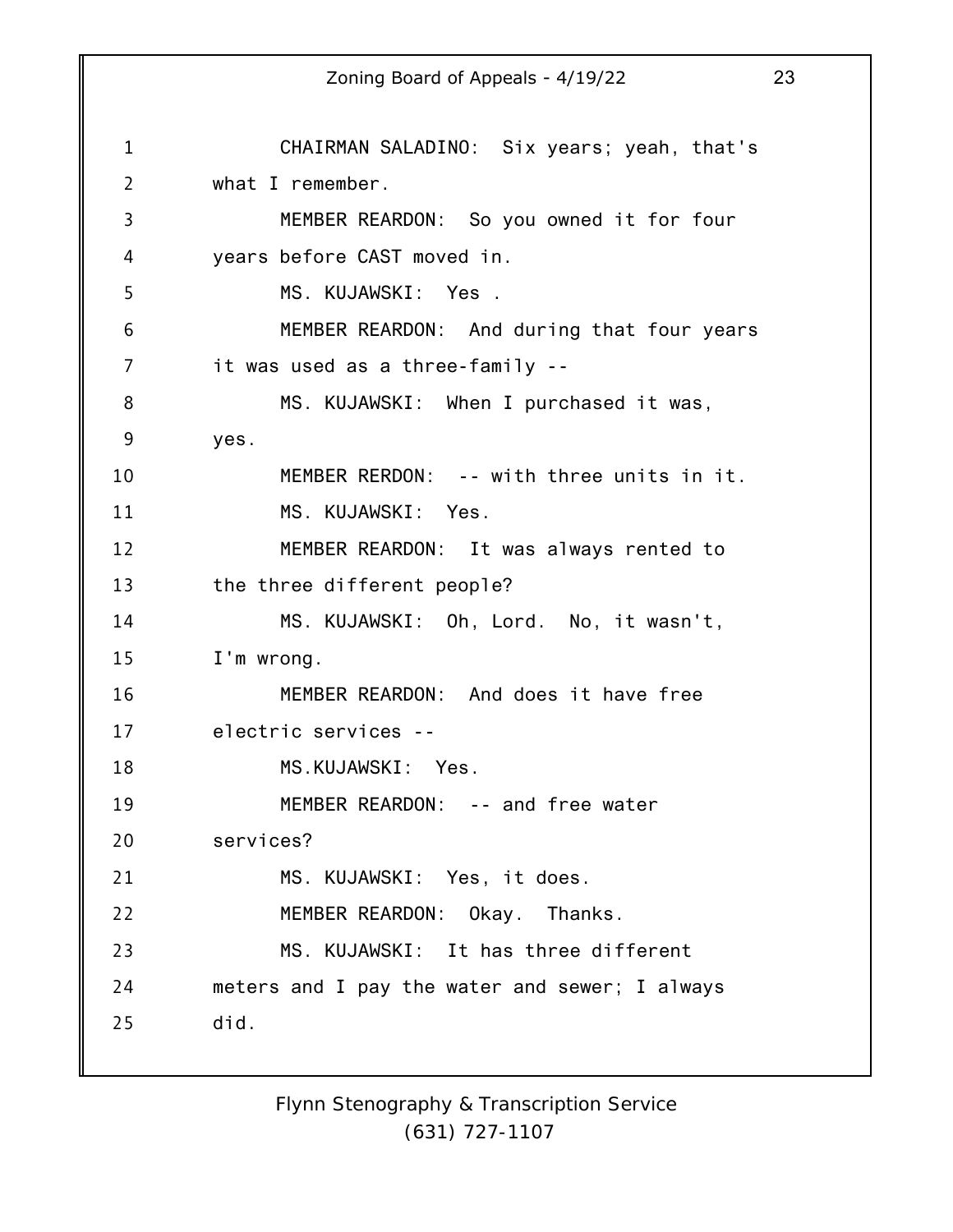1 2 3 4 5 6 7 8 9 10 11 12 13 14 15 16 17 18 19 20 21 22 23 24 25 Zoning Board of Appeals - 4/19/22 24 CHAIRMAN SALADINO: Okay. MEMBER GORDON: And you said next door is also -- MS.KUJAWSKI: Yes. MEMBER GORDON: -- essentially the same situation. MS. KUJAWSKI: Yes MEMBER GORDON: Non-conforming use in a Retail Commercial. MS. KUJAWSKI: Yep. MEMBER GORDON: With three apartments? MS. KUJAWSKI: Yes. MEMBER GORDON: And three services? MS. KUJAWSKI: I assume so. I couldn't swear to that. MEMBER GORDON: Yes. CHAIRMAN SALADINO: Because the house to the east is commercial space on the bottom. MS. KUJAWSKI: Yeah, he was a dentist, wasn't he? CHAIRMAN SALADINO: A dentist, yeah. MEMBER GORDON: Yeah. MS.KUJAWSKI: Yeah, and I think -- I think they lived up there. CHAIRMAN SALADINO: Now it's going to be a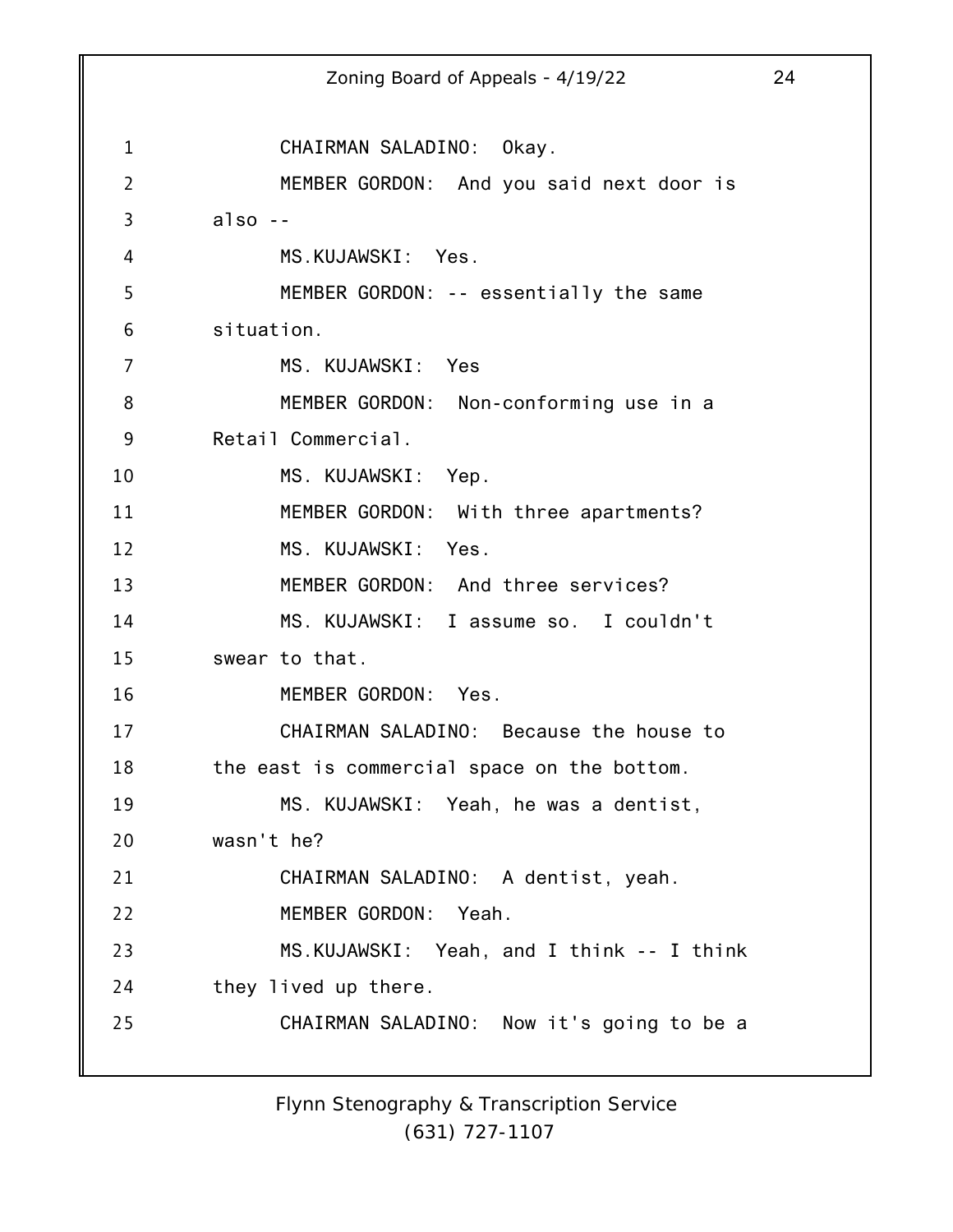1 2 3 4 5 6 7 8 9 10 11 12 13 14 15 16 17 18 19 20 21 22 23 24 25 bike store. MS. KUJAWSKI: It is? CHAIRMAN SALADINO: That's what they say. We're going to -- we're going to table this -- MS. KUJAWSKI: Okay. CHAIRMAN SALADINO: -- for you. Amanda has all the notes that are going to be -- that you're going to need. You'll talk to her and she'll let you know what you're going to need. MS. KUJAWSKI: Okay. CHAIRMAN SALADINO: There's a handbook on-line about zoning that explains use variance, but you should really -- you should really see an attorney. MS. KUJAWSKI: Okay. As I said -- MEMBER REARDON: Barbara? MS. KUJAWSKI: Yes? MEMBER REARDON: Barbara, you own the house to the west? MS. KUJAWSKI: No, that's the only house I own. MEMBER REARDON: Do you own any other properties in Greenport? MS. KUJAWSKI: No.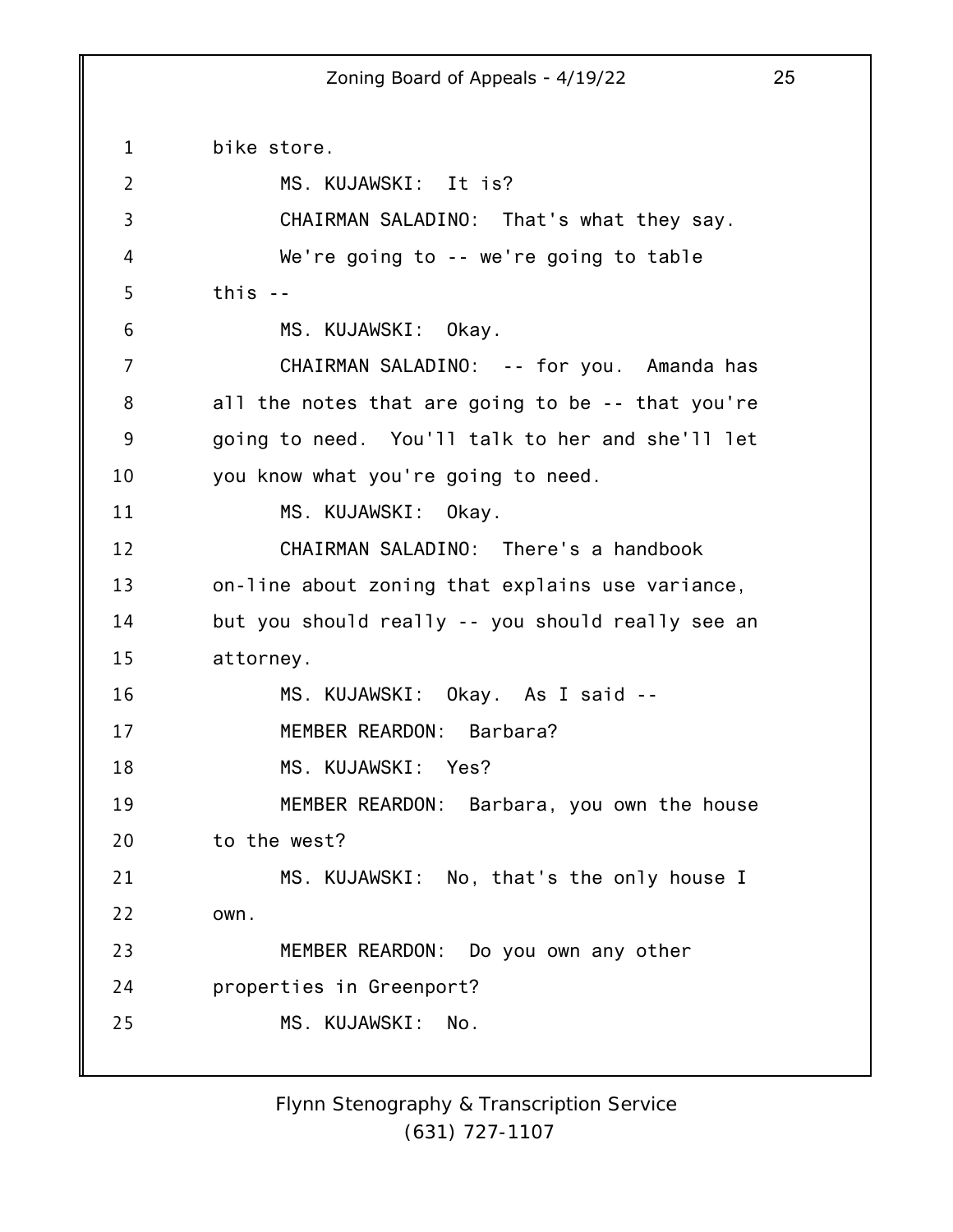1 2 3 4 5 6 7 8 9 10 11 12 13 14 15 16 17 18 19 20 21 22 23 24 25 MEMBER REARDON: But you live in Greenport. MS. KUJAWSKI: I was born in Greenport, I worked in Greenport. I work for Betsy Swan with Northfork Housing. We developed a lot of the housing here, we put up a lot of the houses here. We just did a lot of the housing when I worked for her and then we we lost a grant. And then I went to work for Dominican Sisters and I ran their thrift store here for, oh, I don't know how many years; quite a few years. MEMBER REARDON: Okay, thank you. MS. KUJAWSKI: So, thank you. CHAIRMAN SALADINO: Okay, thank you. Item No. 4 -- *Item No. 5 on the agenda, 440 First Street. Motion to accept the application, schedule the public hearing and arrange for a site visit regarding the application of Eric Urban for the property located at 440 First Street, Greenport, New York, 11944. This property is located in the R-2 One & Two-Family District and is located in the Historic District. This property requires a use variance. The Suffolk County Tax Map #1001-4.-7-1.* Before - is the applicant here? Before the applicant speaks, in looking at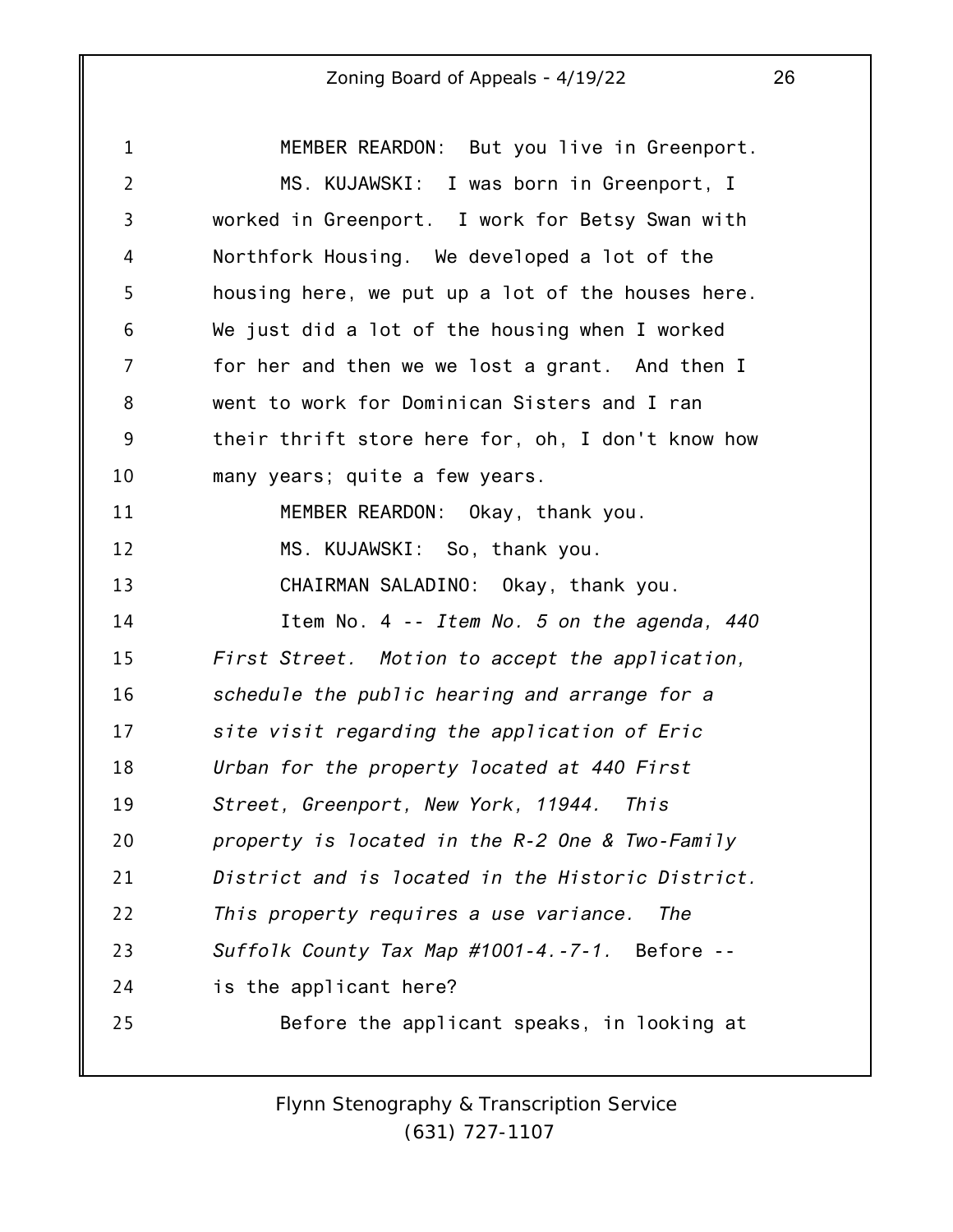1 2 3 4 5 6 7 8 9 10 11 12 the application, I'm reading the attorney's narrative in his application and he goes on to say, *"As the ZBA has conceded, there is no published form for an appeal seeking a reversal of the determination of the building inspector and the emission has not been cured" --* I take exception to that -- *"Thus the refusal of the ZBA to entertain the application because it's not on the approved form when it has not provided a form for the application is arbitrary and capricious"*; I dispute that, too. And I want to say that's only his opinion.

13 14 15 16 17 18 It goes on to say that, *"Indeed, the ZBA Counsel conceded"*; I'll say to that that I went through the entire record from the last time the attorney was here and I can't find that in the official record that the attorney conceded anything as far as a form.

19 20 21 22 23 24 25 *"It says that the form needed to be amended"* -- he never said that, for the record -- *"but to date no such amendment has occurred. As a result, the ZBA must consider the application as submitted"*; I have a problem with that, too. Is the applicant here? *(\*Eric Urban raised His Hand\*)*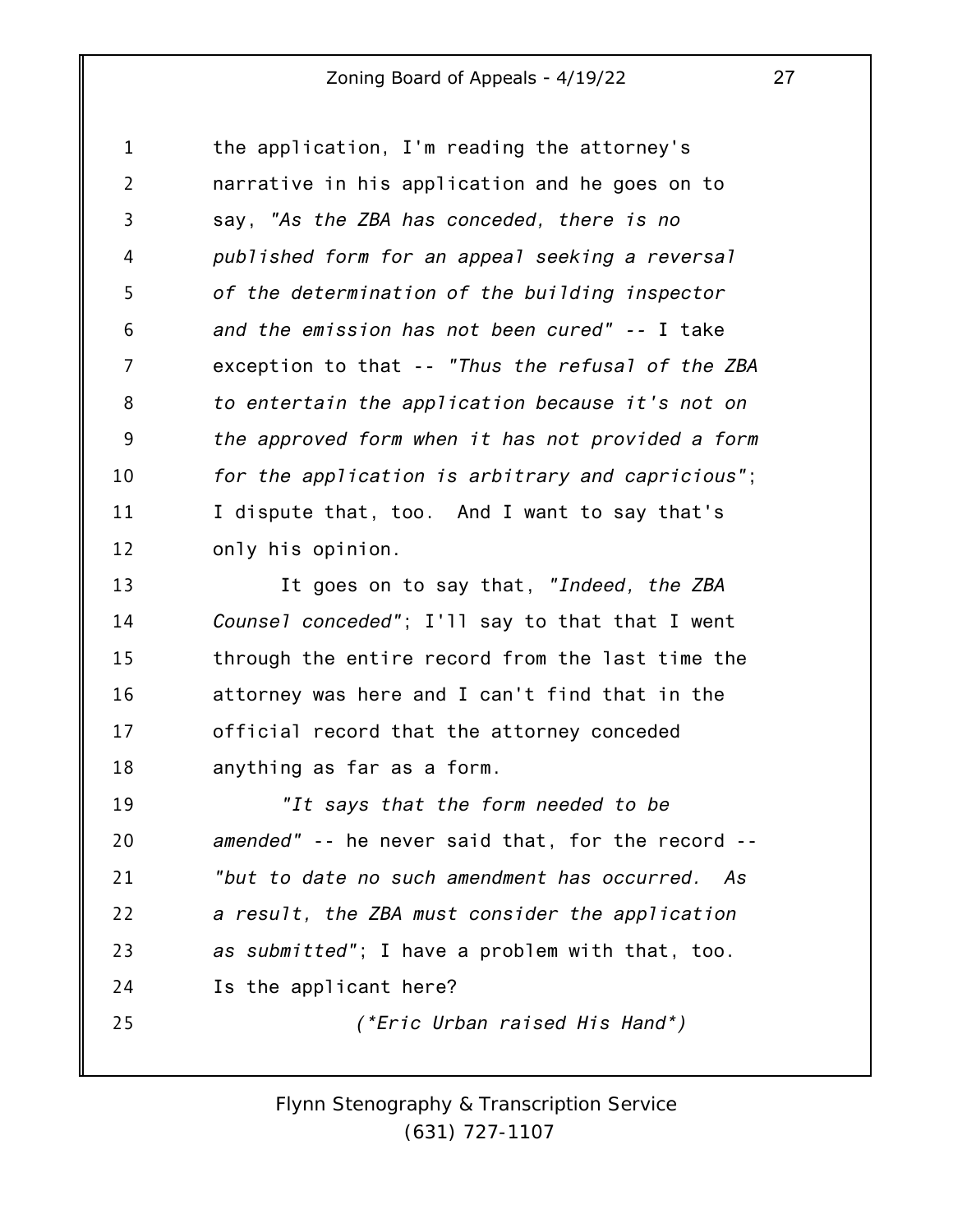1 2 3 4 5 6 7 8 9 10 11 12 13 14 15 16 17 18 19 20 21 22 23 24 25 Name and address -- MR. BRESSLER: To please the Board, my name is Eric Bressler of Wickham, Bressler & Geasa. At the last hearing it was discussed when you, Mr. Chairman, brought up the notion that it wasn't on the form that the Board put out. And I stated that there was no form that had the word reversal on it, and we all agreed that that was the case. CHAIRMAN SALADINO: But we all agreed - the Board, anyway, agreed that this Board provided you a path to get to where you wanted to be. It was your decision that you didn't want to follow that path. MR. BRESSLER: I have a right under State law to ask this Board for a reversal. That is the law. CHAIRMAN SALADINO: We gave you the opportunity to follow the process that's been in effect here for 73 years. MR. BRESSLER: You are required, with all due respect, to hear use variances -- CHAIRMAN SALADINO: Yes. MR. BRESSLER: -- area variances, interpretations and reversals, that is in the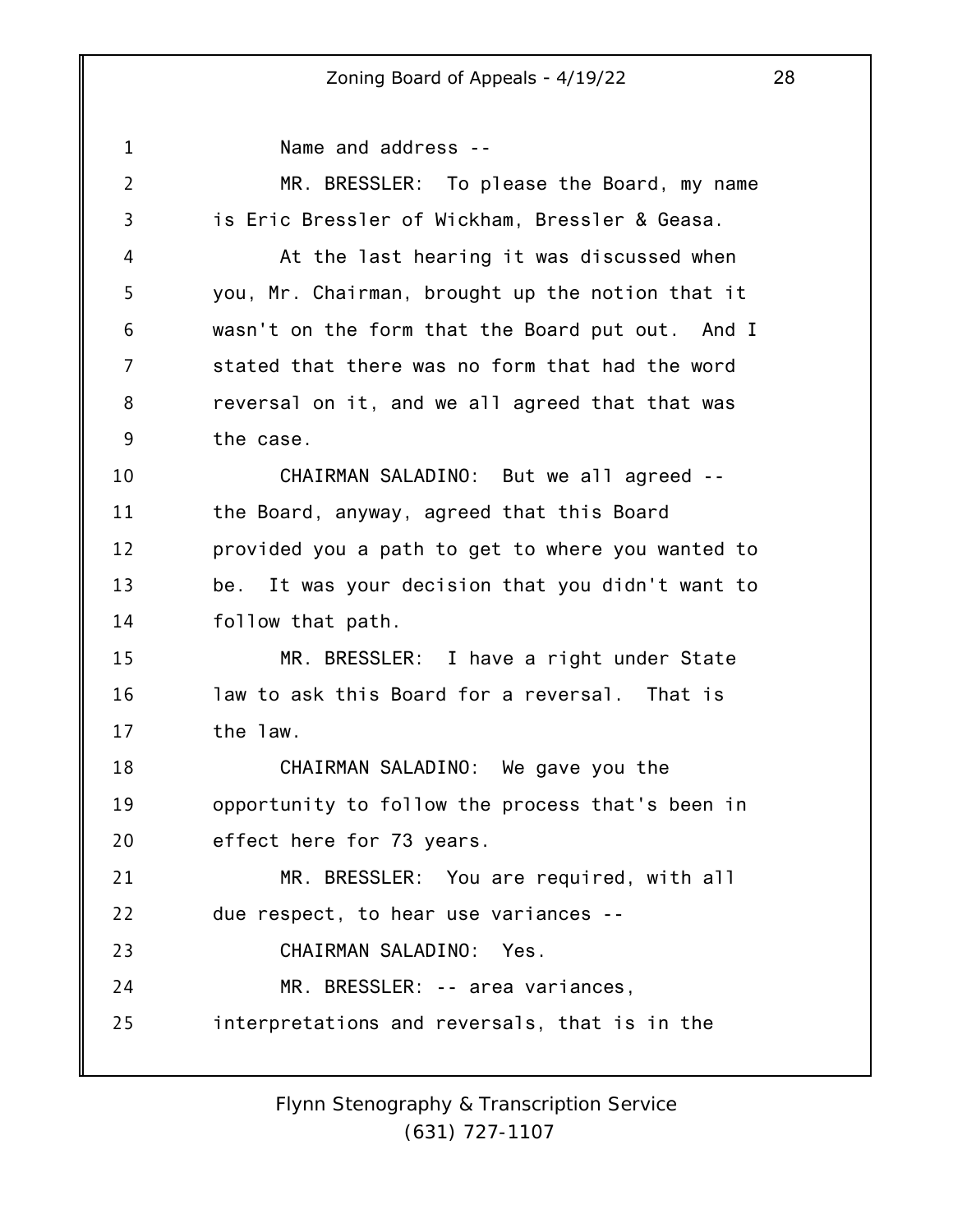| $\mathbf 1$    | State law. That is what's there and that is what |
|----------------|--------------------------------------------------|
| $\overline{2}$ | I'm seeking. If this Board determines that it is |
| 3              | not going to grant that relief, that is within   |
| 4              | your power. However, with all due respect, it is |
| 5              | not within your power to say that you will not   |
| 6              | listen to a reversal. That's my point. And       |
| 7              | since you have no form that said reversal on it, |
| 8              | I typed it in because you must listen to         |
| 9              | reversals.                                       |
| 10             | So I don't understand what the problem is.       |
| 11             | The form has otherwise got all the information   |
| 12             | about the property.                              |
| 13             | CHAIRMAN SALADINO: Because you won't             |
| 14             | acknowledge that the applicant needs a use       |
| 15             | variance.                                        |
| 16             | MR. BRESSLER: No, we disagree!                   |
| 17             | CHAIRMAN SALADINO: Well, the Village's           |
| 18             | contention is that you do need a use variance.   |
| 19             | MR. BRESSLER: They are wrong and it's for        |
| 20             | you to determine whether the building inspector  |
| 21             | is right or wrong.                               |
| 22             | CHAIRMAN SALADINO: You have to address the       |
| 23             | Notice of Disapproval.                           |
| 24             | MR. BRESSLER: I did.                             |
| 25             | CHAIRMAN SALADINO: No, you didn't.               |
|                |                                                  |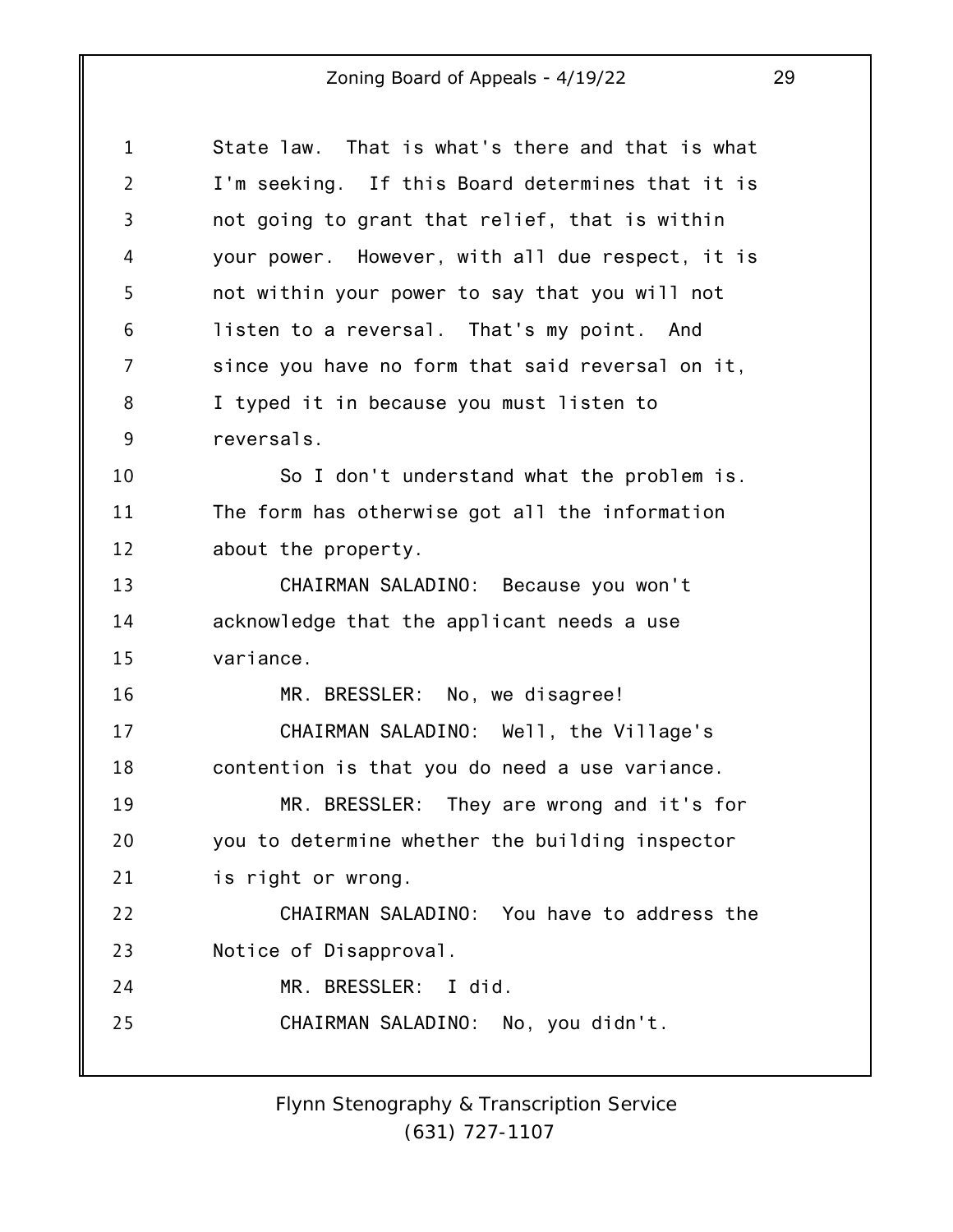1 2 3 4 5 6 7 8 9 10 11 12 13 14 15 16 17 18 19 20 21 22 23 24 25 Zoning Board of Appeals - 4/19/22 30 MR. BRESSLER: He's wrong. CHAIRMAN SALADINO: Then you ask for an interpretation. MR. BRESSLER: I don't want -- CHAIRMAN SALADINO: You -- MR. BRESSLER: Mr. Chairman, I don't want  $-$ CHAIRMAN SALADINO: Mr. Bressler. MR. BRESSLER: -- an interpretation, I want a reversal. Perhaps the Board is not clear on the difference between -- CHAIRMAN SALADINO: I have the State law here. MR. BRESSLER: -- an interpretation and a reversal. CHAIRMAN SALADINO: I have the State law here about interpretations. MR. BRESSLER: I don't want an interpretation. Does the Board understand the difference between an interpretation and a reversal? CHAIRMAN SALADINO: Yes. MR. BRESSLER: You do. MEMBER GORDON: Of course. MR. BRESSLER: I don't want an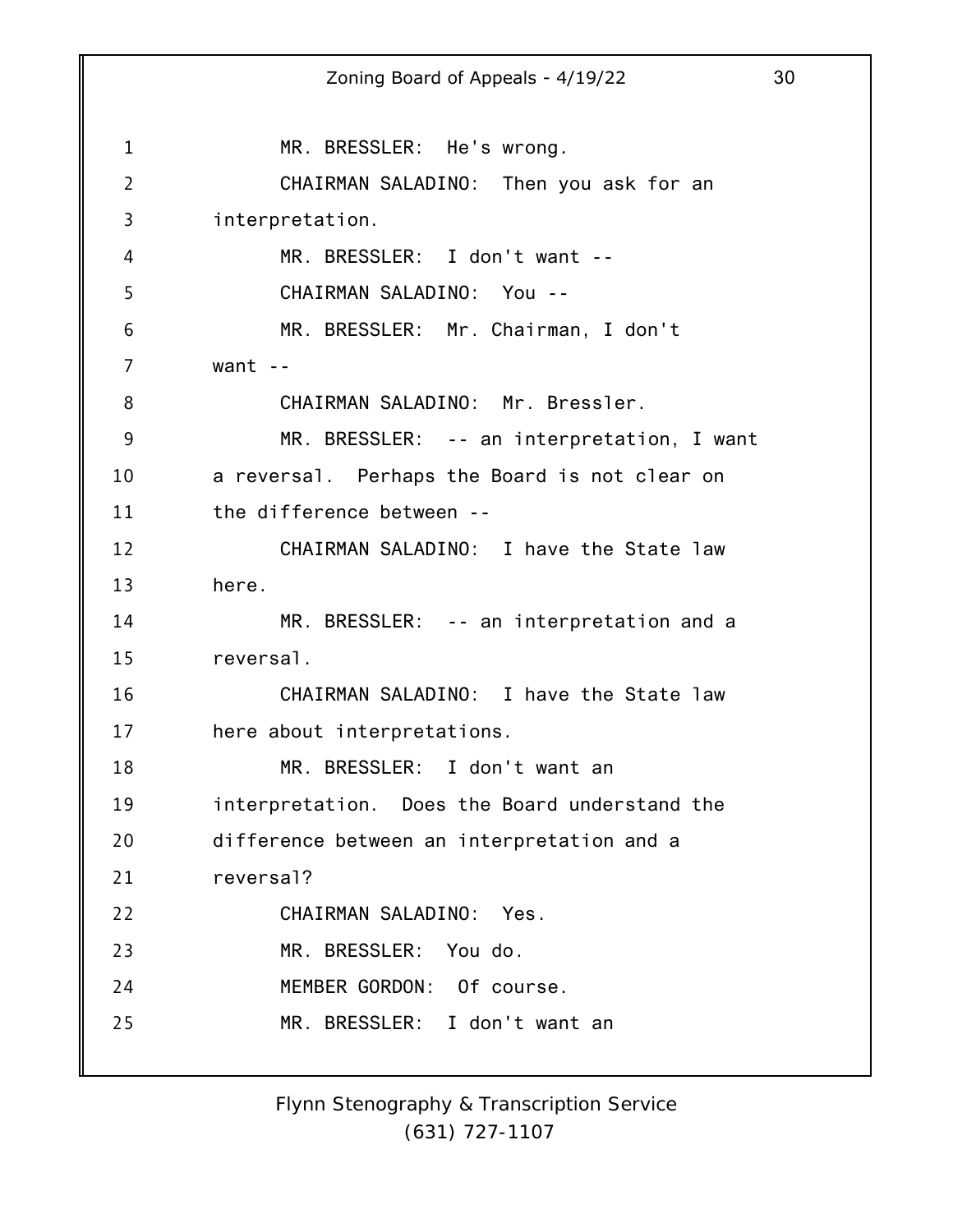| $\mathbf{1}$   | interpretation of any section of the zoning       |
|----------------|---------------------------------------------------|
| $\overline{2}$ | ordinance. I don't want that, there's nothing to  |
| 3              | interpret. There is a decision that was wrong     |
| 4              | and it needs to be reversed.                      |
| 5              | Let me ask you a question. You don't have         |
| 6              | to answer it, Mr. Chairman. But if there's no     |
| 7              | difference between an interpretation and a        |
| 8              | reversal, why does the State law say that you     |
| 9              | have the power to hear both?                      |
| 10             | CHAIRMAN SALADINO: I'm reading from State         |
| 11             | law here, it says, "If an applicant for a         |
| 12             | building permit receives a decision from the      |
| 13             | zoning enforcement official denying the           |
| 14             | permit" -- are we in agreement so far?            |
| 15             | MR. BRESSLER: Absolutely.                         |
| 16             | CHAIRMAN SALADINO: "And if the applicant          |
| 17             | believes that the permit should have been granted |
| 18             | under the terms of the zoning law, the applicant  |
| 19             | can appeal from the denial to the Board of        |
| 20             | Appeals." This is under interpretations.          |
| 21             | MR. BRESSLER: No, it -- no. I don't want          |
| 22             | an interpretation. If you want to go into the     |
| 23             | Village law, I am happy to lay it out for you.    |
| 24             | CHAIRMAN SALADINO: I'm going in --                |
| 25             | MR. BRESSLER: But I have to tell you, that        |
|                |                                                   |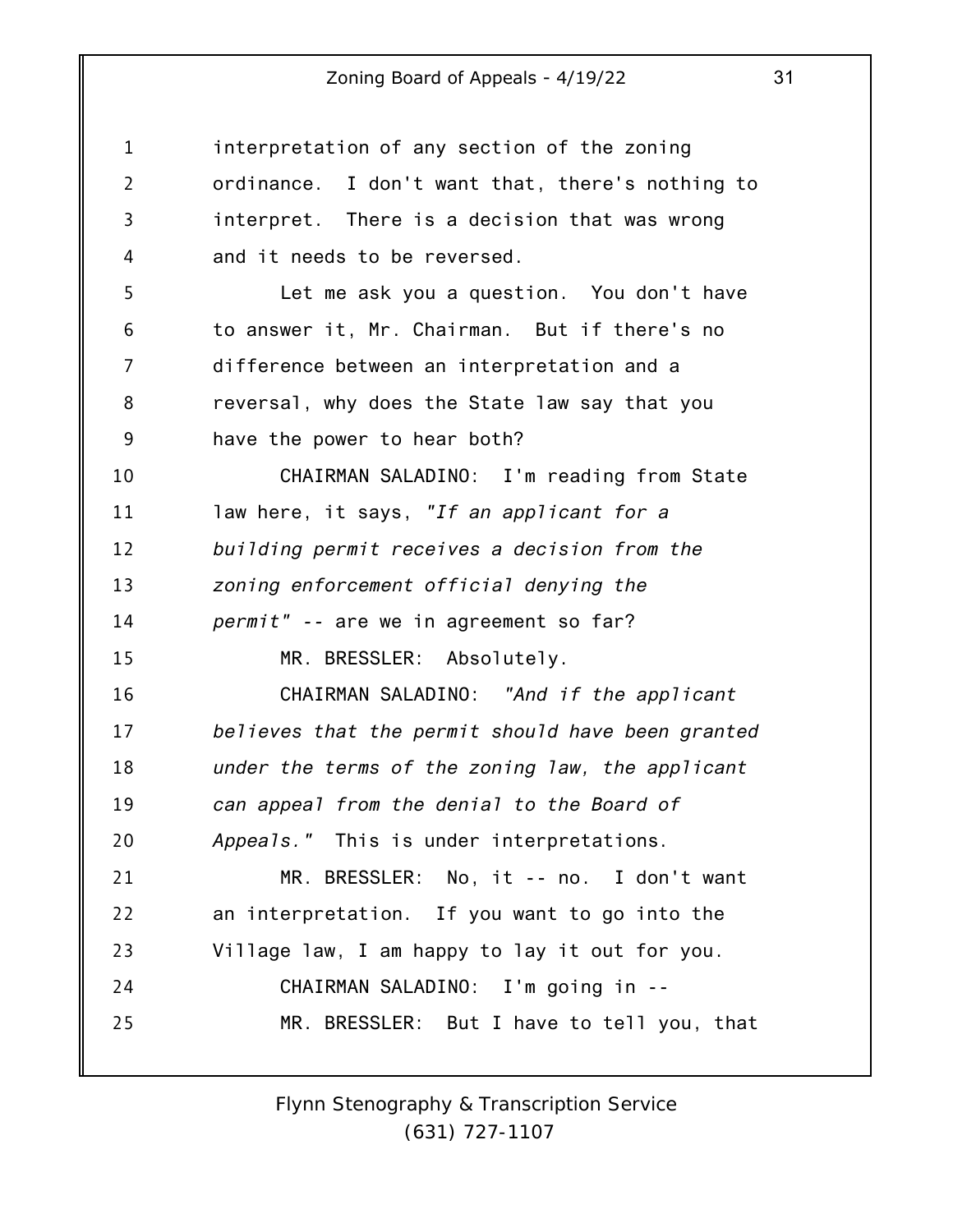| $\mathbf{1}$   | is just wrong. And I have to tell you that of     |
|----------------|---------------------------------------------------|
| $\overline{2}$ | all of the boards I've been in front of, every    |
| $\overline{3}$ | single other board recognizes the existence of    |
| 4              | the right to seek a reversal. It is in the State  |
| 5              | law and I am asking you to exercise your power    |
| 6              | and reverse it.                                   |
| 7              | MEMBER GORDON: May I have a --                    |
| 8              | MR. BRESSLER: The issue is whether there's        |
| 9              | one lot or two lots; that does not call for an    |
| 10             | interpretation of any provision of the Village    |
| 11             | Code.                                             |
| 12             | CHAIRMAN SALADINO: What it calls for is a         |
| 13             | decision about if there's one lot or two lots.    |
| 14             | MR. BRESSLER: That's --                           |
| 15             | CHAIRMAN SALADINO: If it's two lots, this         |
| 16             | Board would look at your evidence. You would ask  |
| 17             | for an interpretation, this Board would look at   |
| 18             | your evidence, decide, perhaps, in fact, there is |
| 19             | two lots, and the building inspector's denial     |
| 20             | becomes moot because there is two lots. Then you  |
| 21             | just have to deal with obtaining a building       |
| 22             | permit with a building already on the lot.        |
| 23             | If this Board decides that it's one lot           |
| 24             | after looking at your evidence, then you need a   |
| 25             | use variance.                                     |
|                |                                                   |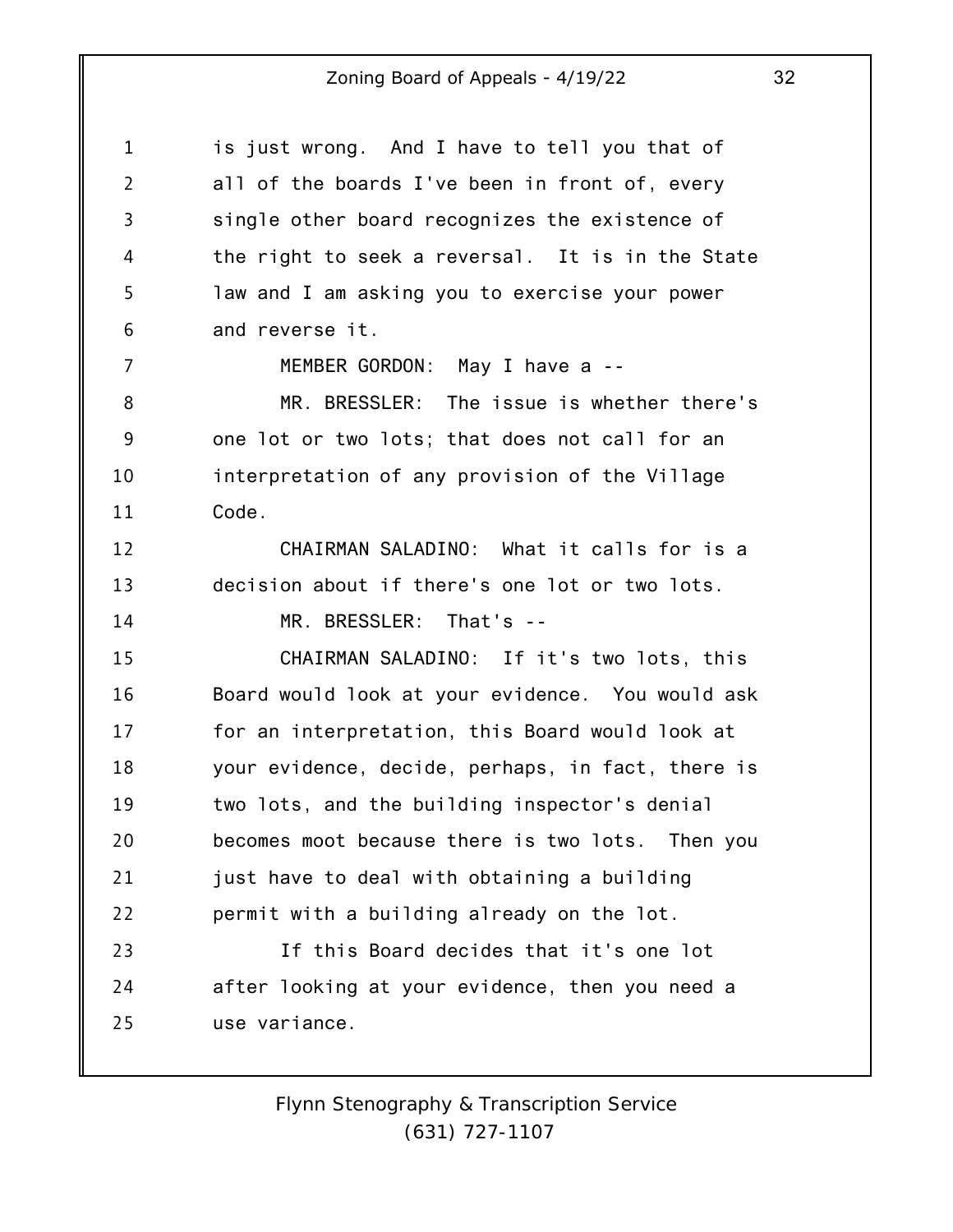1 2 3 4 5 6 7 8 9 10 11 12 13 14 15 16 17 18 19 20 21 22 23 24 25 MR. BRESSLER: I agree. And I'm asking -- CHAIRMAN SALADINO: But we're giving you - we're giving you the path to get there. MR. BRESSLER: I can't -- Mr. Chairman, I cannot ask for an interpretation because I'm not asking you to interpret a section of the Code. Perhaps you could enlighten me on what section of the Code -- CHAIRMAN SALADINO: But you're asking -- MR. BRESSLER: -- you think I should be seeking an interpretation of. There aren't any. CHAIRMAN SALADINO: If the building inspector misinterpreted the Code as it pertains to your application, that's where we would come in with an interpretation. MR. BRESSLER: He didn't misinterpret. The Code says what it says. There is no section of the Code that needs to be interpreted, there's either one lot or two lots. Either the building Inspector is right or the building Inspector is wrong. CHAIRMAN SALADINO: Well, isn't that what this Board would decide? MR. BRESSLER: Yes and that's a reversal. MEMBER GORDON: May I?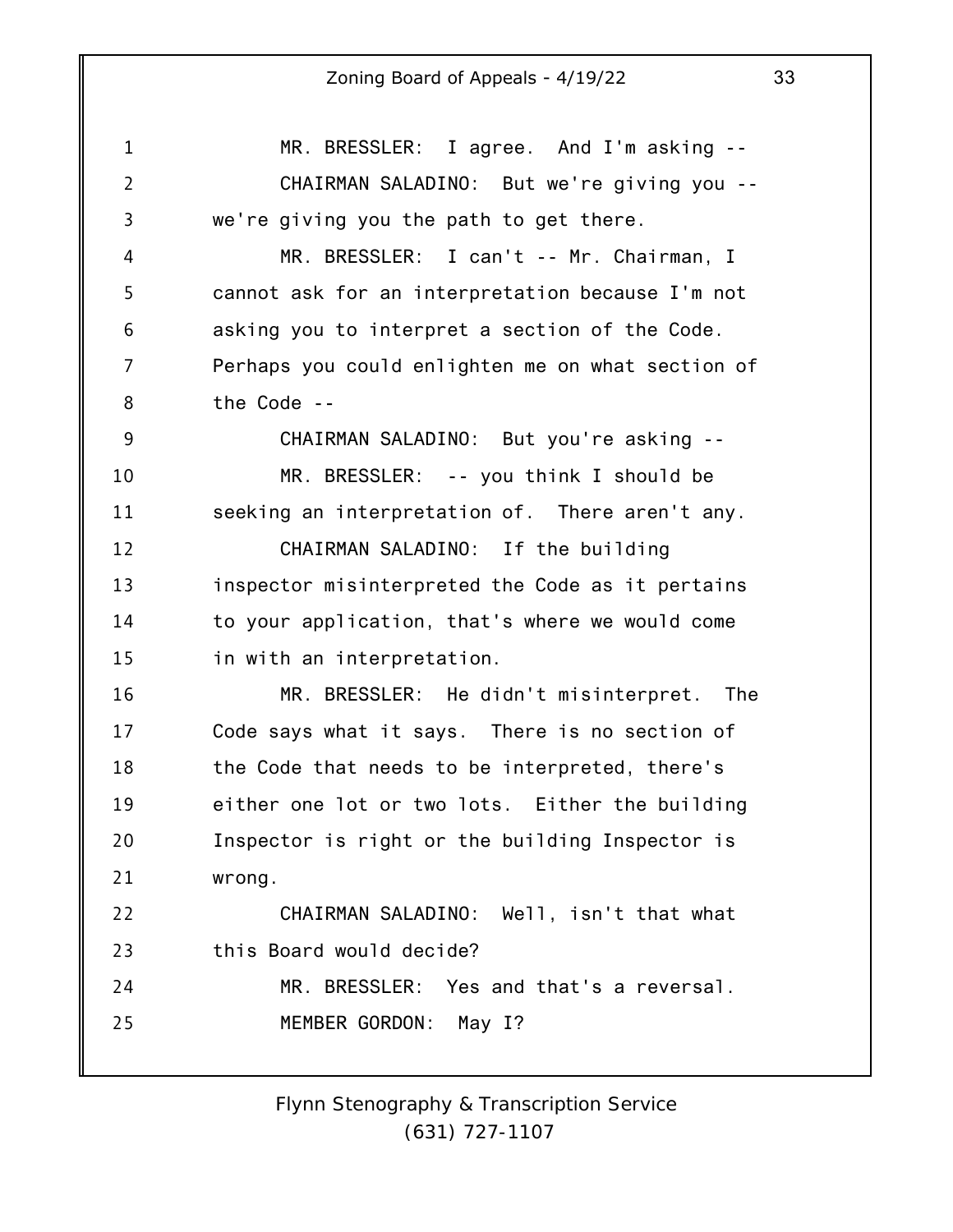1 2 3 4 5 6 7 8 9 10 11 12 13 14 15 16 17 18 19 20 21 22 23 24 25 CHAIRMAN SALADINO: Sure. MEMBER GORDON: May I try a different perspective on this? Is it not possible to use the amended Notice of Disapproval to make a decision on both the reversal, which is a matter of making a judgment on administrative behavior, and then dealing with the other items which are, in fact, it seems to me, not use applications  $but --$ MR. BRESSLER: Correct, they're area. MEMBER GORDON: They're area applications. MR. BRESSLER: You're right, they're area applications. MEMBER GORDON: So, can we not -- can we not -- can we not use this perhaps deficient form to deal with the reversal question separately? I mean, why -- I'm sort of distressed at the idea that we're tied up by a dispute over what the form should be and -- MR. BRESSLER: I agree. MEMBER GORDON: And I -- it seems to me we could, in fact, deal with item one, the reversal question, quite separately from other -- and then figure out whether it's a use variance or an area variance that we need for the other items.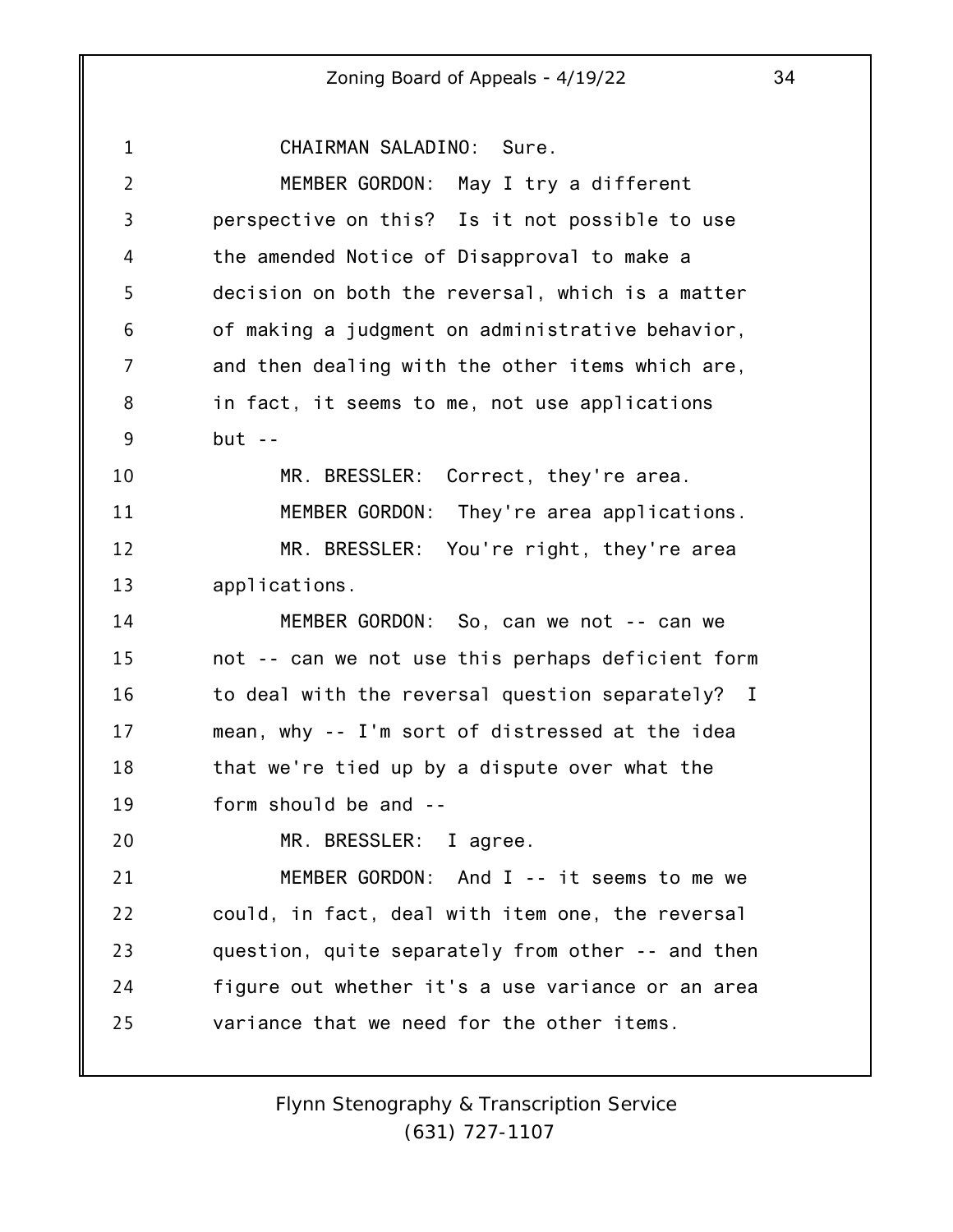1 2 3 4 5 6 7 8 9 10 11 12 13 14 15 16 17 18 19 20 21 22 23 24 25 Zoning Board of Appeals - 4/19/22 35 MR. BRESSLER: I don't -- I don't disagree with you. CHAIRMAN SALADINO: But how do we ignore - how do we ignore the Notice of Disapproval? MEMBER GORDON: We aren't ignoring it. CHAIRMAN SALADINO: We are. MEMBER GORDON: We're using it for a slightly different purpose. We could write a memo that describes how we're dealing with this. It just seems to me that, you know, we have a factual question and the idea that we can't get to the factual question -- CHAIRMAN SALADINO: As far as I'm concerned, that's your -- that's your comment and you're welcome to it. As far as I'm concerned we're giving you -- we're giving you a pass to move your application forward. MR. BRESSLER: The path doesn't apply, with all due respect, Mr. Chairman. I've taken -- CHAIRMAN SALADINO: If you're willing -- if you're willing to accept perhaps a memo or something written in the margin from my colleague, you're willing to accept that but not my solution. I don't understand. Anyway. Anyway, my -- my --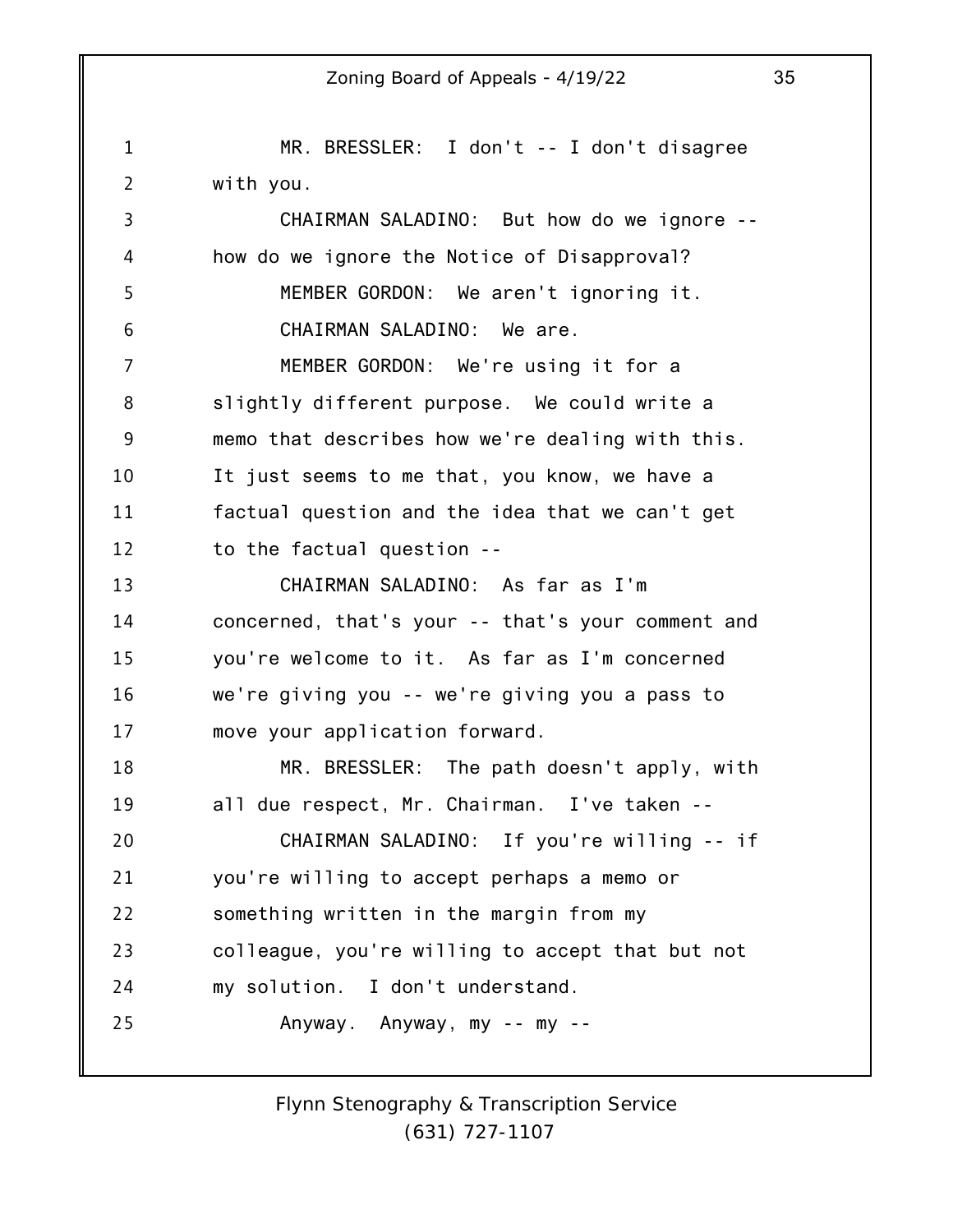1 2 3 4 5 6 7 8 9 10 11 12 13 14 15 16 17 18 19 20 21 22 23 24 25 MR. BRESSLER: I just want you to make a schedule -- CHAIRMAN SALADINO: My question is -- my question is -- I'm not in a position -- unlike Diana, I'm not in a position to ignore the Notice of Disapproval. I looked at your application, your application is for an area variance. The five questions are different. I think you need an application for a use variance. MR. BRESSLER: I disagree. And I don't have to ask you, with all due respect. I don't have to ask you for a use variance if I don't want one. I want what your colleague just said; I want you to look at question number one, which is one lot or two and reverse it. And then if you do that, we have to get to the area variance. It's a very simple -- CHAIRMAN SALADINO: Well -- MR. BRESSLER: -- thing that I'm asking you to do and I think -- CHAIRMAN SALADINO: I'm not prepared to do that. MR. BRESSLER: And I think -- CHAIRMAN SALADINO: Hold --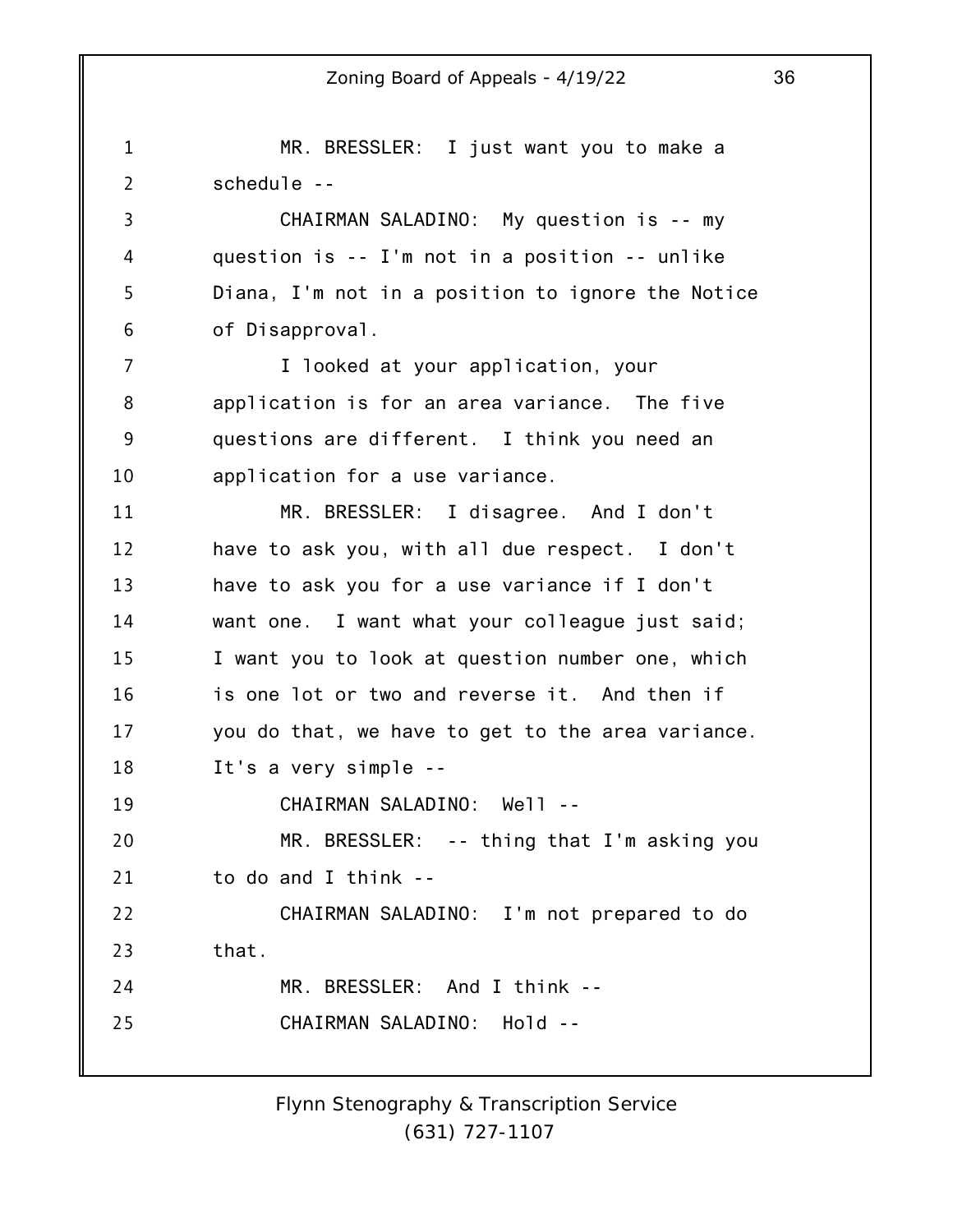| $\mathbf 1$    | MR. BRESSLER: I think she got it right.           |
|----------------|---------------------------------------------------|
| $\overline{2}$ | CHAIRMAN SALADINO: Anybody?                       |
| 3              | MEMBER REARDON: (Shook head no).                  |
| 4              | CHAIRMAN SALADINO: Seth?                          |
| 5              | MEMBER KAUFMAN: <i>(Laughter)</i> I have problems |
| 6              | with this, too. I don't $-$ I think this is such  |
| 7              | a stew that we need legal advice, which           |
| 8              | unfortunately we don't have tonight.              |
| 9              | CHAIRMAN SALADINO: Well, that's the other         |
| 10             | thing also. Our attorney's not here, he had a     |
| 11             | problem with COVID. The Village Attorney was      |
| 12             | going to be here, Joe Prokop, I took a phone call |
| 13             | $from him - -$                                    |
| 14             | MR. BRESSLER: I'm happy to go to -- I             |
| 15             | don't see Brother Prokop; is he coming?           |
| 16             | CHAIRMAN SALADINO: I had a conversation           |
| 17             | with Joe, I was going to tell you. I had a        |
| 18             | problem -- a problem; you have a problem, I don't |
| 19             | have a problem. I had a conversation with Joe,    |
| 20             | he can't make it either, so we have no attorney   |
| 21             | here this evening. His advice to me was not to    |
| 22             | rule about anything about this until there was    |
| 23             | counsel present.                                  |
| 24             | MEMBER KAUFMAN: It's not clear to me that         |
| 25             | we can answer the question of one lot versus two. |
|                |                                                   |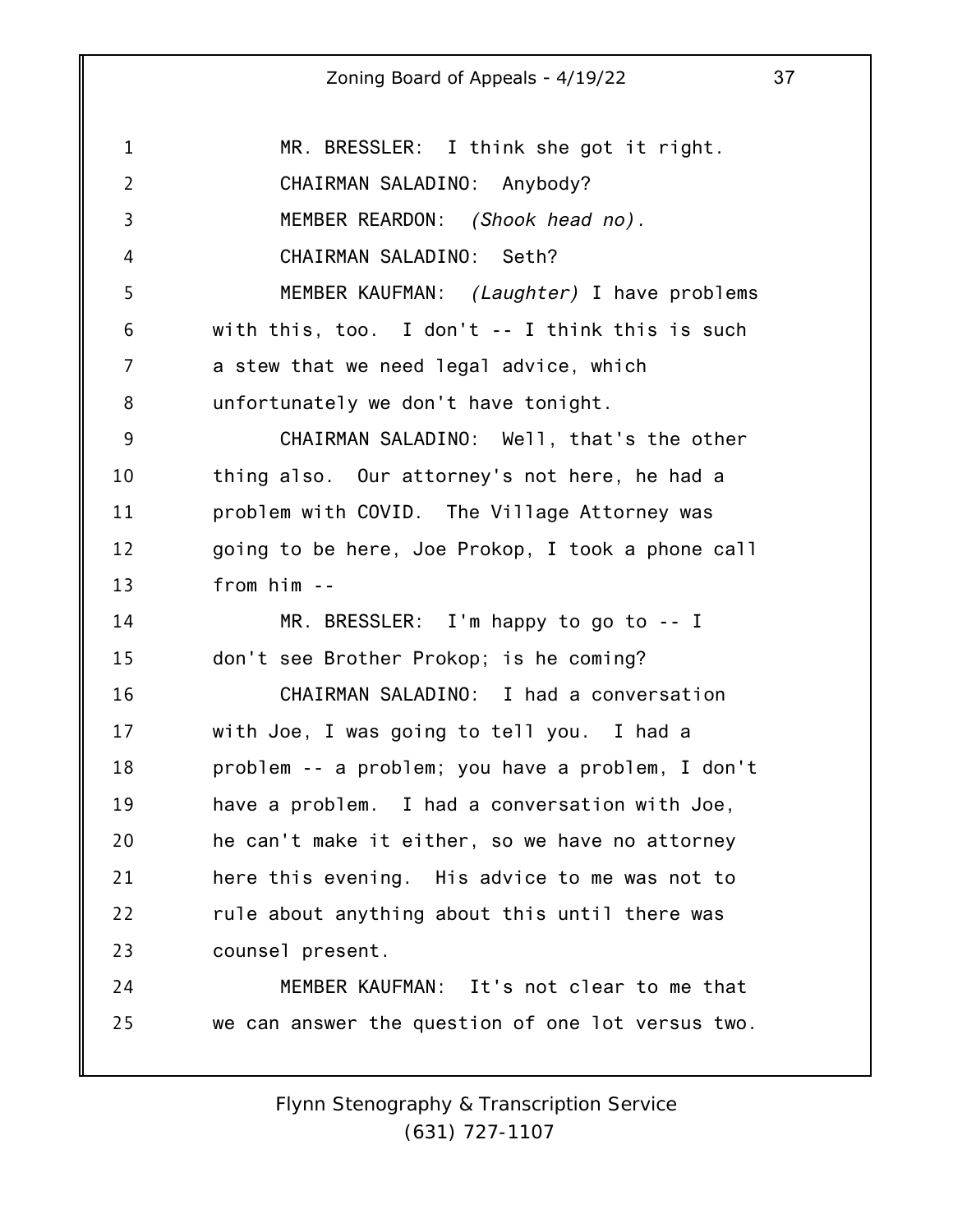1 2 3 So I prefer to have legal rep -- you know, our legal representation here to clarify what our duties are.

MR. BRESSLER: I'm sorry. What was the beginning of your question?

4

5

6 7 MEMBER KAUFMAN: It wasn't a question, it was a statement.

8 9 10 MR. BRESSLER: Oh. I think it's within your power to determine whether the building inspector is right or wrong.

11 12 MEMBER KAUFMAN: Well, that's your opinion. That's your opinion.

13 14 15 16 17 18 19 20 21 22 23 24 25 MR. BRESSLER: I have to say -- you know, I hadn't intended to say much, but since you brought it up again, I don't understand why the Board would not take the application before it and make a determination on it. I don't understand. A building inspector's decision has been challenged, I have laid out grounds to challenge it. If the Board is uncertain whether it has the power to reverse and the Board is not willing to accept what I say about its power, by all means consult Counsel. I'm confident in his answer. I've been there and I've done that many times. I know it not your Board, but this is not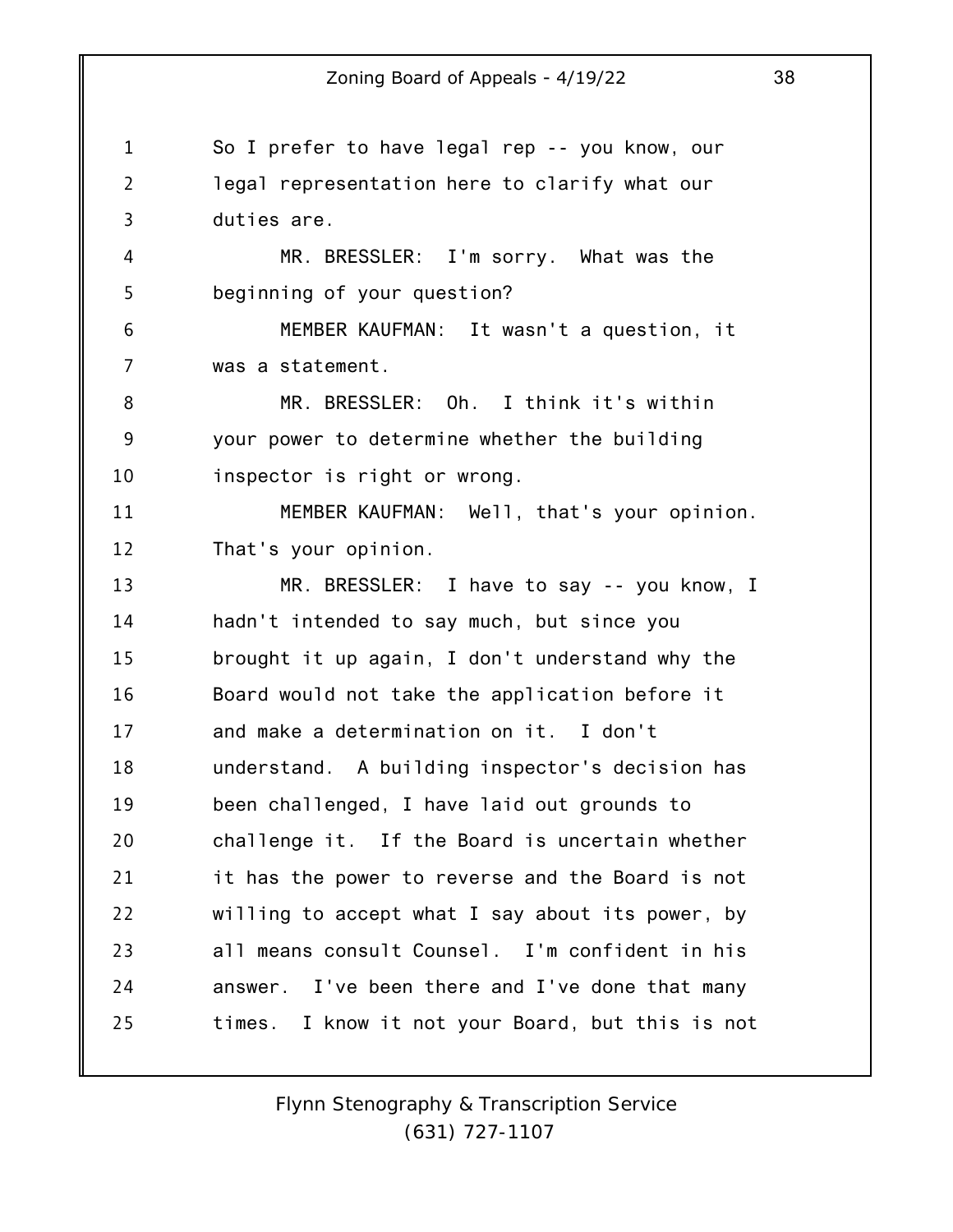| $\mathbf 1$    | -- this is not new law. But if you want to rely   |
|----------------|---------------------------------------------------|
| $\overline{2}$ | on the advice of your Counsel, by all means, I    |
| 3              | think that's prudent on your part. I'm            |
| 4              | disappointed, but I understand you want to talk   |
| 5              | to Joe, talk to Joe.                              |
| 6              | CHAIRMAN SALADINO: Well --                        |
| 7              | MR. BRESSLER: I can't say that's                  |
| 8              | unreasonable, I'm just disappointed that he's not |
| 9              | here, that's all                                  |
| 10             | CHAIRMAN SALADINO: Well, it's not that we         |
| 11             | -- I don't -- I don't want to say that what's     |
| 12             | happening here tonight is only because we would   |
| 13             | rather talk to Joe first. I'm just taking our     |
| 14             | attorney's advice that --                         |
| 15             | MEMBER GORDON: We got this memo just --           |
| 16             | CHAIRMAN SALADINO: That --                        |
| 17             | MEMBER GORDON: -- at 2:43 today saying            |
| 18             | that he wasn't available and saying that he       |
| 19             | recommended that we not proceed with this         |
| 20             | application without Counsel present because of    |
| 21             | legal issues.                                     |
| 22             | CHAIRMAN SALADINO: So --                          |
| 23             | MEMBER GORDON: So this is something that          |
| 24             | we are confronting just now.                      |
| 25             | MR. BRESSLER: And there's nothing that I          |
|                |                                                   |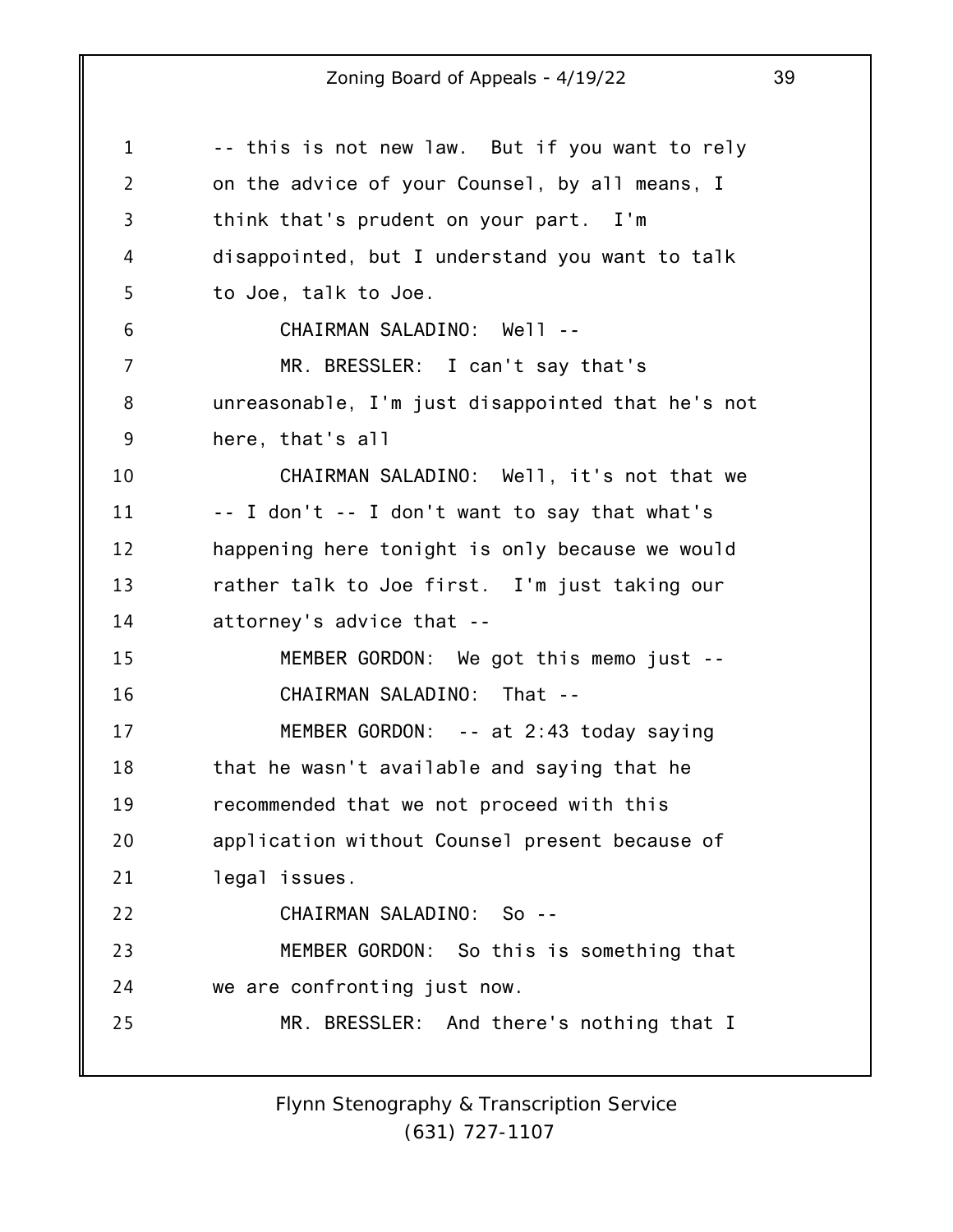1 2 3 4 5 6 7 8 9 10 11 12 13 14 15 16 17 18 19 20 21 22 23 24 25 can do about that. I said I'm disappointed but I understand why you would want to take that position; I get that. I don't like it but I understand it. CHAIRMAN SALADINO: Okay. MR. BRESSLER: And maybe I can reach out to Mr. Prokop before this thing gets rescheduled and attempt to resolve that issue. I also understand that you're going to take advice from Mr. Prokop, but you're not bound by it. This Board gets to do what it wants. Just like my clients sometimes don't do what I advise them to do, so. CHAIRMAN SALADINO: Well, we would -- we appreciate that. But me personally, I'm not an attorney. Diana's an attorney, I'm not an attorney, so I would be kind of foolish not to take our lawyer's advice. MR. BRESSLER: In most cases -- CHAIRMAN SALADINO: In a matter like this. MR. BRESSLER: In most cases I would agree, yes. CHAIRMAN SALADINO: In this particular case. So, I'm going to make a motion that we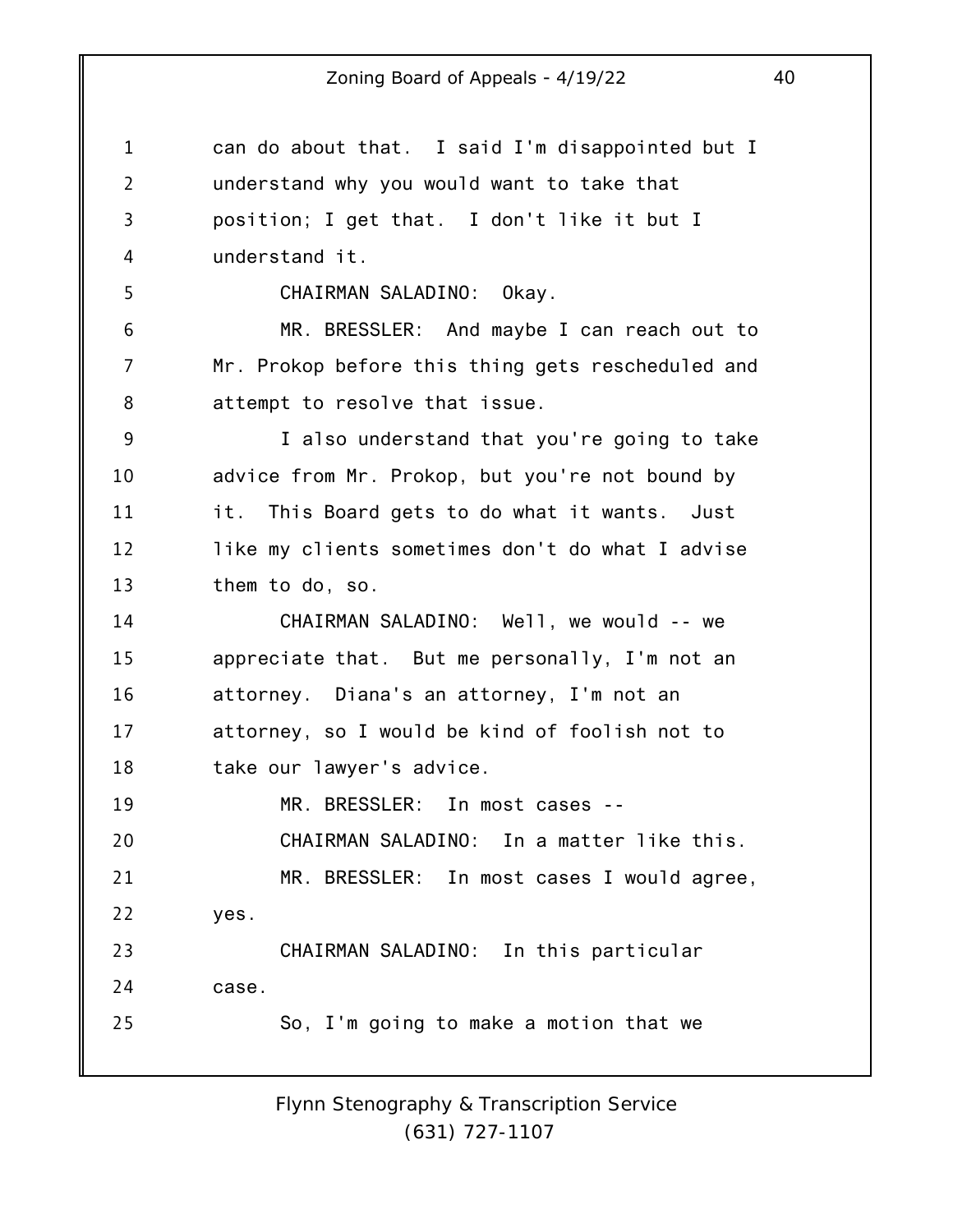1 2 3 4 5 6 7 8 9 10 11 12 13 14 15 16 17 18 19 20 21 22 23 24 25 Zoning Board of Appeals - 4/19/22 41 table this till next month. MEMBER KAUFMAN: Second. CHAIRMAN SALADINO: All in favor? MEMBER REARDON: Aye. MEMBER KAUFMAN: Sorry, I prematurely seconded. MEMBER GORDON: I just -- is tabling what we're doing? Because we tabled the woman, Ms. Kusniski's *(sic)* without a vote. Are we -- MR. BRESSLER: I think you're adjourning it. MEMBER GORDON: Are we tabling or -- CHAIRMAN SALADINO: We haven't -- MEMBER GORDON: -- adjourning or are we -- CHAIRMAN SALADINO: We haven't accepted an application from this client here, this applicant here. We haven't -- MEMBER GORDON: Then aren't we voting not to accept it, at least at the moment, or not voting at all and tabling it the way we did her? CHAIRMAN SALADINO: That's what I thought. MEMBER GORDON: Yeah, without -- CHAIRMAN SALADINO: Well, what would you like? What would make you comfortable? MEMBER GORDON: I think it is more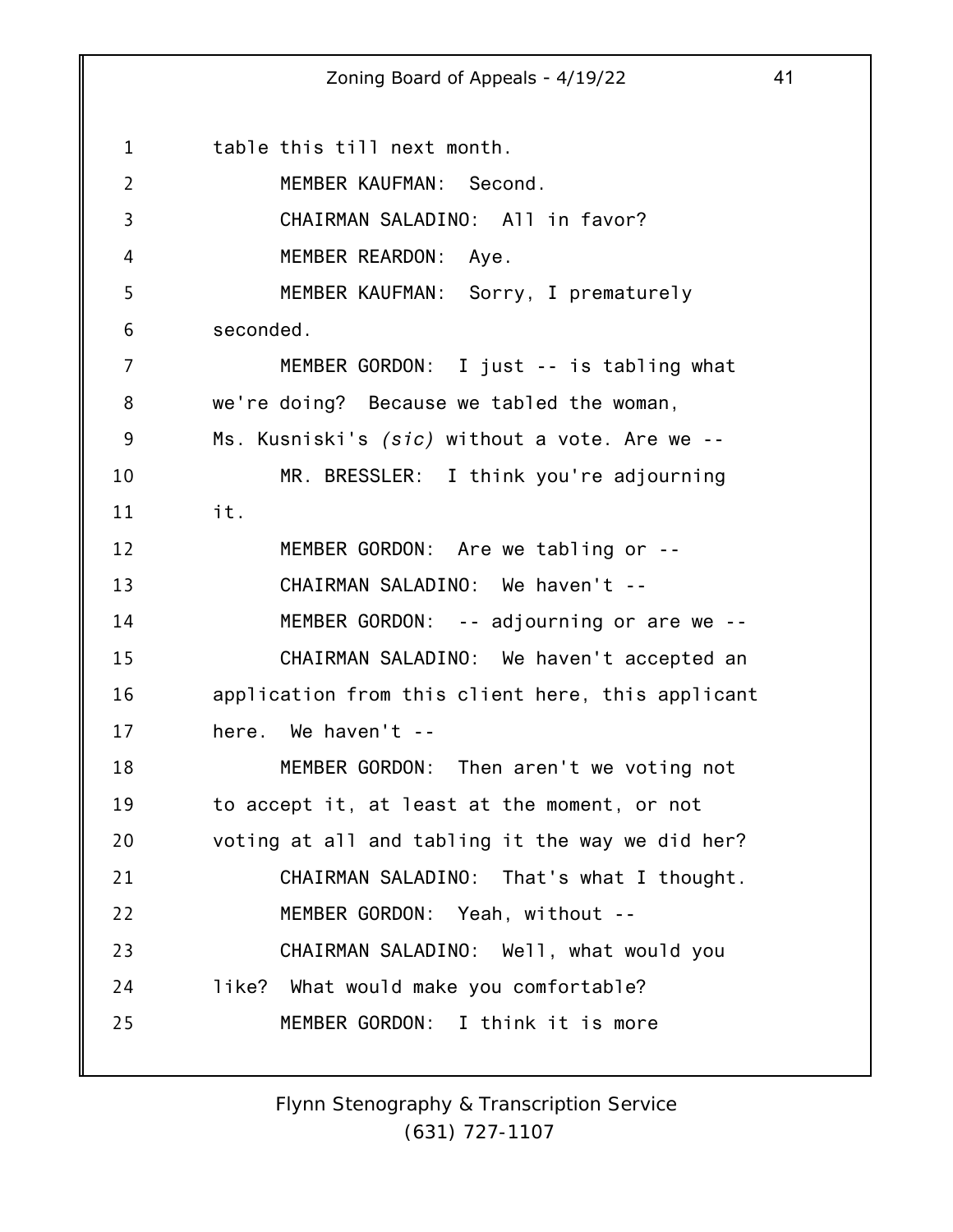1 2 3 4 5 6 7 8 9 10 11 12 13 14 15 16 17 18 19 20 21 22 23 24 25 consistent not to vote; that's what I'm -- CHAIRMAN SALADINO: To table the application? MEMBER GORDON: Yeah. CHAIRMAN SALADINO: Well, how -- do you want us -- would you rather I say not accept the application this evening; would that make you more comfortable? And it would have a vote? MEMBER GORDON: No, I just -- I just felt that it wasn't a matter for the Board's vote and that we, therefore, would do what we did with her. In both cases we have a use variance where -- well, they're very different kinds of issues, but in both cases we have use variance questions for which the sort of basic appropriateness of the applicant's approach is at issue. And it seems to me we are setting these aside rather than making a Board decision on -- CHAIRMAN SALADINO: Well -- okay. With the last applicant -- MR. BRESSLER: Last time -- last time you adjourned it. CHAIRMAN SALADINO: With the last applicant -- excuse me. With the last applicant she was willing to take our advice, go to Village Hall,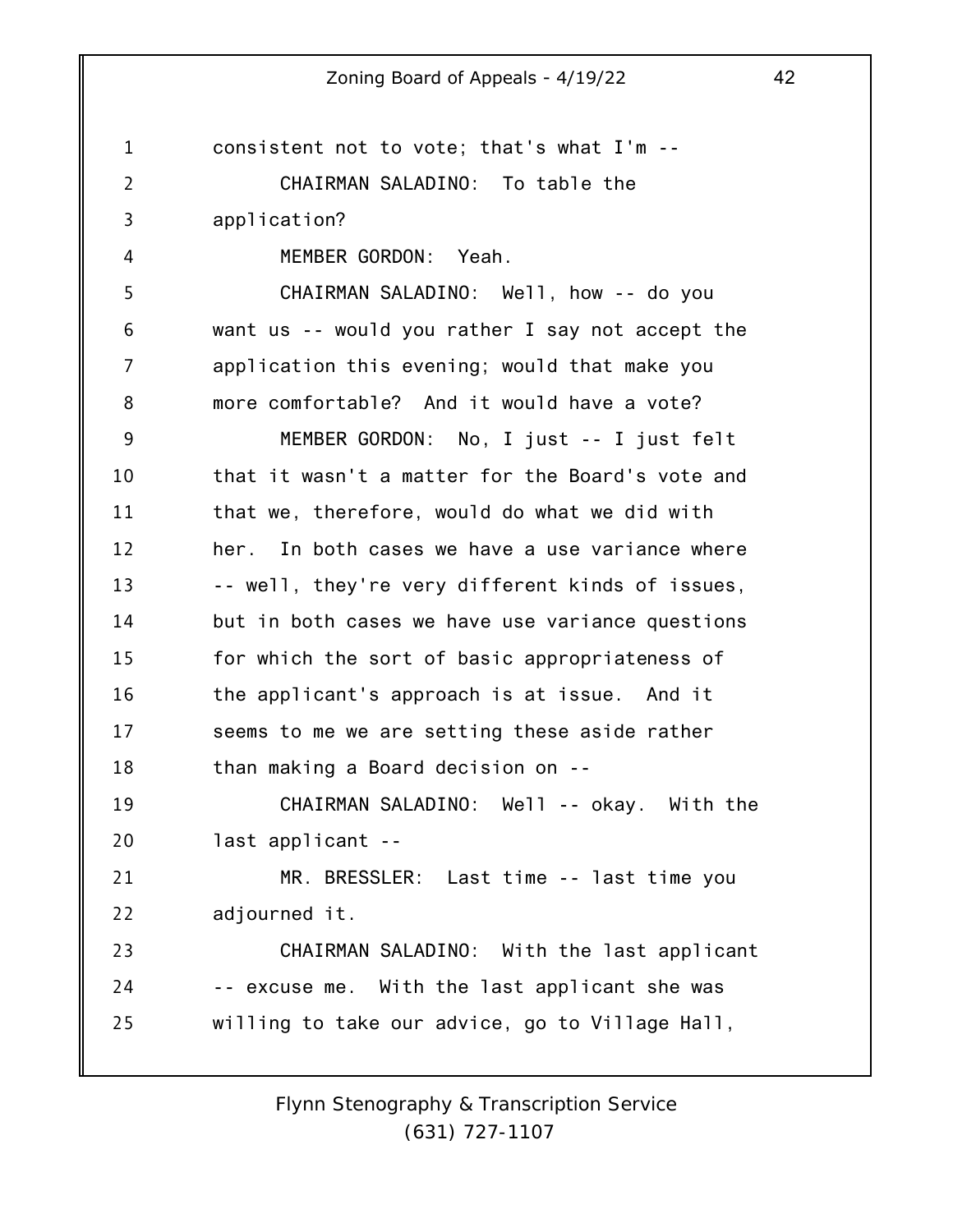1 2 3 4 5 6 7 8 9 10 11 12 13 14 15 16 17 18 19 20 21 22 23 24 25 address the deficient application. It seems the dynamic here is a little bit different than that. So, I thought a more formal vote about tabling it would make more sense, if this conversation ever came up in front of a different board or -- it would at least -- that part of the conversation, if it was to ever go somewhere else than here, would at least be on the record, our vote that we were tabling it. MR. BRESSLER: Let me just say one thing that might inform your decision making. If you vote not to accept this application, then you start the clock running on me and I have to do something. I'm not threatening you, I'm telling you; if you vote not to accept it, the clock starts running against me. If you kick this over to the next session, that clock doesn't start running. CHAIRMAN SALADINO: As I explained to you last time, we don't welcome an Article 78 but we're not afraid of it either. So, you know, you have to do what you have to do. MR. BRESSLER: Right. CHAIRMAN SALADINO: This Board -- this Board -- I'm only one vote and there's four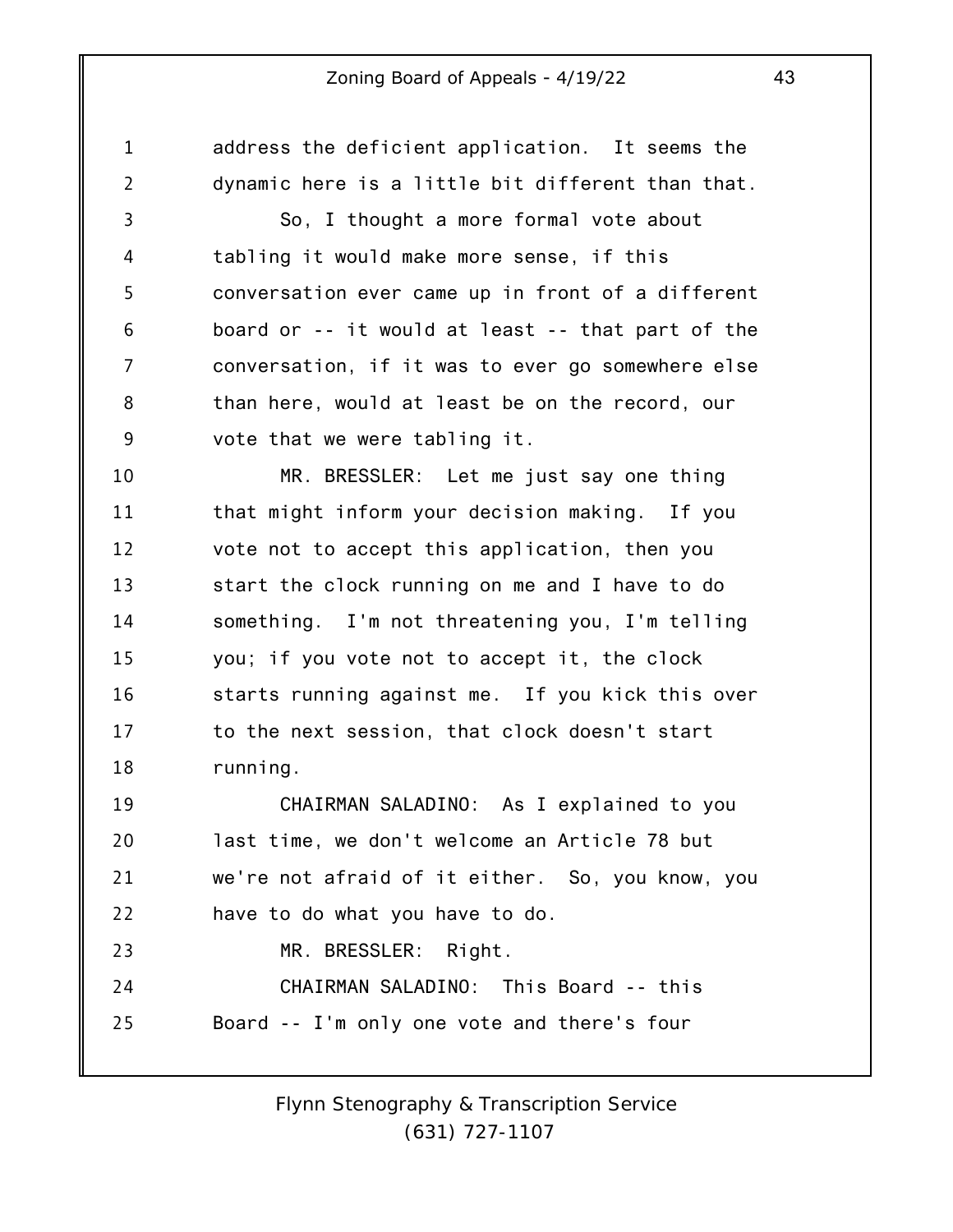| 1  | free-thinkers here. So, I mean, if I make a        |
|----|----------------------------------------------------|
| 2  | motion to table this and the vote is three to one  |
| 3  | against, then they -- it becomes something for     |
| 4  | next month. But I'm not prepared to vote to        |
| 5  | accept this application tonight, as per my         |
| 6  | attorney's advice.                                 |
| 7  | MEMBER KAUFMAN: No, I thought we were              |
| 8  | adjourning to next month on this issue; that was   |
| 9  | what I thought we were voting on.                  |
| 10 | MEMBER GORDON: I'd just like the language          |
| 11 | to be clear. Is this -- could we use the word      |
| 12 | adjourn? I don't want somebody in the future to    |
| 13 | think that we voted to reject the application,     |
| 14 | not to accept it when we didn't.                   |
| 15 | MEMBER KAUFMAN: If we had Counsel -- sorry         |
| 16 | to interrupt. If we had Counsel here tonight we    |
| 17 | would be dealing with this tonight; that is the    |
| 18 | That is why we want to move this to next<br>issue. |
| 19 | month; correct?                                    |
| 20 | MEMBER GORDON: Uh-huh.                             |
| 21 | MEMBER KAUFMAN: So, whatever language              |
| 22 | makes everyone comfortable to convey the fact      |
| 23 | that we're just moving it to next month because    |
| 24 | we don't have the people here we need to have      |
| 25 | here, is what I would prefer.                      |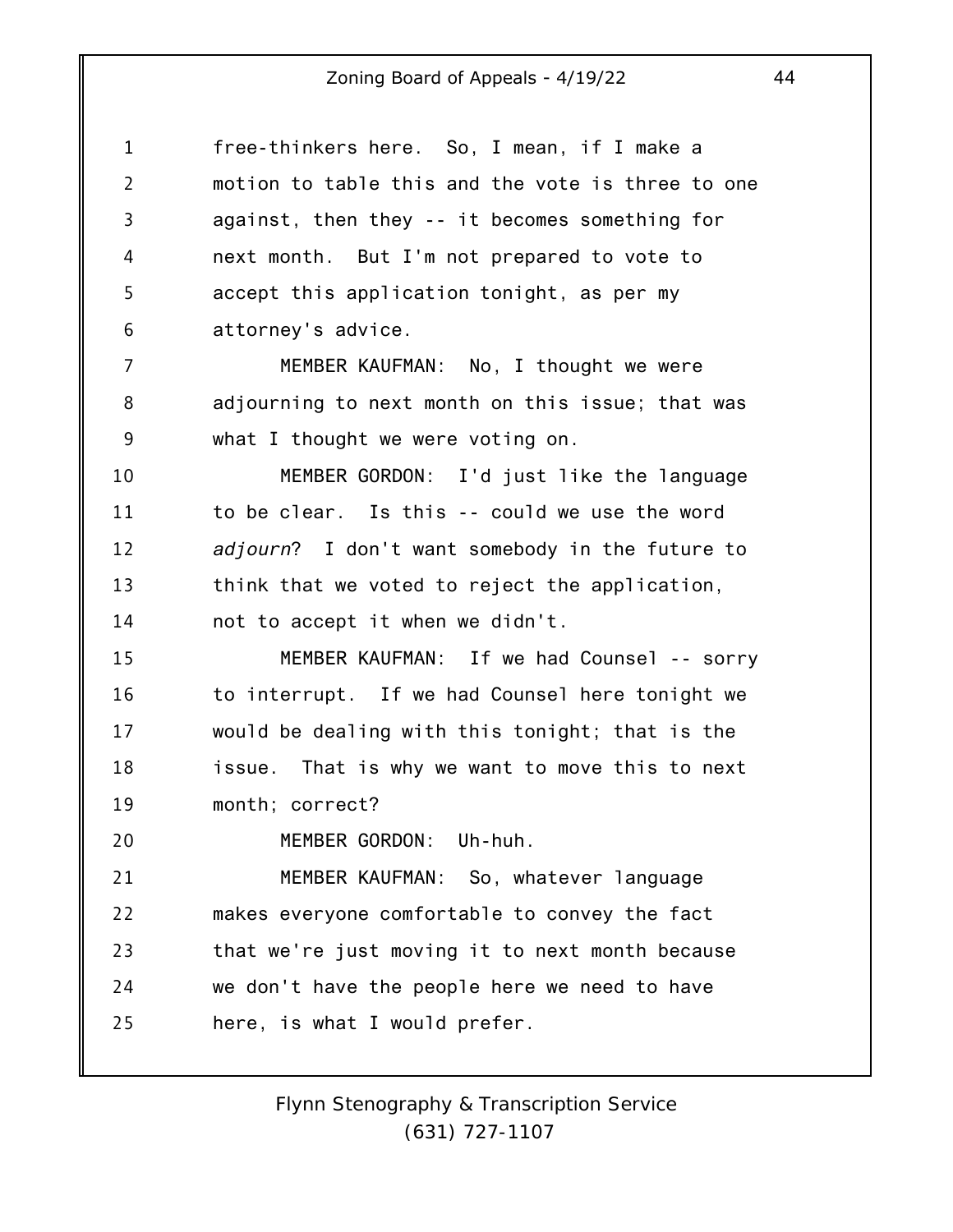#### 1 2 3 4 5 6 7 8 9 10 11 12 13 14 15 16 17 18 19 20 21 22 23 24 25 Zoning Board of Appeals - 4/19/22 45 MEMBER REARDON: Does that suit you? MR. BRESSLER: I think I've made my position clear. If you vote -- CHAIRMAN SALADINO: I think you have. MR. BRESSLER: If you vote to deny it then you start the clock running. If you want to adjourn it because you don't have Counsel here, I don't like it but I understand it, given the legal issues. MEMBER REARDON: Uh-huh. MEMBER KAUFMAN: And -- MR. BRESSLER: And I'm not going to give you an opinion as to whether I think the clock is running or not because I'm not your lawyer. CHAIRMAN SALADINO: I'm not -- I don't believe we asked you. MR. BRESSLER: So, what date in May do you anticipate putting this on for? MEMBER REARDON: Well, it's the 17th, I believe. CHAIRMAN SALADINO: Nobody has an agenda *(laughter).* MS. MAHONEY: Yes, it's the 17th. MEMBER GORDON: We have -- CHAIRMAN SALADINO: The 17th, May 17th, six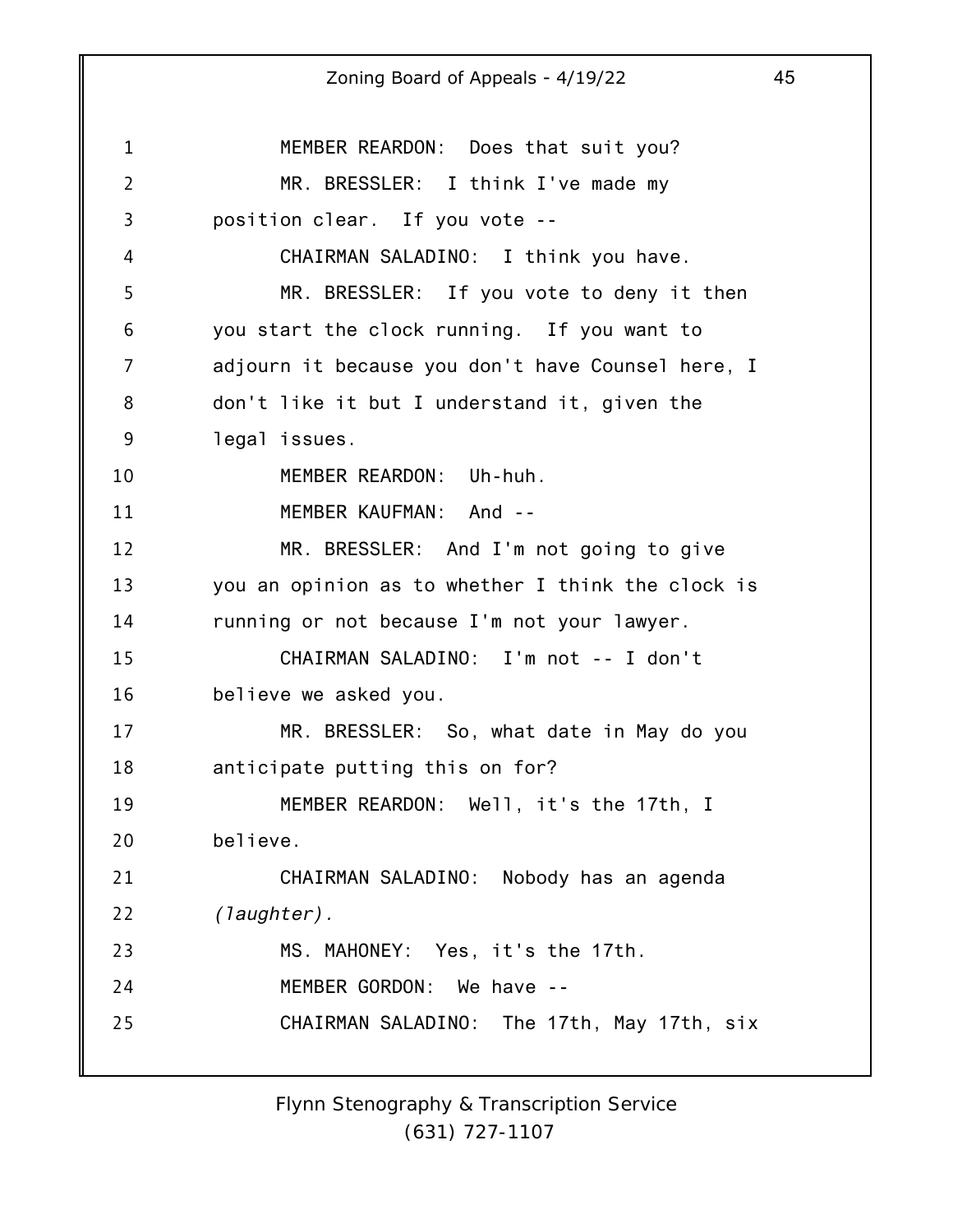1 o'clock at the Firehouse.

| $\overline{2}$ | MR. BRESSLER: I will try to reach out to          |
|----------------|---------------------------------------------------|
| 3              | Mr. Prokop before that time and get that issue    |
| 4              | straightened out so that we know where we're      |
| 5              | going with this. My client is anxious to move     |
| 6              | forward one way or another. I'm not talking       |
| 7              | about the ultimate decision, I am talking about   |
| 8              | the process and getting the process going.        |
| 9              | Like I said, I'm not happy. I understand          |
| 10             | that Counsel isn't here. I think my client's      |
| 11             | been prejudiced, but we'll see what happens on    |
| 12             | May 17th and then we'll decide which way to go.   |
| 13             | Thank you.                                        |
| 14             | CHAIRMAN SALADINO: Thank you.                     |
| 15             | MEMBER REARDON: Mr. Bressler?                     |
| 16             | MR. BRESSLER: Yes?                                |
| 17             | MEMBER REARDON: I would like to say, after        |
| 18             | reviewing all the documentation that you          |
| 19             | presented, and it was significant, that you       |
| 20             | appear to have done, you know, your due diligence |
| 21             | in presenting your case and presenting the        |
|                |                                                   |
| 22             | paperwork and the history bringing us to this     |
| 23             | point. So, I just wanted to say, you know, not    |
| 24             | all is in vain, you have done your job.           |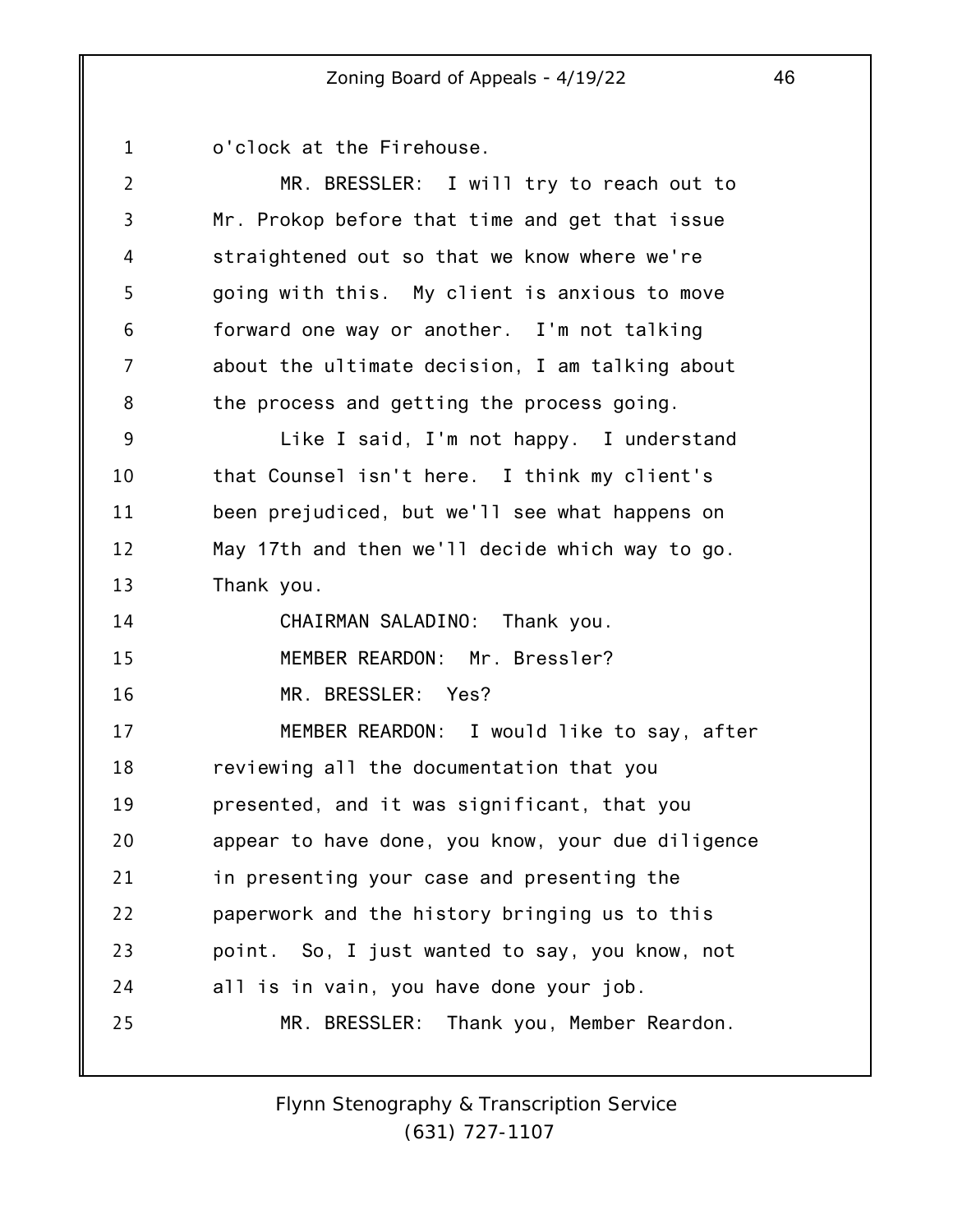1 2 3 4 5 6 7 8 9 10 11 12 13 14 15 16 17 18 19 20 21 22 23 24 25 Zoning Board of Appeals - 4/19/22 47 I appreciate that. I try to. And what I would say in response to that is I'm just doing my job and I will see you on the 17th. MEMBER REARDON: We'll digest it and we we'll get through it. MR. BRESSLER: Thank you. I appreciate that. CHAIRMAN SALADINO: Okay. I have an agenda. *Item No. 6 is any other Board of Appeals business that might properly come before this Board*; anybody? No? *Item No. 7 is a motion to adjourn.* So moved. MEMBER KAUFMAN: Second. MEMBER GORDON: Second. CHAIRMAN SALADINO: All in favor? MEMBER GORDON: Aye. MEMBER REARDON: Aye. MEMBER KAUFMAN: Aye. CHAIRMAN SALADINO: And I'll vote aye. *(\*The meeting was adjourned at 6:52 p.m.\*)*